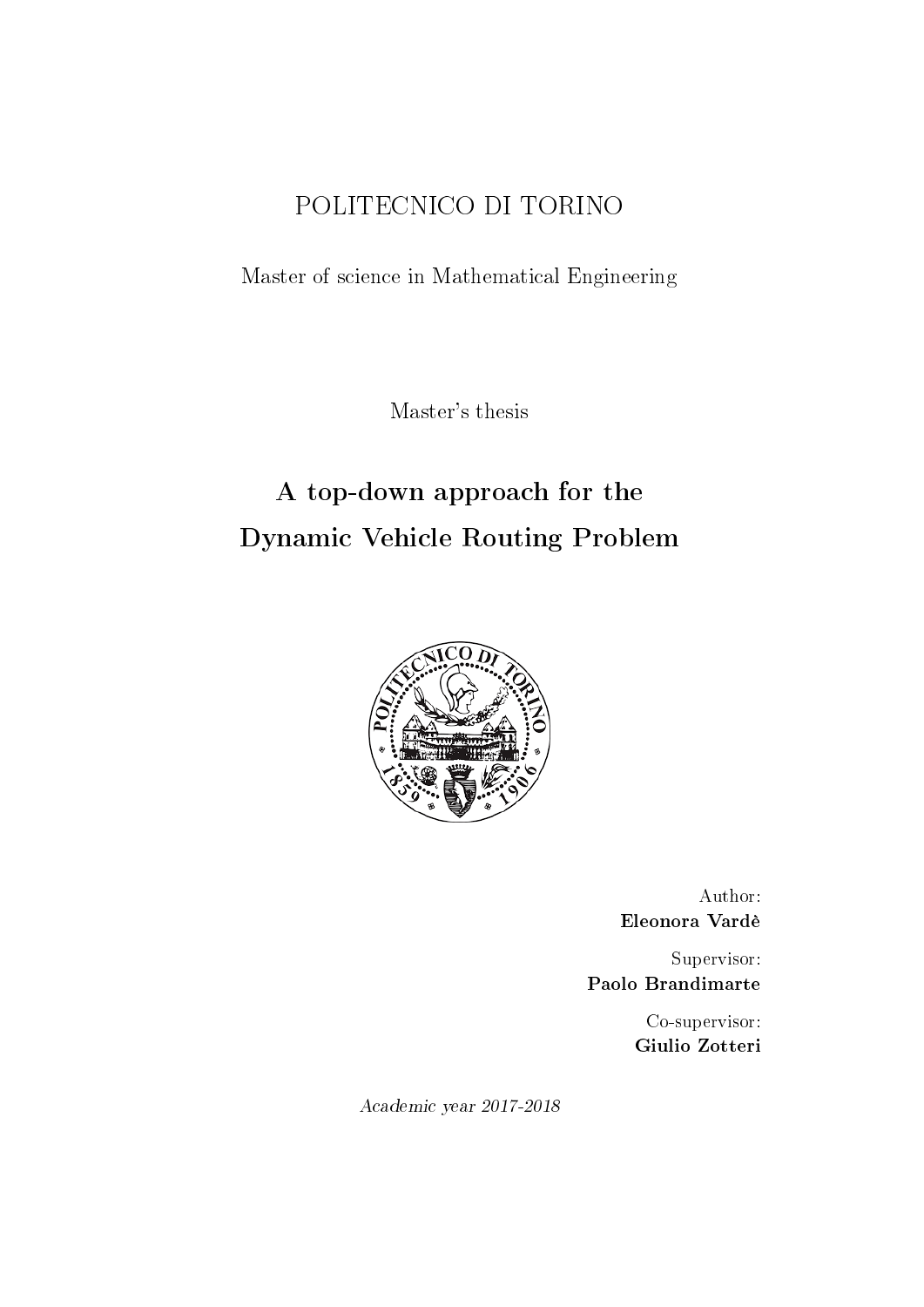Vorrei ringraziare tutti coloro che in un modo o nell'altro mi sono stati vicini durante questo percorso, e che mi hanno aiutata a superare i (numerosi) momenti di difficoltà. E vorrei dedicare questa tesi anche alla persona che ha forse creduto in me meno di chiunque altro, ma che alla fine, forse, si dovrà ricredere. Quella persona sono io.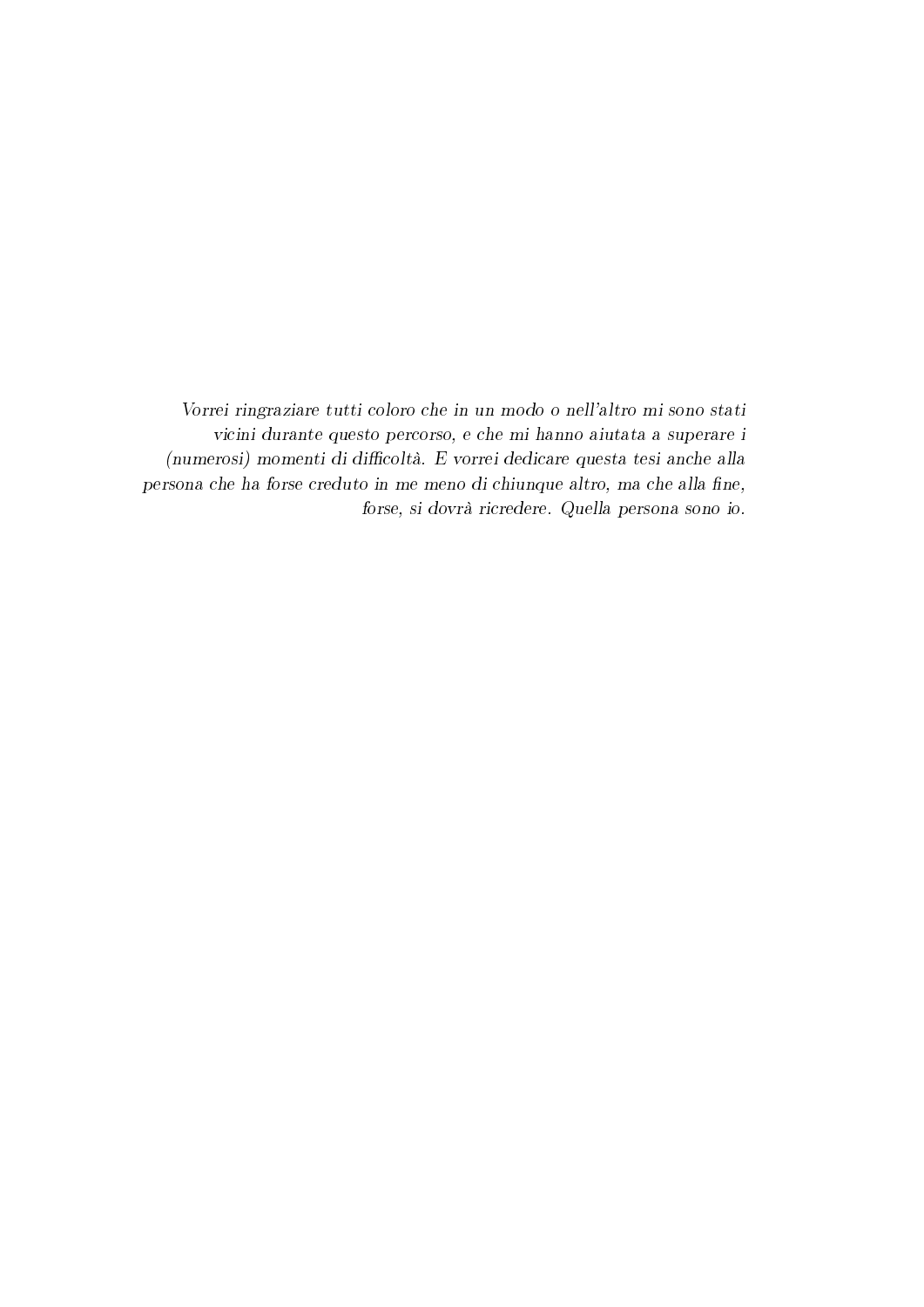# Contents

| Introduction<br>$\overline{5}$ |     |                                                                                                                                                  |                |  |  |  |  |  |
|--------------------------------|-----|--------------------------------------------------------------------------------------------------------------------------------------------------|----------------|--|--|--|--|--|
| 1                              |     | Vehicle routing problem                                                                                                                          | 7              |  |  |  |  |  |
|                                | 1.1 | Basics of the VRP<br>.<br>The contract of the contract of the contract of the contract of the contract of the contract of the contract of        | $\overline{7}$ |  |  |  |  |  |
|                                | 1.2 |                                                                                                                                                  | 9              |  |  |  |  |  |
|                                |     | .<br>The contract of the contract of the contract of the contract of the contract of the contract of the contract of<br>1.2.1<br>Constraints     | 9              |  |  |  |  |  |
|                                |     | 1.2.2                                                                                                                                            | 9              |  |  |  |  |  |
|                                | 1.3 |                                                                                                                                                  | 10             |  |  |  |  |  |
|                                | 1.4 |                                                                                                                                                  | 12             |  |  |  |  |  |
| $\mathbf{2}$                   |     | <b>Solution Methods</b>                                                                                                                          | 13             |  |  |  |  |  |
|                                | 2.1 |                                                                                                                                                  | 14             |  |  |  |  |  |
|                                |     | 2.1.1                                                                                                                                            | 14             |  |  |  |  |  |
|                                |     | 2.1.2                                                                                                                                            | 14             |  |  |  |  |  |
|                                |     | 2.1.3                                                                                                                                            | 18             |  |  |  |  |  |
|                                | 2.2 | Meta-heuristics                                                                                                                                  | 18             |  |  |  |  |  |
|                                |     | 2.2.1                                                                                                                                            | 18             |  |  |  |  |  |
|                                |     | 2.2.2<br>Ant Colony Optimization                                                                                                                 | 19             |  |  |  |  |  |
|                                |     | 2.2.3                                                                                                                                            | 19             |  |  |  |  |  |
|                                |     | 2.2.4                                                                                                                                            | 20             |  |  |  |  |  |
| 3                              |     | The proposed algorithm                                                                                                                           | 21             |  |  |  |  |  |
|                                | 3.1 |                                                                                                                                                  | 21             |  |  |  |  |  |
|                                | 3.2 | The proposed algorithm $\ldots \ldots \ldots \ldots \ldots \ldots \ldots$                                                                        | 22             |  |  |  |  |  |
|                                | 3.3 |                                                                                                                                                  | 23             |  |  |  |  |  |
|                                | 3.4 |                                                                                                                                                  | 25             |  |  |  |  |  |
|                                |     | 3.4.1<br><b>Notations</b><br>.<br>In the company of the company of the company of the company of the company of the company of the company of th | 25             |  |  |  |  |  |
|                                |     | Algorithm description: the Dispatcher $Top - Down$<br>3.4.2                                                                                      | 26             |  |  |  |  |  |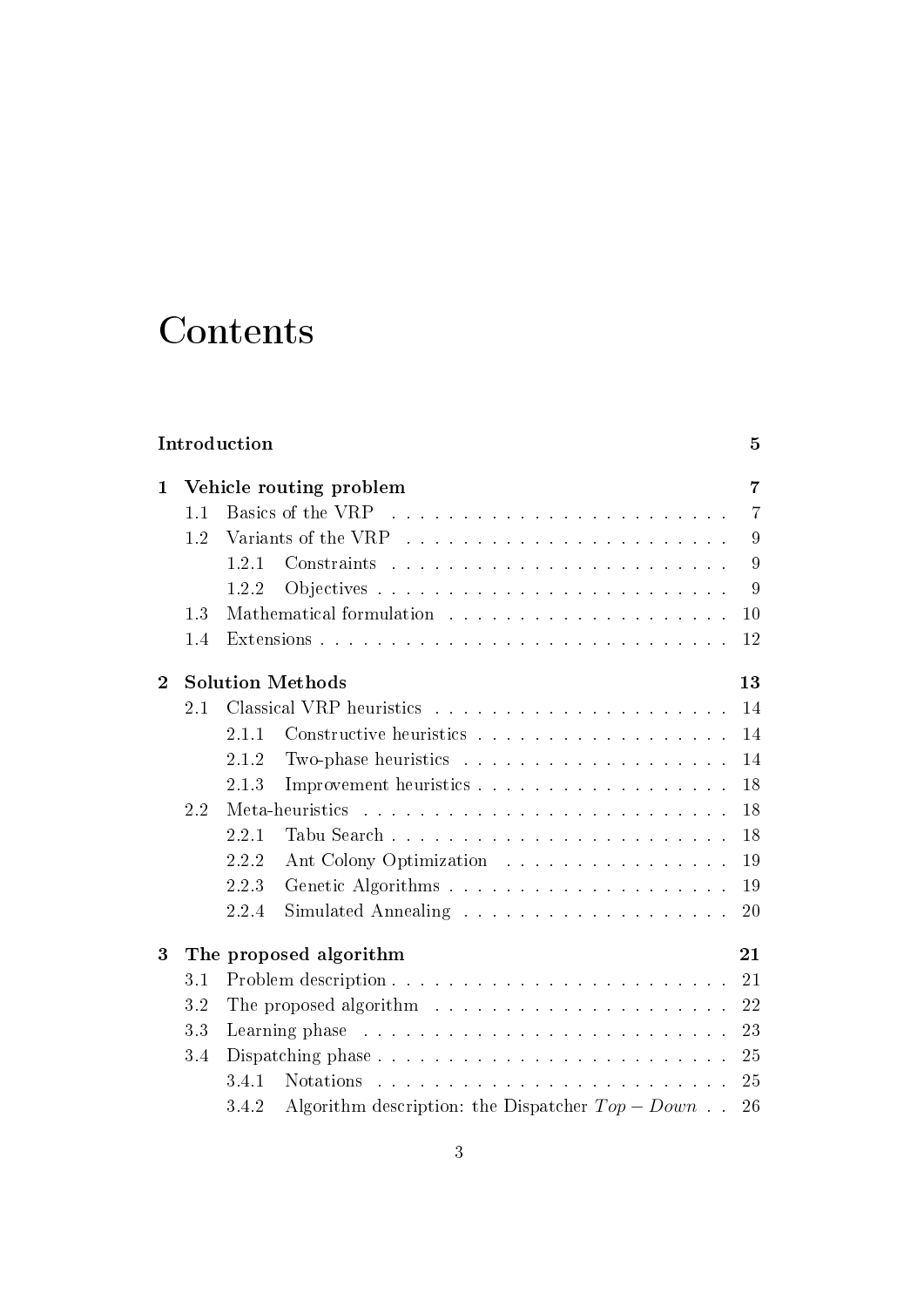|              |     | 3.4.3                                                                        | 28 |
|--------------|-----|------------------------------------------------------------------------------|----|
|              | 3.5 |                                                                              | 29 |
| 4            |     | Implementation                                                               | 33 |
|              | 4.1 |                                                                              | 33 |
|              | 4.2 | Main components of the program                                               | 34 |
|              |     | 4.2.1                                                                        | 34 |
|              |     | 4.2.2                                                                        | 34 |
|              |     | 4.2.3                                                                        | 34 |
|              |     | 4.2.4                                                                        | 35 |
|              |     | 4.2.5<br>Daily simulation $\ldots \ldots \ldots \ldots \ldots \ldots \ldots$ | 35 |
|              |     |                                                                              |    |
| $\mathbf{5}$ |     | Analysis of the simulation results                                           | 37 |
|              | 5.1 | Assumptions, parameters and data                                             | 37 |
|              |     | Parameters of the router<br>5.1.1                                            | 38 |
|              | 5.2 |                                                                              | 39 |
|              |     | 5.2.1                                                                        | 40 |
|              |     | Comparison with the benchmarks<br>5.2.2                                      | 43 |
|              | 5.3 |                                                                              | 48 |
|              |     | Comparison with the benchmarks $\ldots \ldots \ldots \ldots$<br>5.3.1        | 48 |
|              |     | Conclusion                                                                   | 51 |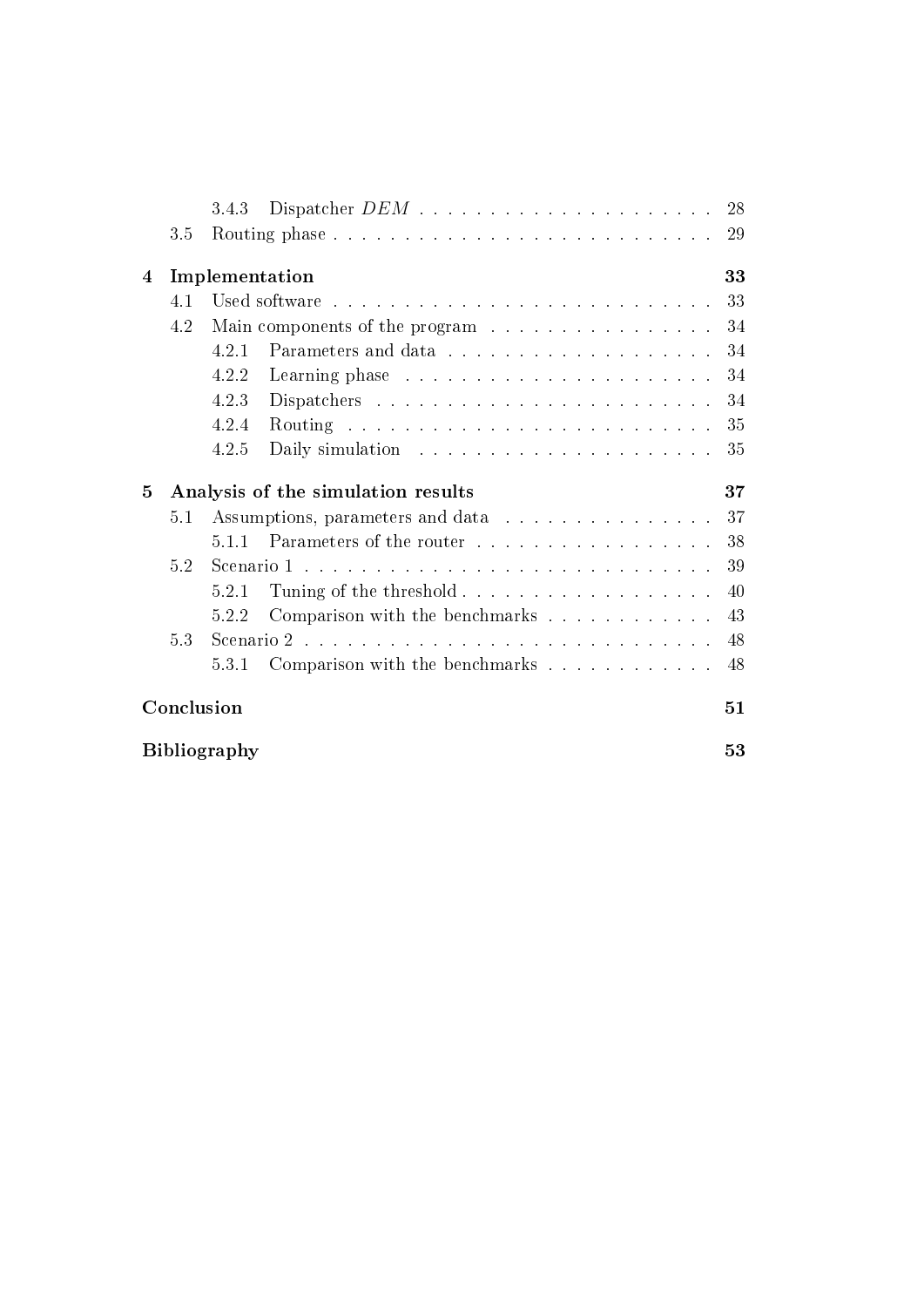# Introduction

The use of software based on operation research and mathematical programming has become more and more popular over recent years, as part of the resource management.

The numerous real-world applications have shown that "The use of computerized procedures for the distribution process planning produces substantial savings (generally from 5% to 20%) in the global transportation costs." [22] The impact on the overall economy is thus substantial, as the transportation process is a major component of the final product cost (up to the  $20\%$ ).

The main reasons of the increasing success of these techniques are the introduction of more sophisticated models, and the technological development from both a software and a hardware point of view. While the former are able to describe more and more precisely the features of real-world problems, the second one has allowed a greater efficiency and speed in finding solutions to those models.

The aim of this thesis is to develop an algorithm for the solution of a dynamic vehicle routing problem, and it is motivated by a real-world application concerning the last-mile logistic of a big furniture distributor.

The Vehicle Routing Problem (VRP) involves finding the optimal routes that a fleet of vehicles has to perform in order to deliver the goods to a set customers, and it is one of the most important and thus studied optimization problems.

The thesis focuses on the *dynamic* VRP, where customers make their orders dynamically over time, and each day it is necessary to decide the pool of clients that are going to be served and the ones that should be left for a later day. Despite there are plenty of researches about the VRP, only few of them deal with the dynamic problem, which only in the recent years started being studied more deeply.

The approach we decided to take is denominated  $Top-Down$ , as it starts from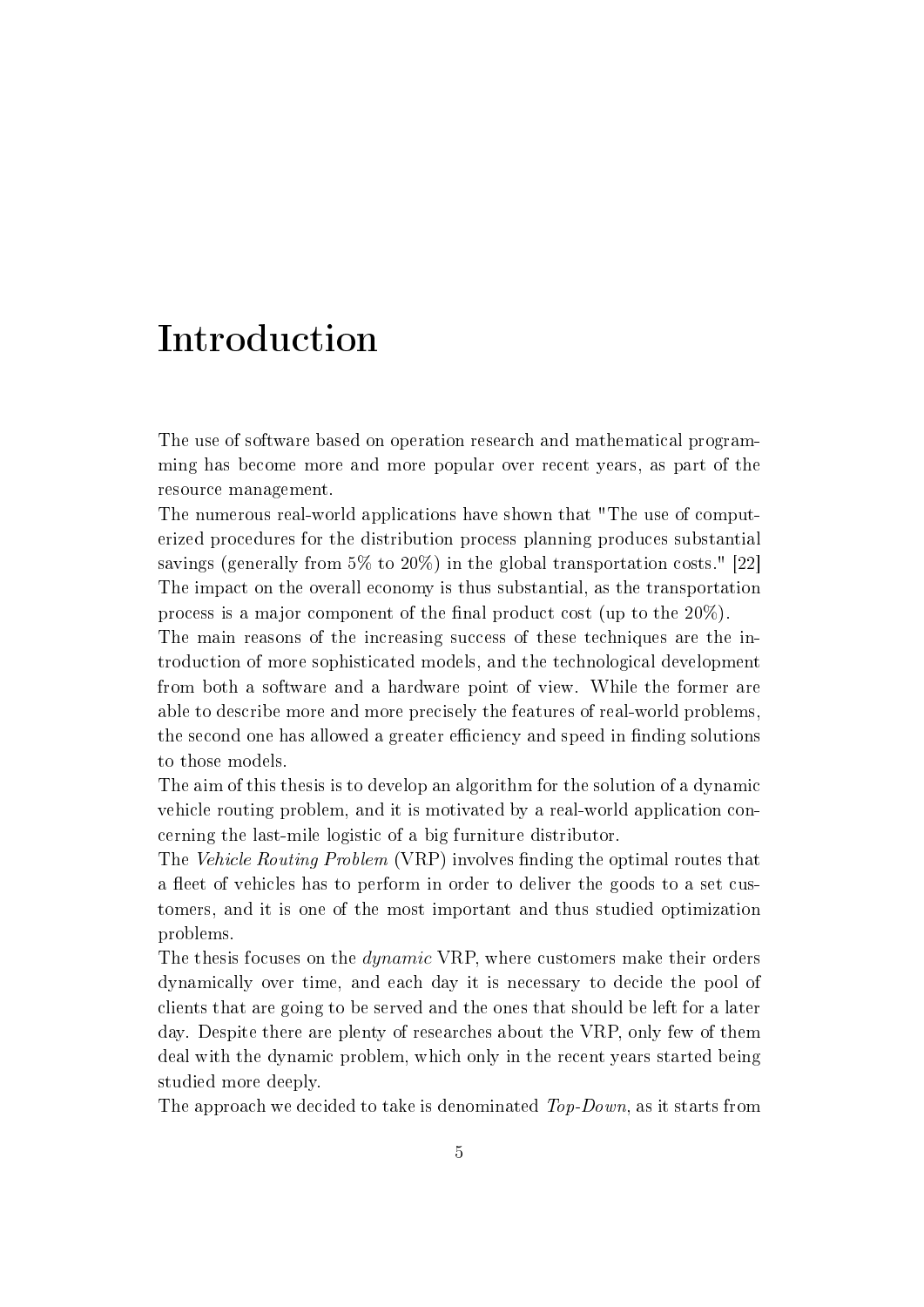the whole daily queue of customers and then eliminates the least convenient ones, using a certain criterion. The remaining customers are those that will be served.

The first chapter describes the main features of the VRPs, its variants and a possible mathematical formulation. The second one focuses on the solution methods distinguished in the classical heuristics and the more recent metaheuristics. The third one is dedicated to the description of the proposed algorithm and its three phases, compared to some benchmarks solutions. Chapter 4 describes the software used in the implementation and the main components of the program, while chapter 5 contains the analysis of the results obtained. Finally, in the conclusion, the limitations and the possible extensions of the proposed algorithm are outlined.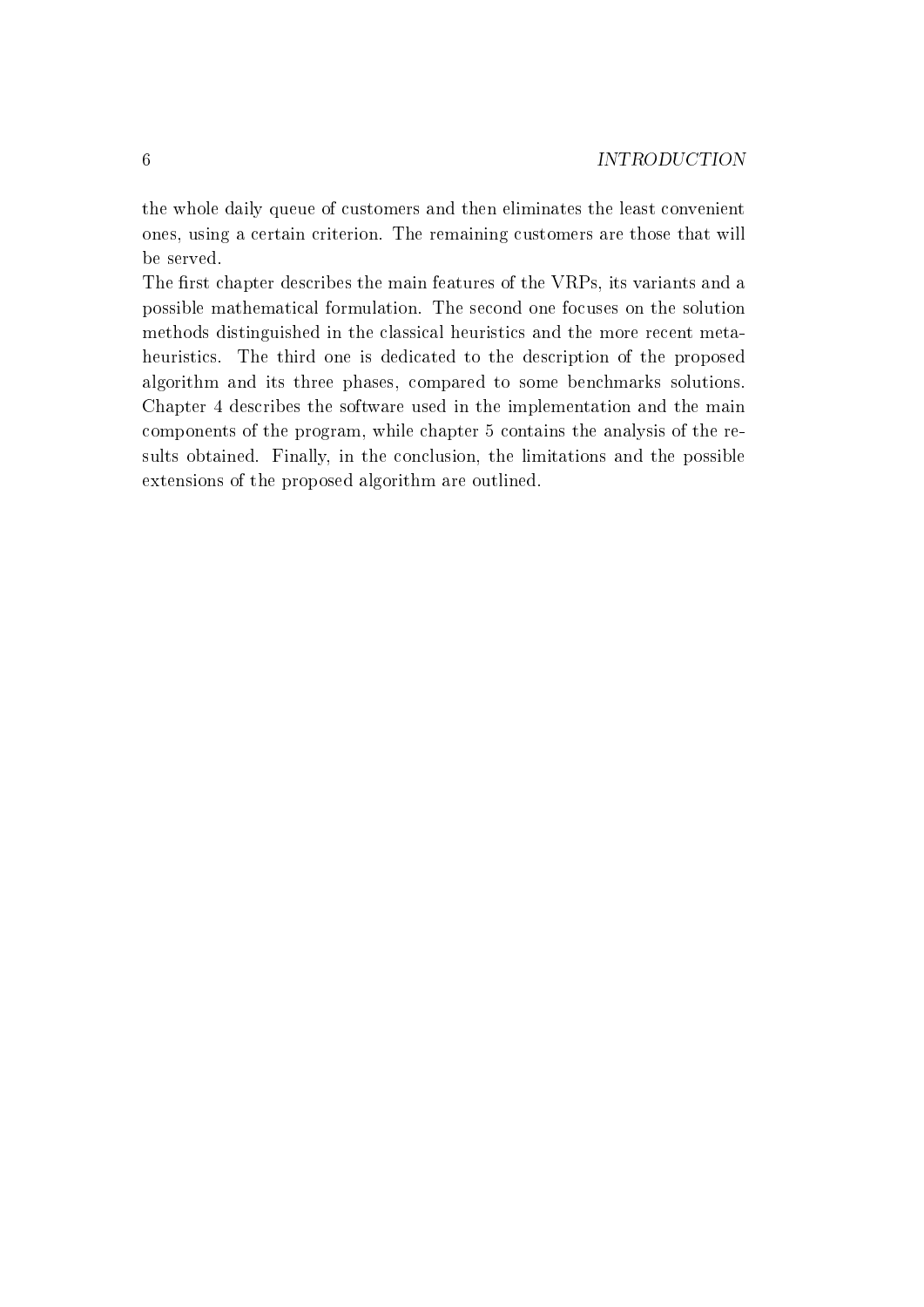# Chapter 1

# Vehicle routing problem

The Vehicle Routing Problem (VRP) consists in finding the optimal set of routes that a fleet of vehicles has to perform in order to serve a given set of customers (see figure 1.1). Due to the numerous applications (and consequently its practical relevance) and its remarkable difficulty, it is one if the most important and studied combinatorial optimization problems. The problem was introduced by G. B. Dantzig and J. H. Ramser in 1959 [4]. They described a real-world application dealing with the delivery of gasoline from a bulk terminal to a large number of service stations, and they proposed the first mathematical programming formulation. Some years later, in  $1964$ , Clarke and Wright [3] proposed a greedy heuristic improving the Dantzig-Ramser approach. Following those two articles hundreds of models and algorithms were developed in order to exactly or approximately solve different versions of the VRP. Thanks to the tecnological development, numerous software packages which implement these algorithms are now available.

## 1.1 Basics of the VRP

As introduced before, the aim of VRP is determining a set of routes on a given road network, each of them performed by a single vehicle starting and ending in its own depot, such that the customers' demands are fullled, the operational constraints are satised and the transportation cost is minimized. The road network is usually described through a graph  $G = (N, A)$  in which nodes  $N = \{0, ..., n\}$  correspond to the customers  $(i = 1, ..., n)$  and depot locations ( $i = 0$ , when there is only one depot), and arcs  $A = \{(i, j) : i, j \in N\}$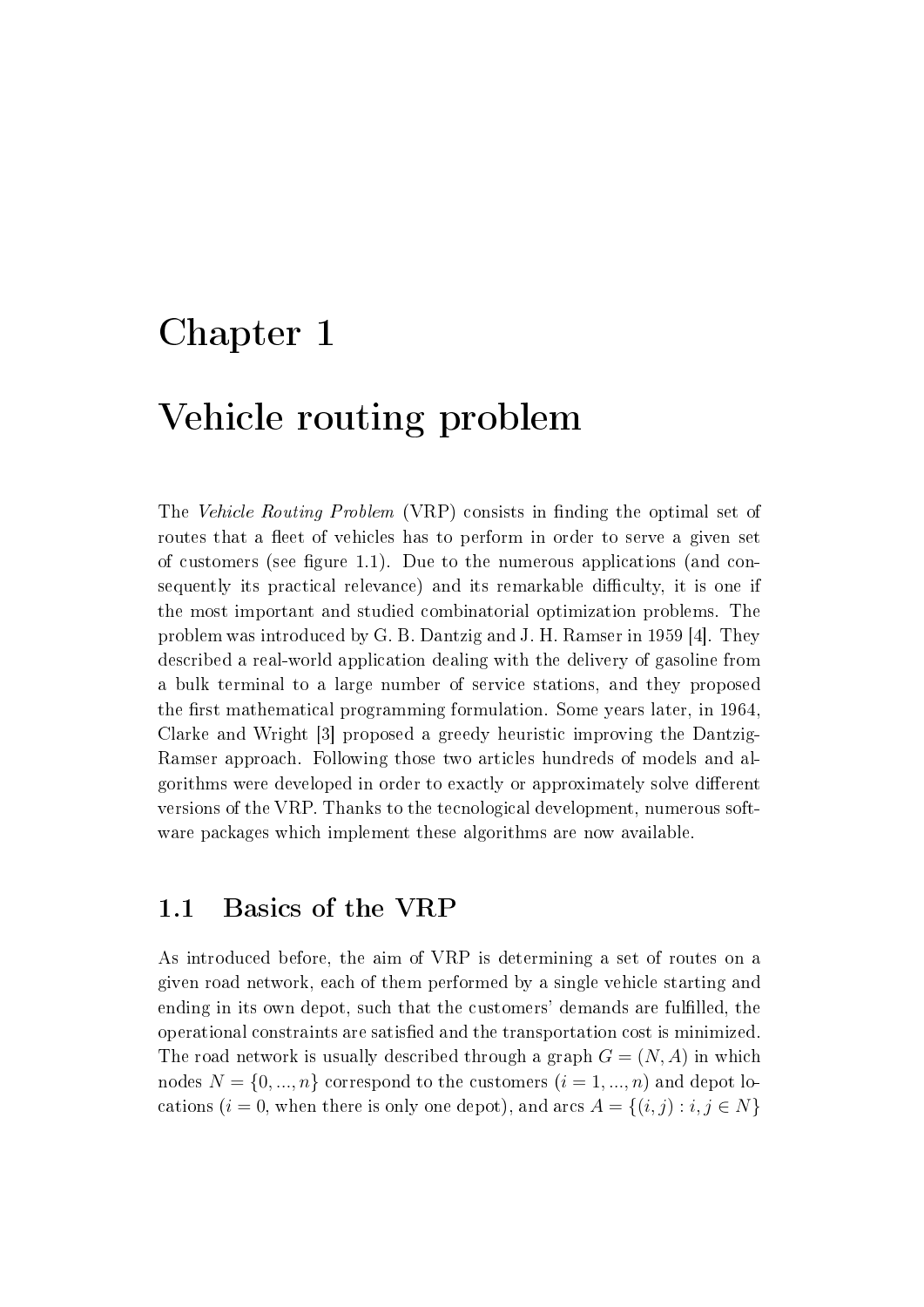

Figure 1.1: A picture illustrating the vehicle routing problem.

to roads. Each customer i orders a certain amount of goods (demand) usually denoted with  $q_i$  and often specifies a period of the day and/or a set of days *(time window)* in which he or she would like the goods to be delivered. Arcs can be directed or undirected depending on if the road can be traveled in only one or both directions. Each arc has a cost  $c_{ij}$ , that usually reflects its length, and it is associated with a travel time  $t_{ij}$ . Sometimes there is also a time associated to the delivery of goods (for example when a piece of furniture has to be assembled at the customer's house).

Routes are performed by a fleet of vehicles V. Each of them  $(k = 1, ..., m)$ is based in one of the depots and has a fixed capacity  $C_k$ , which can be expressed in terms of volume, weight or number of pallets. In some cases a xed cost is associated to the use of a vehicle.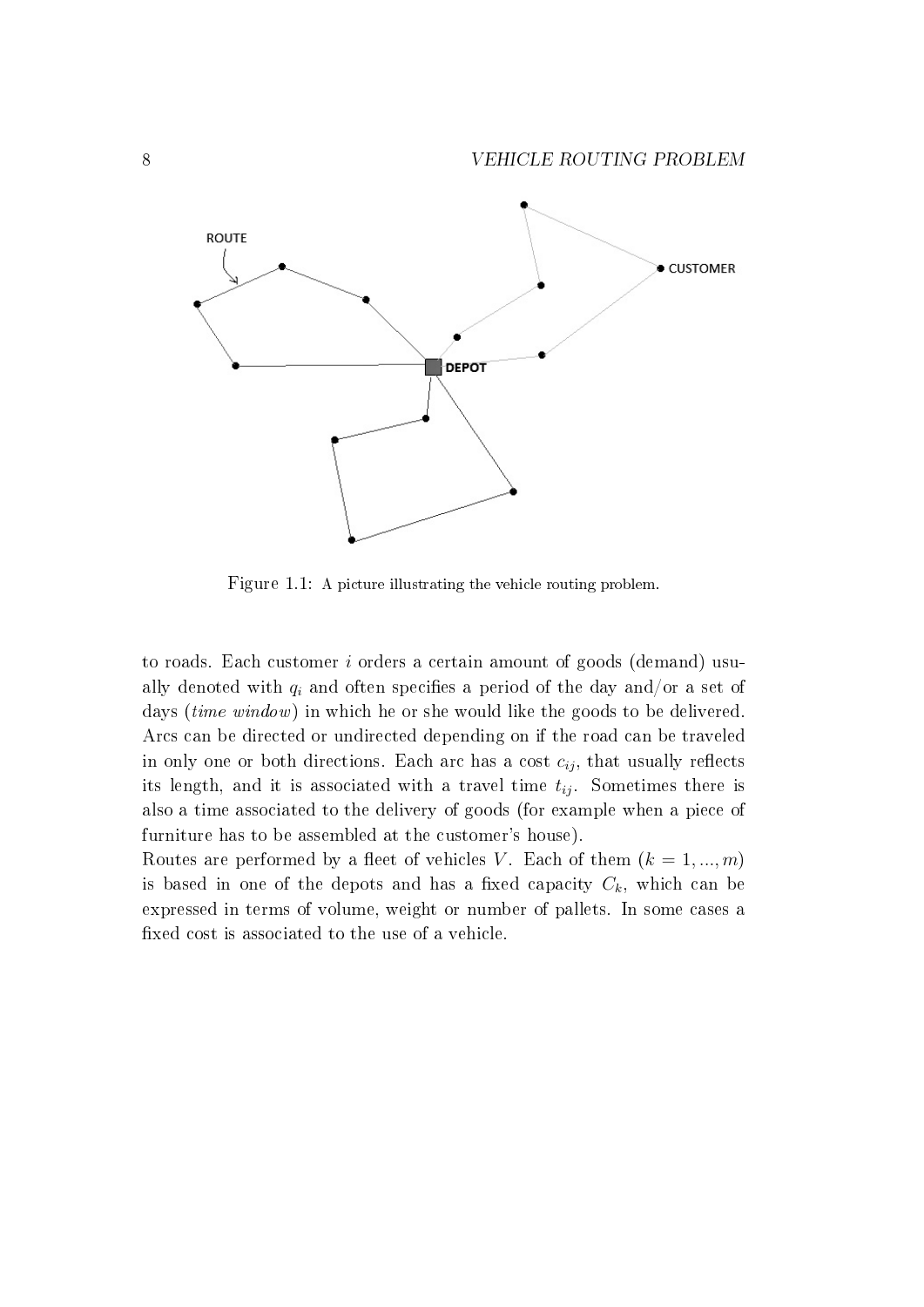## 1.2 Variants of the VRP

There are numerous different variants of the VRP, born in order to reflect the different features of real world problems. They mainly differ according to the type of constraints or objective functions that they contain.

### 1.2.1 Constraints

According to the nature of operational constraints, the vehicle routing problems are divided in different categories. The basic version of VRP is the  $Capacitated \, VRP \, (CVRP)$  in which each vehicle has a fixed capacity, known in advance. If the capacity constraint is substituted with a maximum route length/time constraint we talk about Distance-Constrained VRP (DVRP). The VRP with Time Windows (VRPTW) is a variant of the CVRP in which each customer  $i$  specifies a time interval  $\left[a_i,b_i\right]$  to be served in  $(\emph{time window})$ . Another extension of CVRP is the VRP with Back-hauls (VRPB), in which a certain amount of goods has to be delivered to the so-called Line − haul customers, while other products have to picked-up from the  $Back - haul$ customers. The VRP with pick-up and delivery (VRPPD) is similar to the previous one, but in this case each customer can both order some products and requires some others to be picked-up.

Figure 1.2 shows a graphical summary of the main VRP classes and their interconnections. This is only a simple and reductive description, as each of the above cited classes can be further divided and detailed, and many other variants are known.

### 1.2.2 Objectives

The objective of the VRP is determining the minimum cost routes. This cost can take into account of different aspects, the most common are: distance, time and customer satisfaction. Usually the most relevant purpose is finding routes of minimum length or such that the total traveling time is minimum. Other times, it can be important to minimize the customers' waiting time, the number of delays in the deliveries or the number of orders that are lost. Another example of cost could be the number of drivers' extra hours, as they are paid more than usual.

The objective function can take into account only one of this costs or many of them appropriately combined.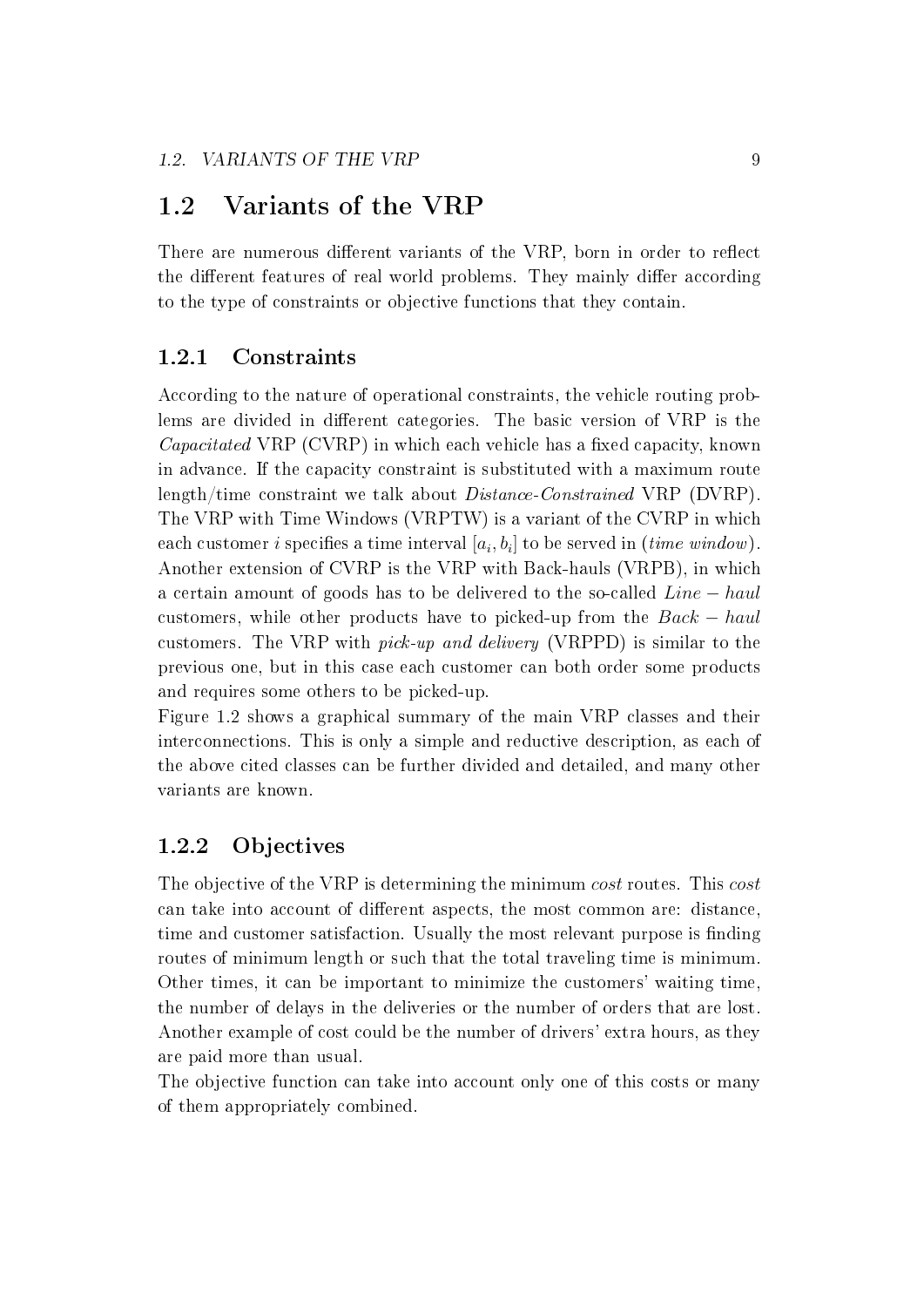

Figure 1.2: Classification of VRPs

### 1.3 Mathematical formulation

Lots of different mathematical models describing the routing of vehicles have been proposed since the problem was first introduced. As an example, I will briefly describe a possible formulation of the VRP with time windows (VRPTW) as a multi-commodity network flow problem  $[15]$ . The main features of the VRPTW are a a set of customers C, a directed graph  $G = (N, A)$ and a fleet of vehicles V. The graph consists of  $|C|+1$  nodes, where nodes 1, ..., n represents customers' locations, while node 0 represents the depot. The set of arcs A describes the connections between the depot and the customers and among the customers. A cost  $c_{ij}$  and a travel time  $t_{ij} > 0$  is associated to each arc  $(i, j)$ . All vehicles have the same capacity  $Q > 0$  and a demand  $d_i \geq 0$  is associated to each customer *i*. Customer *i* must be served in a time window  $[a_i, b_i]$   $(a_i, b_i > 0)$ , if the vehicle arrives before, it has to wait until  $a_i$  to deliver the goods. There are two sets of decision variables in the model:  $x_{ijk}$  and  $s_{ik}$ .  $x_{ijk} = 1$  if vehicle k passes through the arc  $(i, j)$  and  $x_{ijk} = 0$  otherwise. The decision variable  $s_{ik}$  denotes the time when vehicle k starts serving customer i,  $s_{0k} = 0 \ \forall k \in V$ .

The objective is to find a minimum cost route for each vehicle, starting and ending at the depot, so that all customers are visited exactly once during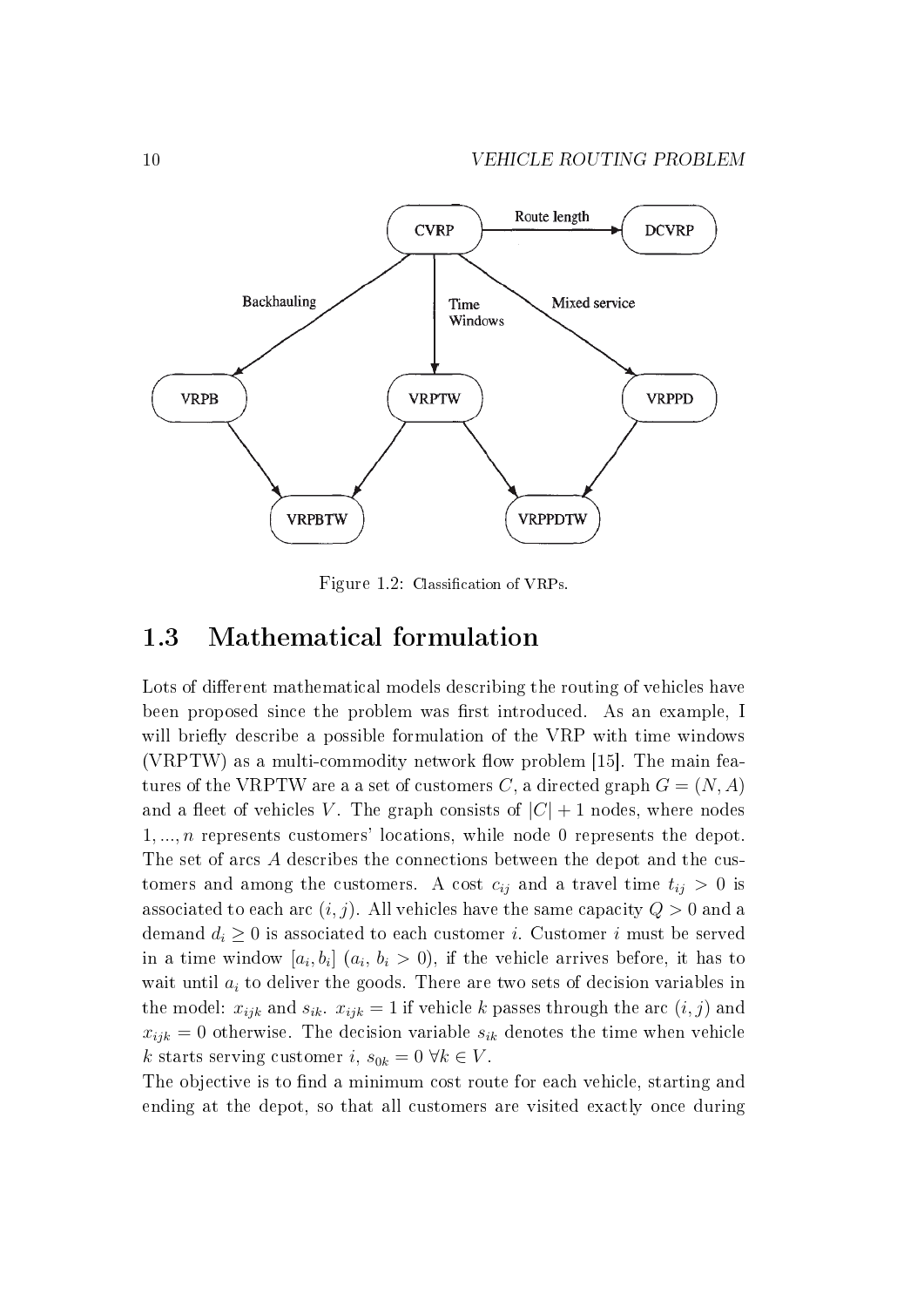#### 1.3. MATHEMATICAL FORMULATION 11

their service time window. The mathematical model is the following:

$$
\min \sum_{k \in V} \sum_{i \in N} \sum_{j \in N} c_{ij} x_{ijk} \tag{1.1}
$$

subject to

$$
\sum_{k \in V} \sum_{j \in N} x_{ijk} = 1 \quad \forall i \in C,
$$
\n(1.2)

$$
\sum_{i \in C} d_i \sum_{j \in N} x_{ijk} \le Q \quad \forall k \in V,
$$
\n(1.3)

$$
\sum_{j \in N} x_{0jk} = 1 \quad \forall k \in V,\tag{1.4}
$$

$$
\sum_{i \in N} x_{i0k} = 1 \quad \forall k \in V,\tag{1.5}
$$

$$
\sum_{i \in N} x_{ihk} - \sum_{j \in N} x_{hjk} = 0 \quad \forall h \in C, \quad \forall k \in V,
$$
\n(1.6)

$$
x_{ijk}(s_{ik} + t_{ij} - s_{jk}) \le 0 \quad \forall k \in V, \quad \forall i, j \in N,
$$
\n
$$
(1.7)
$$

$$
a_i \le s_{ik} \le b_i \quad \forall k \in V, \quad \forall i \in N,
$$
\n
$$
(1.8)
$$

$$
x_{ijk} \in \{0, 1\} \quad \forall k \in V, \quad \forall i, j \in N. \tag{1.9}
$$

Constraint (1.2) indicates that each customer is served exactly once and (1.3) is the vehicles capacity constraint. (1.4), (1.5) and (1.6) assure that all vehicles leave the depot, that after having reached a customer they leave for another one and finally they return to the depot.  $(1.7)$  describes the fact that a vehicle cannot visit a customer if it has not finished to deliver the goods to the previous one, it can be linearized as:

$$
s_{ik} + t_{ij} - M_{i,j}(1 - x_{ijk}) \le s_{jk} \quad \forall k \in V, \quad \forall i, j \in N. \tag{1.10}
$$

Here  $M_{ij}$  is a *large* positive constant. (1.8) and (1.9) are respectively the constraint on the service time and the integrality constraint.

In order to set an upper bound on the number of vehicles, a constraint of the following type can be added [5]:

$$
\sum_{k \in V} d_i \sum_{j \in N} x_{0jk} \le |V| \quad \forall k \in V, \forall J \in N.
$$
\n(1.11)

Setting  $a_i = 0$  and  $b_i = M$  where M is a large scalar for all  $i \in C$  the problem turns to a classical CVRP, while if  $|V| = 1$  the model relaxes to a traveling salesman problem (TSP).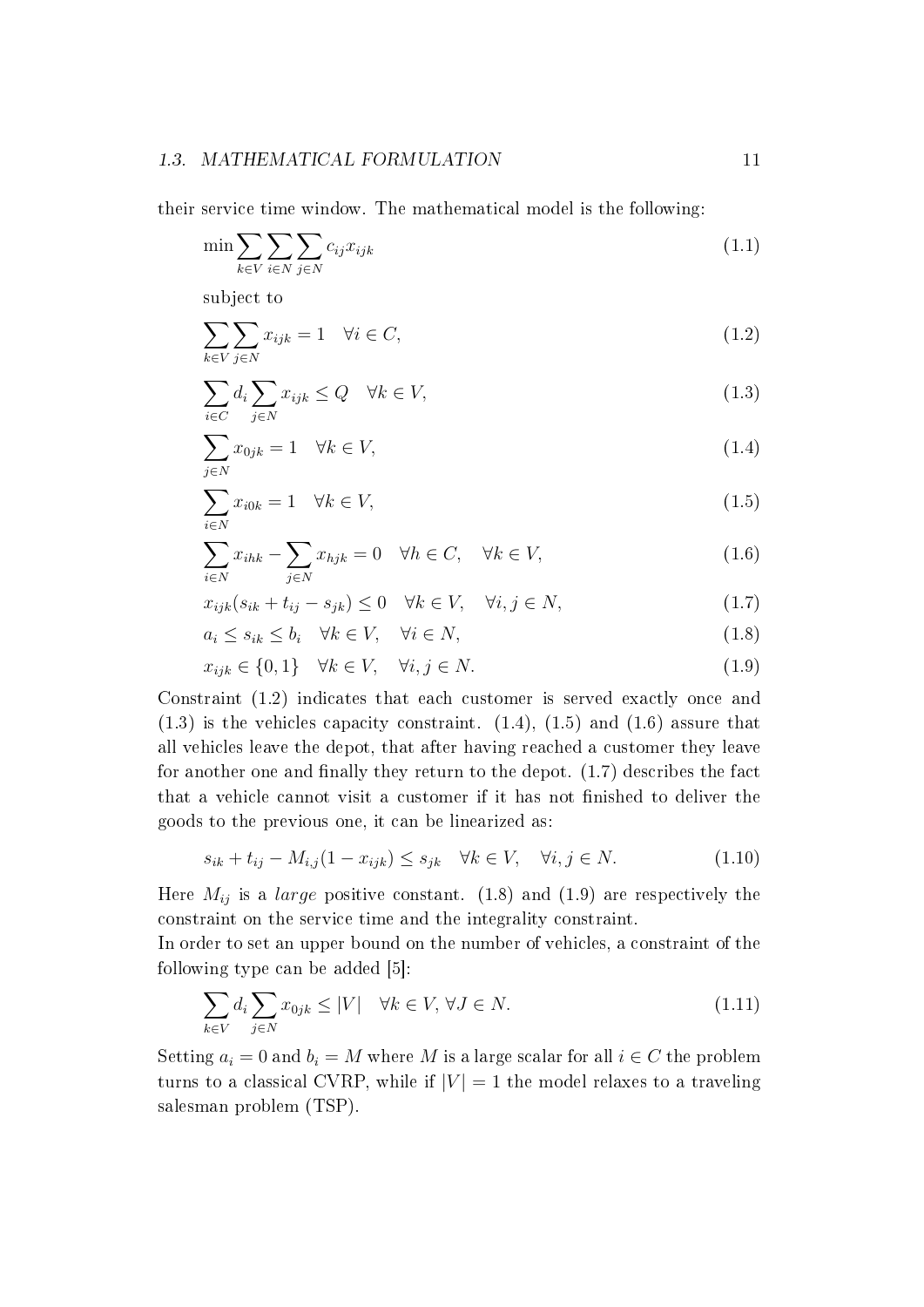## 1.4 Extensions

The classical formulation of VRP doesn't take into account of two important aspects, which are relevant in real world application: evolution and uncertainty of information. For example, usually information is not known in advance: customers' requests arrive dynamically over time and for each of them a decision must be taken. In this case we talk about Dynamic VRP (DVRP). In other cases information is not deterministic but stochastic, for example we know that there will be a certain number of requests, in a certain area, at a certain time, with a certain probability. This is the case of Stochastic VRP (SVRP).

Obviously there are also versions that combines uncertainty and dynamicity. The table in fig.1.3 shows the taxonomy of VRPs by information evolution and quality [20].

|                       |                     | Information quality       |                        |
|-----------------------|---------------------|---------------------------|------------------------|
|                       |                     | Deterministic input       | Stochastic input       |
| Information evolution | Is known in advance | Static and deterministic  | Static and stochastic  |
|                       | Evolves over time   | Dynamic and deterministic | Dynamic and stochastic |

Figure 1.3: The taxonomy of VRPs by information evolution and quality.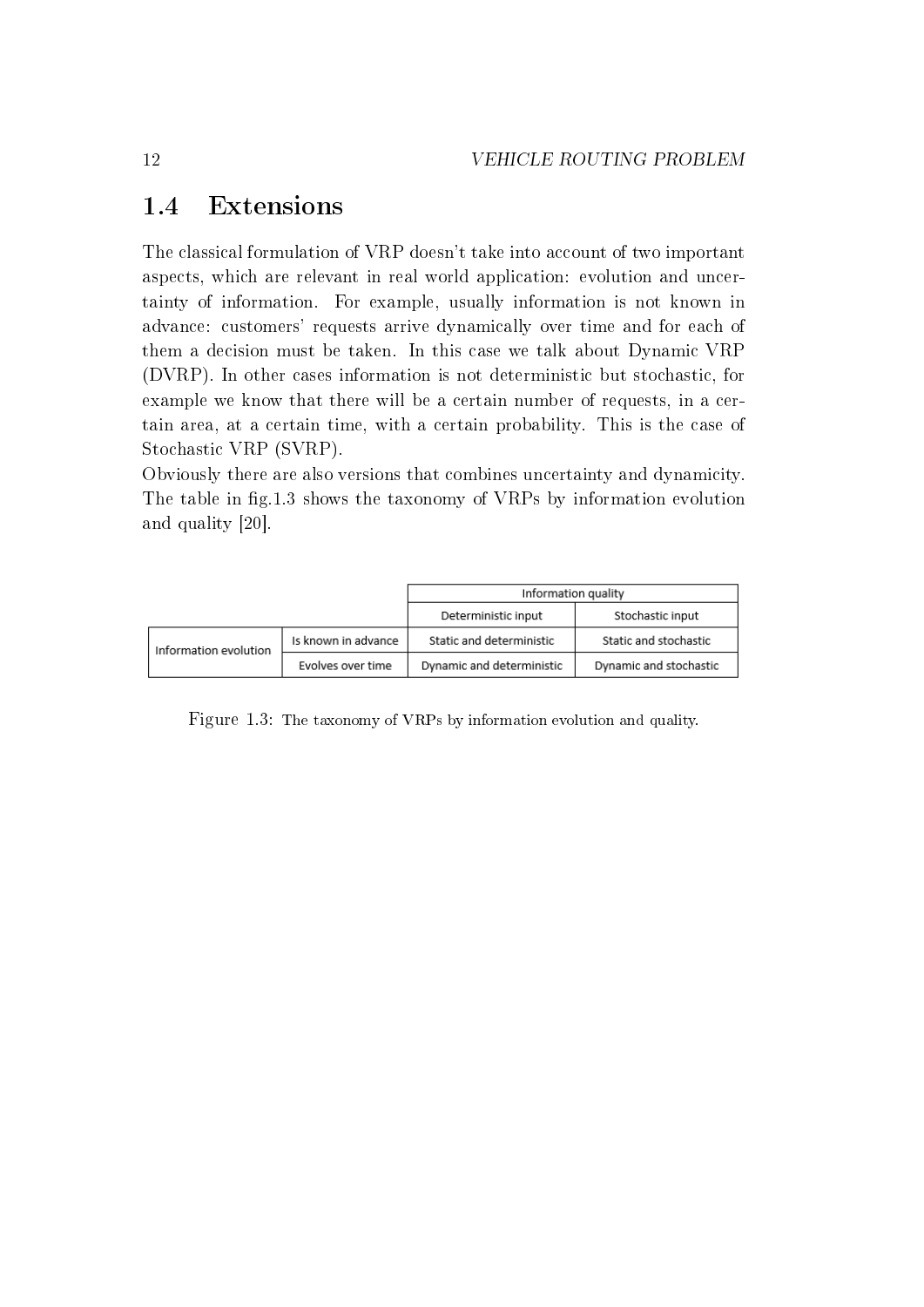# Chapter 2

# Solution Methods

The classical CVRP (and therefore its variants) belongs to the class of NP-Hard problems, which implies that there's no algorithm that is able to find a guaranteed optimal solution, in a polynomial time with respect to its size. For this reason, it's almost impossible to determine an exact solution for largescale problems. Some algorithms can find optimal solutions to problems with about 50 or less customers; larger instances have been solved to optimality, but after a signicant computing time. In practice, variations and additional constraints that must be taken into account in real-life contexts, make the vehicle routing problem even more difficult to be solved exactly.

These considerations explain why researchers focused on developing solution procedures based on heuristic algorithms. Heuristics are in fact designed to provide good feasible solutions within an acceptable computing time, but without a guarantee of global optimality. The families of heuristics for the VRP can be divided in two main classes: classical heuristics, developed mostly between 1960 and 1990, and meta-heuristics, the more recent ones [17]. The main difference among the two classes is that the first methods perform a limited exploration of the solution space, while the second ones deeply explore the regions of the search space, where a solution is more likely to be found. Since classical heuristics are able to produce good quality solutions within acceptable computing times and can be easily extended in the presence of additional constraints, they are still commonly used. On the contrary, meta-heuristics take signicant computational times and can be hardly extended to different situations, but they are able to provide much higher quality solutions.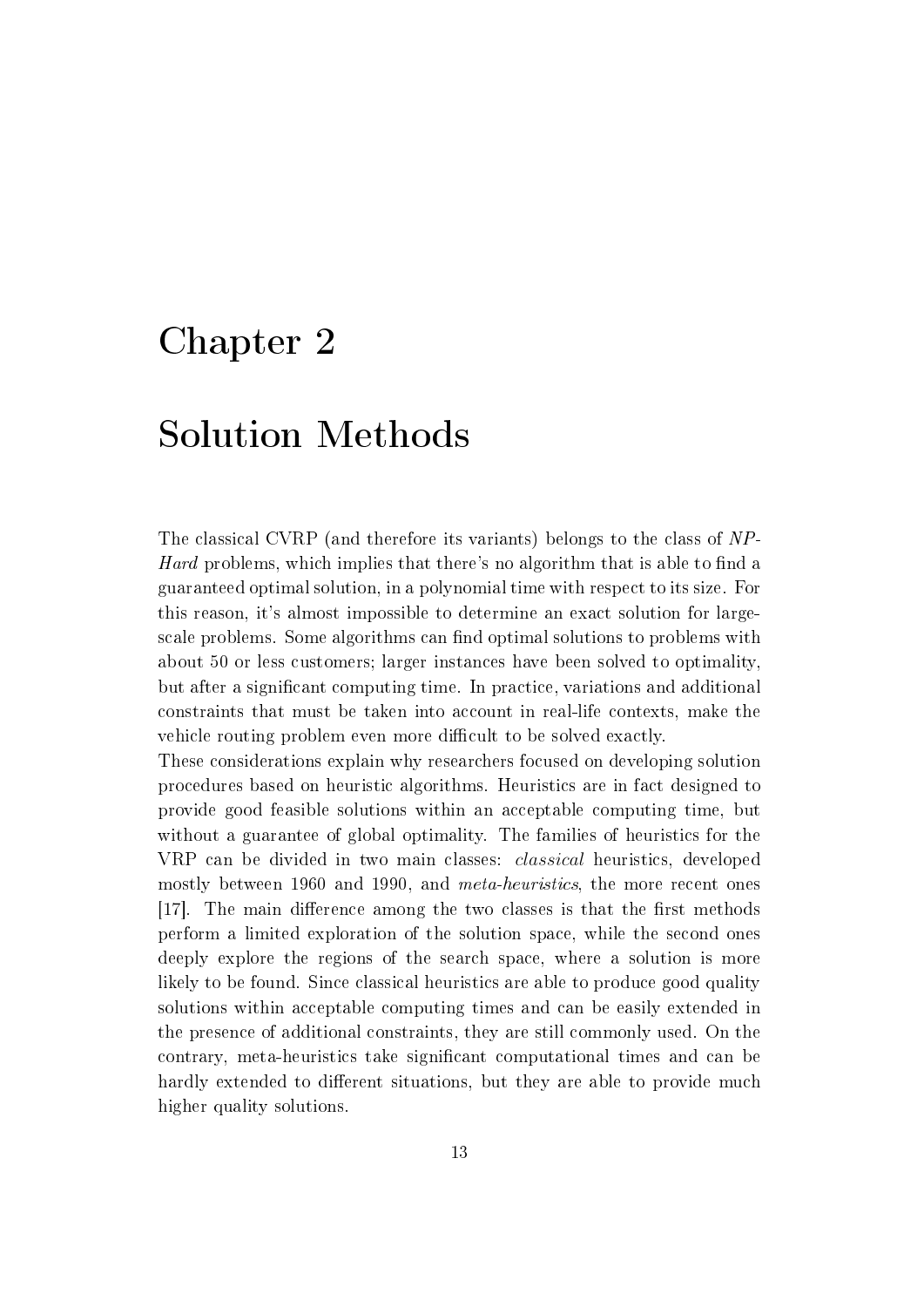## 2.1 Classical VRP heuristics

Classical VRP heuristics can be classified into three categories: *Constructive* heuristics, two-phase heuristics and improvement methods.

### 2.1.1 Constructive heuristics

Constructive heuristics gradually build a feasible solution trying to keep the global cost as low as possible. They can be further divided in:

- *parallel* algorithms, in which routes are built together,
- *sequential* algorithms, in which routes are built one by one.

The two most used criteria to grow a route or merging routes are (see fig. 2.1)

- $\bullet$  the *savings* criterion. It is based on the idea that if two customers i and j are served in two separate routes the total cost is  $c_{i0} + c_{0i} + c_{j0} + c_{0j}$ , while it is  $c_{i0} + c_{ij} + c_{j0}$  if they are served by the same vehicle, with a saving  $s_{ij} = c_{0i} + c_{j0} - c_{ij}$ . The larger is this value, the more convenient is placing the two customer in the same route.
- the *extra-mileage* criterion. The *extra-mileage* is the incremental cost of inserting customer k between customer i and j, that is  $e_{ikj} = c_{ik} +$  $c_{ki} - c_{ij}$ . The best insertion is the one which leads to the minimal extra-mileage.

The earliest and maybe most known example of constructive heuristic is the Clarke and Wright's algorithm [3], which uses the savings criterion in order to merge routes. Many variants and extensions [17] have been proposed since the creation of this algorithm, because it tends to form good routes at the beginning and worse ones towards the end, in particular circumferential routes.

### 2.1.2 Two-phase heuristics

In the two-phase heuristics the problem is decomposed in the two subproblems that characterize it: the clustering component and the routing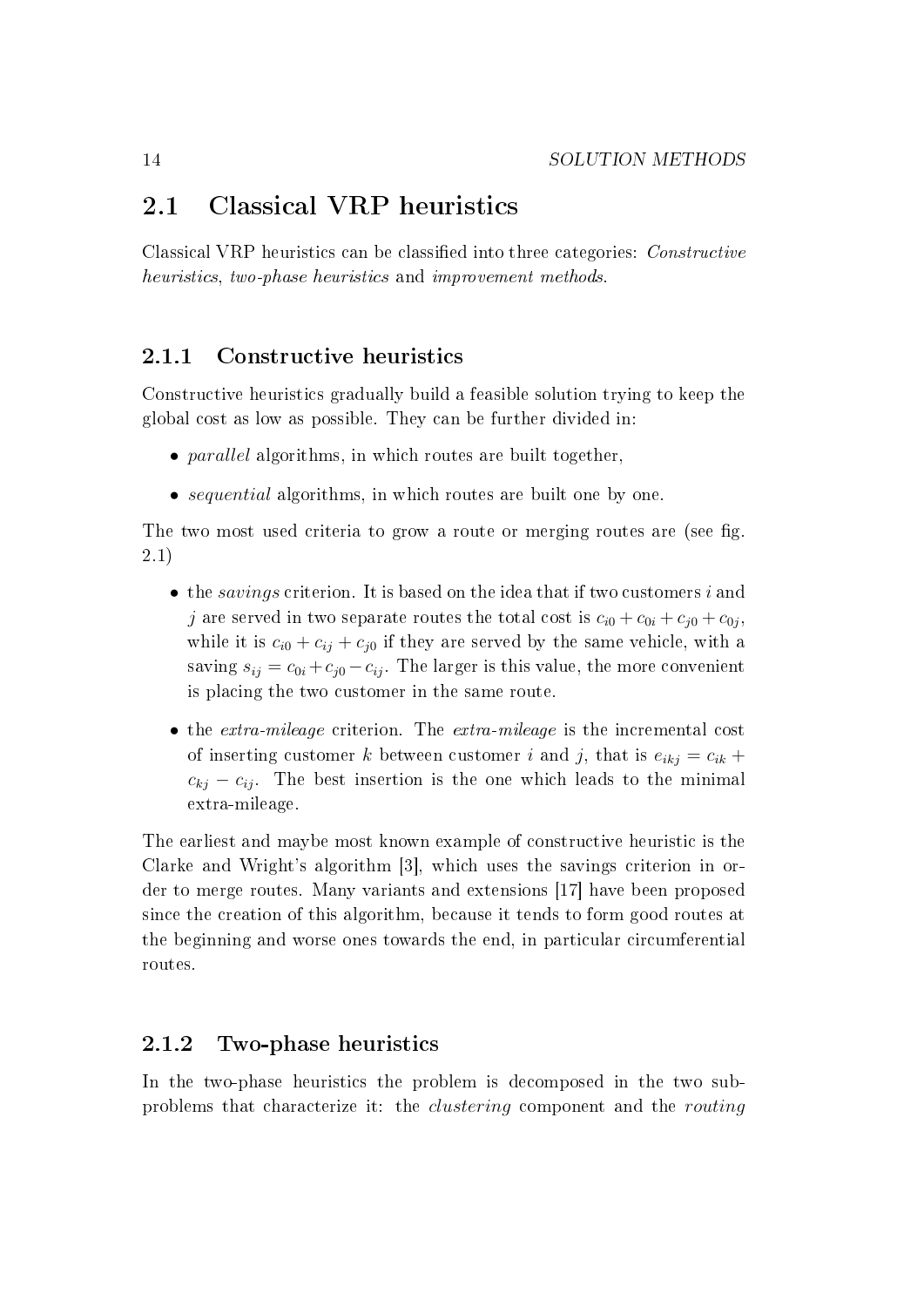

Figure 2.1: The two criteria to grow a route

component. The former deals with the division of customers into groups, each of which is performed by a different vehicle. The routing component instead, aims at finding the best route for each vehicle, that is the sequence in which customers have to be served and it implies solving a TSP problem for each vehicle. In according to the order in which these tasks are performed, two-phase heuristics are classified in:

- *Cluster-first, route-second:* customers are first divided into clusters and then a route for each vehicle is chosen.
- Route-first, cluster-second: first a tour including all customers is built, then it is divided into feasible vehicle routes.

The earliest implementations of the first approach are mainly based on geometrical considerations (one typical example is the sweep heuristic [10]), but these methods are satisfactory only if the distances between the points in the network are close to the Euclidean ones.

To overcome the above limitation, some more recent implementations rely on a partial mathematical formulation of the VRP, modeling the clustering component. I will outline the idea proposed by Fisher and Jaikumar in 1981 [8] that uses a combinatorial optimization model known as generalized assignment. The main features of this problem are: a set of n jobs and a set of m machines, and usually  $m < n$  (less machines than jobs). Each machine  $j = 1, ..., m$  is available for  $R_i$  units of time, and takes  $p_{ij}$  units of time and  $c_{ij}$  units of money to perform the job  $i = 1, ..., n$ . The objective is to find the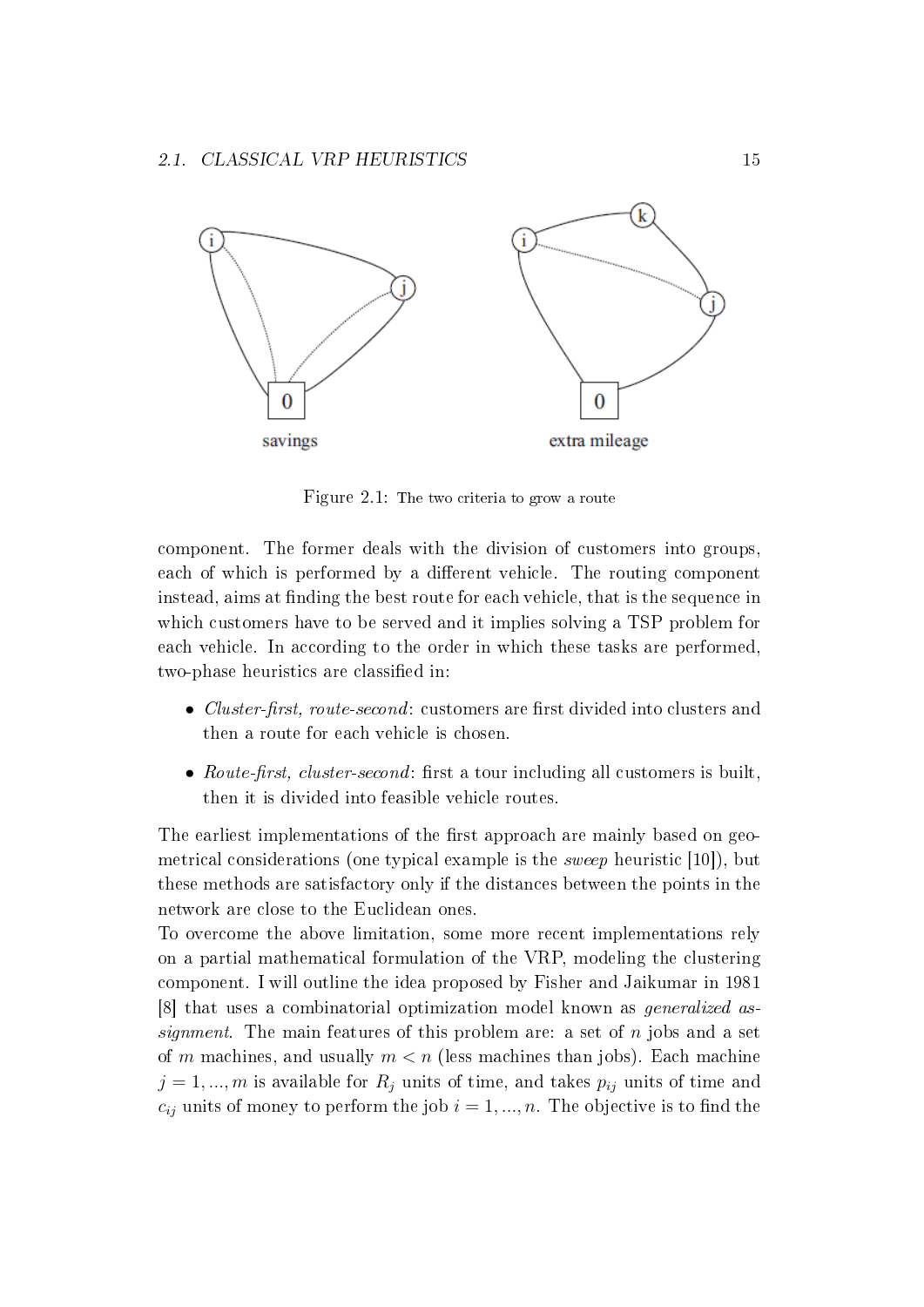set of jobs to assign to each machine in order to minimize the overall cost. The mathematical formulation is the following:

$$
\min \sum_{j=1}^{m} \sum_{i=1}^{n} c_{ij} y_{ij}
$$
\n(2.1)

$$
s.t. \sum_{j=1}^{m} y_{ij} = 1 \qquad i = 1, ..., n \qquad (2.2)
$$

$$
\sum_{i=1}^{n} y_{ij} p_{ij} \le R_j \qquad j = 1, ..., m
$$
\n
$$
y_{ij} \in \{0, 1\}
$$
\n(2.3)

The variable  $y_{ij}$  is 1 if job i is performed by machine j, 0 otherwise. The objective (2.1) is the overall cost, constraint (2.2) guarantees that each job is done by one machine only, while (2.3) that the machines time capacity is not exceeded.

This model can be used in the VRP setting interpreting the machines as the vehicles, and the jobs to do as the customers to serve. If the fleet of vehicles is homogeneous, that is all vehicles have the same capacity,  $R_j = R$  for all  $j = 1, ..., m$ . We denote the customers' demand as  $d_i$  for all  $i = 1, ..., n$ . In principle we have the following formulation:

$$
\min \sum_{j=1}^{m} f(\mathbf{y_j}) \tag{2.4}
$$

s.t. 
$$
\sum_{j=1}^{m} y_{ij} = 1, \qquad i = 1, ..., n,
$$
 (2.5)

$$
\sum_{i=1}^{n} d_i y_{ij} \le R, \qquad j = 1, ..., m,
$$
\n
$$
y_{ij} \in \{0, 1\}.
$$
\n(2.6)

Where  $y_j$  is the vector whose components are  $y_{ij}$ ,  $i = 1, ..., n$ . In the objective  $(2.4)$ , the function  $f(\mathbf{y}_j)$  represents the cost associated to the optimal tour of each vehicle  $j$ . As it is impossible to analytically write this function, it has to be approximated. A possible way could be:

$$
f(\mathbf{y_j}) \approx \sum_{i=1}^{n} g_{ij} y_{ij},
$$
\n(2.7)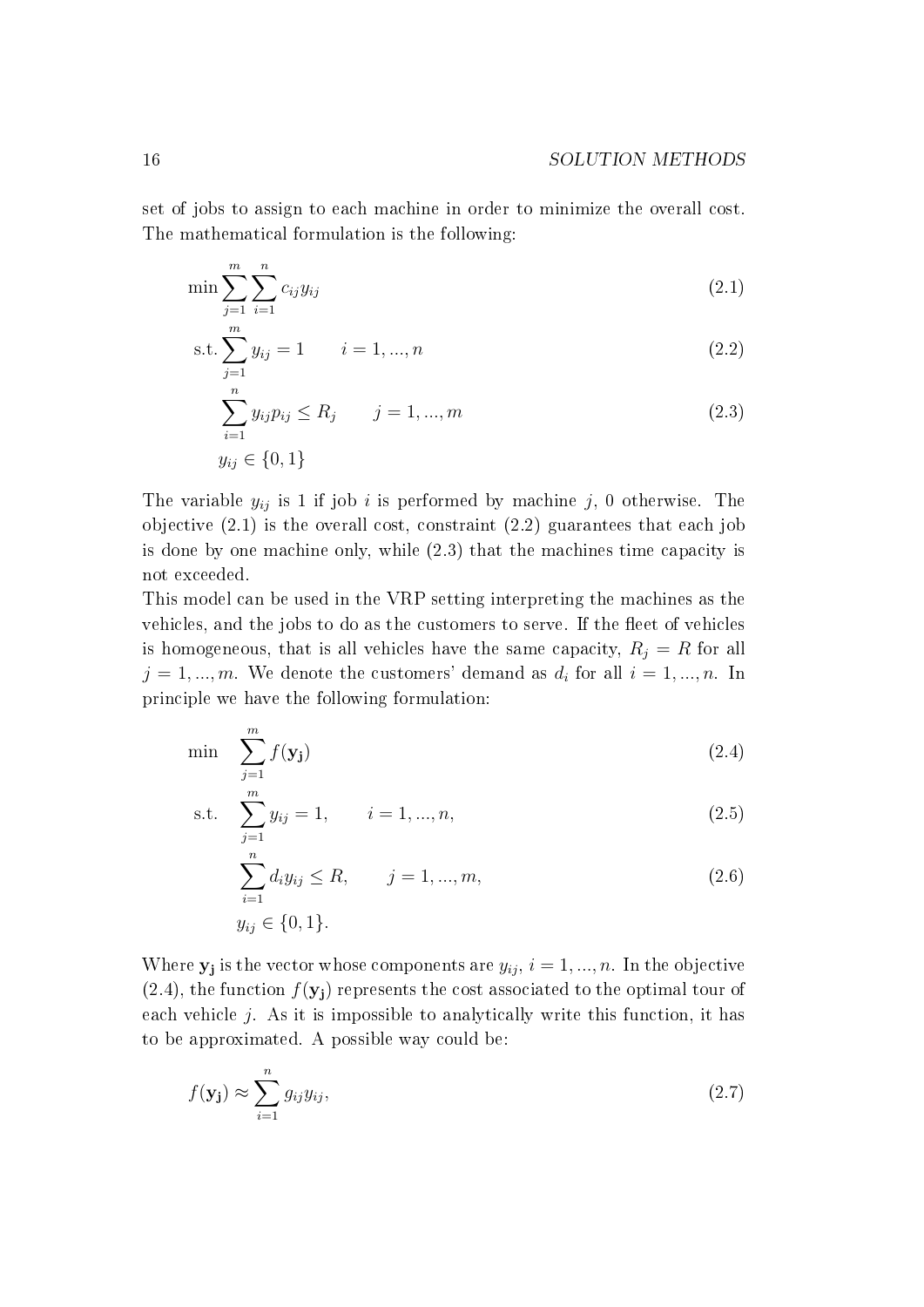#### 2.1. CLASSICAL VRP HEURISTICS 17

where  $g_{ij}$  describes the cost of assigning customer i to vehicle j. If we assume to have chosen m seeds  $\sigma_j$  (they have to be sufficiently distant from the deposit and one from the others), the cost coefficients can be approximated with the extra mileage of inserting customer i between the seed and the deposit, that is:

$$
g_{ij} = c_{0i} + c_{i\sigma_j} - c_{0\sigma_j}.\tag{2.8}
$$

Once this problem is solved, using Branch-and-bound for example, the TSP associated to each vehicle has to be solved in order to give a complete solution to the VRP problem.

Bramel and Simchi-Levi [1] proposed an approach based on a concentrator location formulation in order to avoid the manual choice of the seeds. We need the following variables:

$$
x_j = \begin{cases} 1 & \text{if customer } j \text{ is selected as a seed,} \\ 0 & \text{otherwise;} \end{cases} \tag{2.9}
$$

$$
y_{ij} = \begin{cases} 1 & \text{if customer } i \text{ is in the route whose seed is j,} \\ 0 & \text{otherwise.} \end{cases}
$$
 (2.10)

The model is the following:

$$
\min \sum_{j=1}^{m} \sum_{i=1}^{n} g_{ij} y_{ij} + \sum_{j=1}^{n} v_j x_j \tag{2.11}
$$

s.t. 
$$
\sum_{j=1}^{n} y_{ij} = 1, \qquad i = 1, ..., n,
$$
 (2.12)

$$
\sum_{j=1}^{n} x_j \le m,\tag{2.13}
$$

$$
\sum_{i=1}^{n} d_i y_{ij}, \le R, \qquad j = 1, ..., m,
$$
\n(2.14)

$$
y_{ij} \le x_j, \qquad i, j = 1, ..., n,
$$
  

$$
y_{ij}, x_j \in \{0, 1\}.
$$
 (2.15)

The coefficients  $g_{ij} = c_{0i} + c_{ij} - c_{0j}$  are the extra mileages, while  $v_j = 2c_{0j}$ , which is the cost of the round-trip from the location of  $j$  to the deposit, is used as the cost of selecting  $j$  as a seed.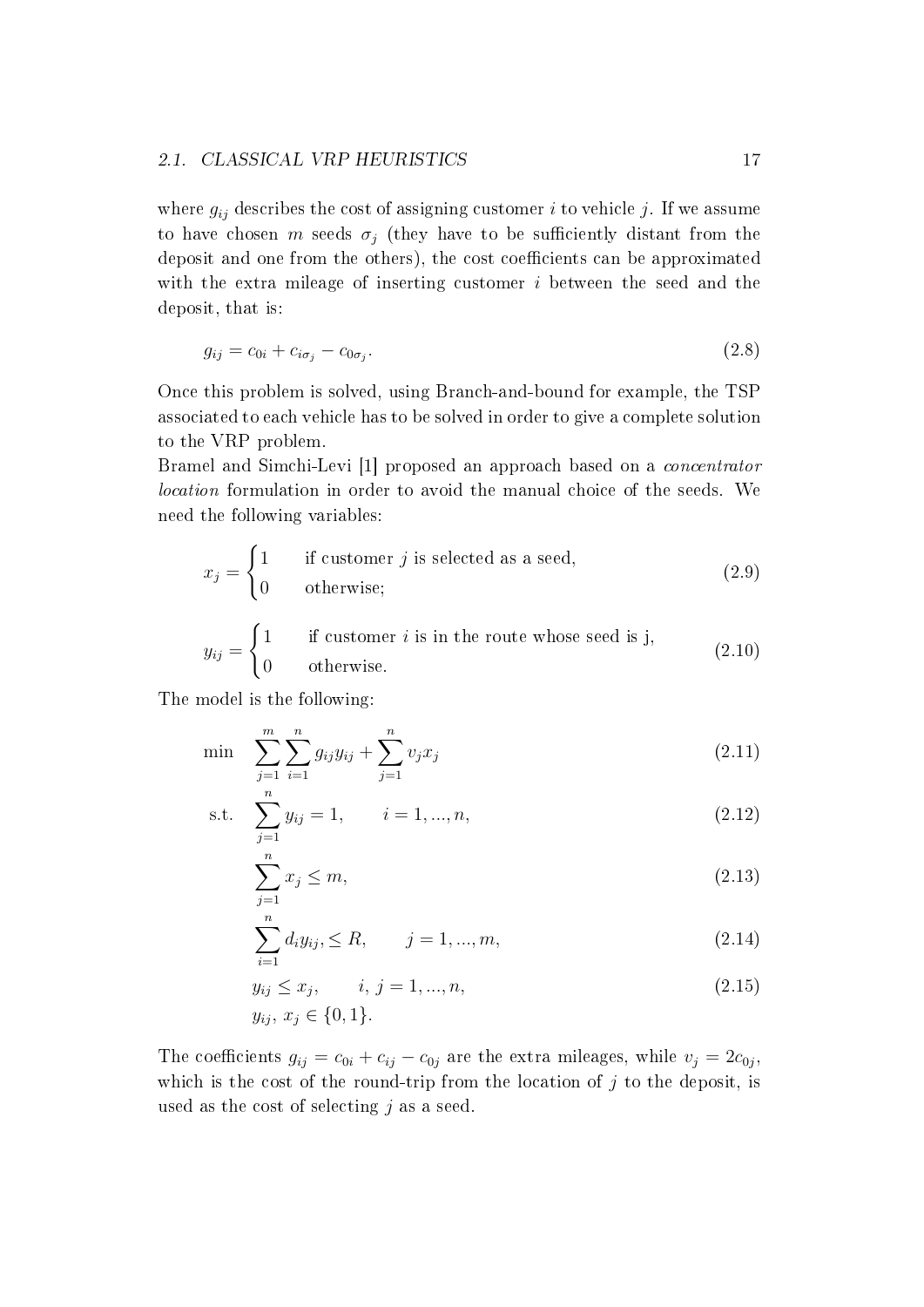Constraint  $(2.13)$  guarantees that at most m seeds are chosen,  $(2.14)$  is the usual capacity constraint, while (2.15) relates to the fact that a customer which is not a seed cannot be assigned other customers. The objective is again to minimize the total cost of routing.

### 2.1.3 Improvement heuristics

Improvement heuristics aim at improving a current solution by a sequence of exchanges of nodes or edges. They can work on one route at time or on many route at the same time, in the first case improvement heuristics for the TSP can be used. Most of the TSP improvement procedures are related to the  $\lambda$ -*opt* technique developed by Lin in 1973, which consists of removing  $\lambda$ edges and rearranging the remaining segments [18]. If a better configuration is found, it is implemented, and the procedure goes on until a local optimum is reached or no more improvements are available.

The distinction between improvement methods and constructive methods is actually subtle, because often constructive heuristics include improvement steps at different stages.

## 2.2 Meta-heuristics

A *meta-heuristic* is a "master strategy that guides and modifies other heuristics to produce solutions beyond those that are normally generated in a quest for local optimality" (Glover and Laguna 1997 [13]). They are problemindependent techniques, that is they do not take advantage of any specificity of the problem. Usually they are not greedy and they may accept a temporary deterioration of the solution, which allows them to explore more deeply the solution space and thus to get a hopefully better solution. Meta-heuristics usually require a significant computational effort, but lead to solutions of better quality.

I will outline some examples of techniques that are commonly used in the VRP setting.

### 2.2.1 Tabu Search

The term tabu search was coined by Fred Glover in 1986 [12]. It is an intensive local search technique that uses memory of the information collected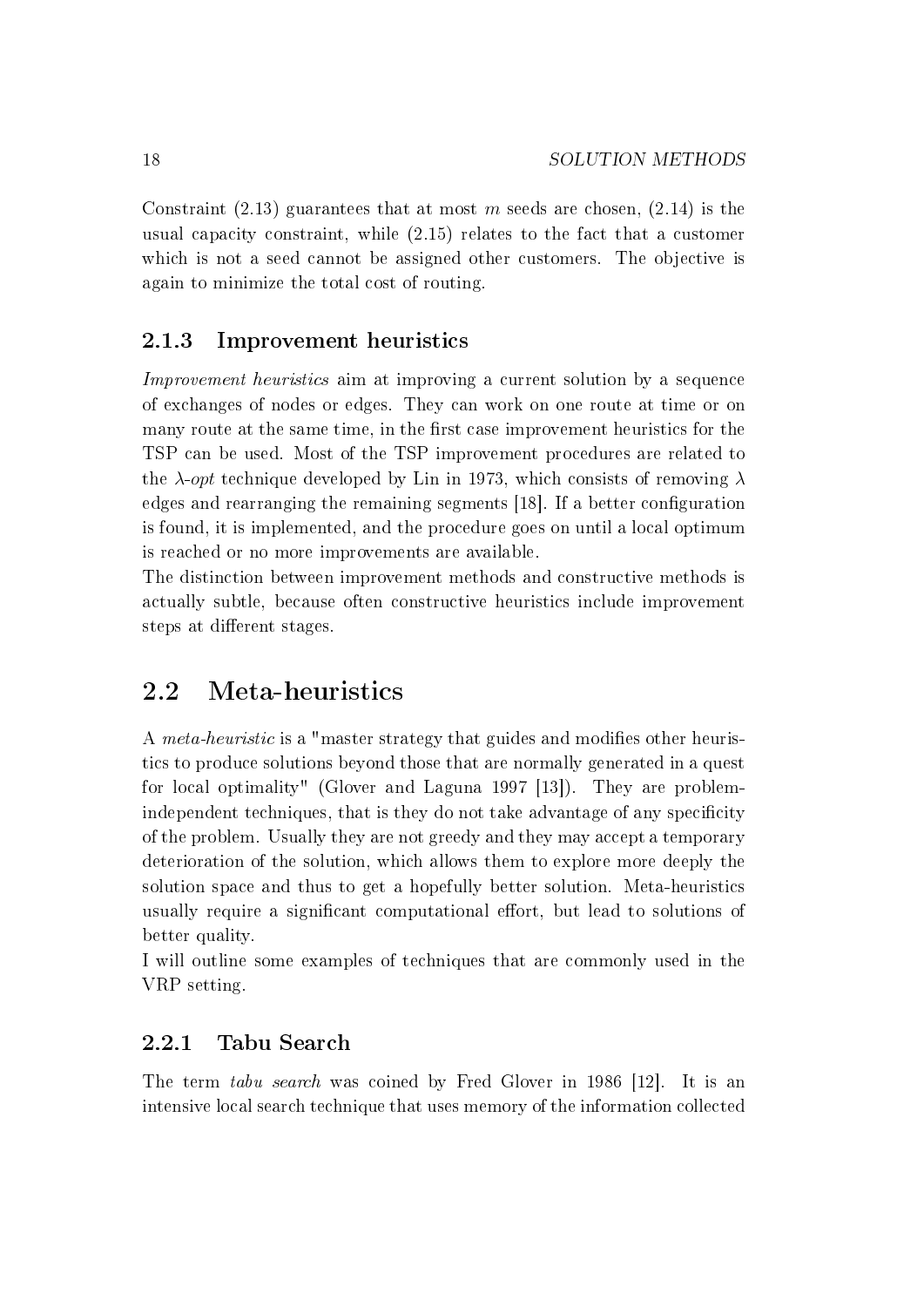during the search, in order to effectively explore the solution space. Tabu search permits moves that deteriorate the current objective function value and that are chosen from a modified neighborhood of the current solution. The elements that are excluded from the original neighborhood are called tabu, and they are inserted into a tabu list, this procedure is useful to avoid cycling. In large scale problems, the tabu lists could save a signicant amount of computing time, leading to improvements in search efficiency.

### 2.2.2 Ant Colony Optimization

Ant Colony Optimization was proposed by Marco Dorigo in 1992 [7], and it is based on the cooperation mechanisms that real ant colonies implement for finding short paths towards the food sources. In order to communicate they use *pheromone*, a chemical compound that attracts ants. If an ant finds a food source it will mark it, and the path to and from it, with pheromone. In addition, if an ant detects pheromone, it will follow it with a certain probability, which increases according to the number of ants that previously followed it. This leads to a growth in the number of ants that follow the same route, that becomes the favourite one, and that usually is the shortest or more convenient one.

This behaviour is imitated in the ant colony optimization algorithms, in which artificial ants moves inside the solution space marking the solutions with a weight, representing the amount of pheromone released.

### 2.2.3 Genetic Algorithms

Dating back to the early 1960s [9], the *Genetic Algorithms* (GA) are one of the most known examples of evolutionary algorithms, and they try to emulate the way in which the natural species evolve from one generation to another. Thanks to a certain scheme, the solutions are encoded as arrays of bits or character strings (*chromosomes*), which are then modified by *genetic* operators. The chromosomes are then selected according to the their fitness to be the solution to the given problem, in this way a new population is created. Each iteration, which leads to a new population, is called a *generation*. After some generations, the best chromosome provides the solution to the problem.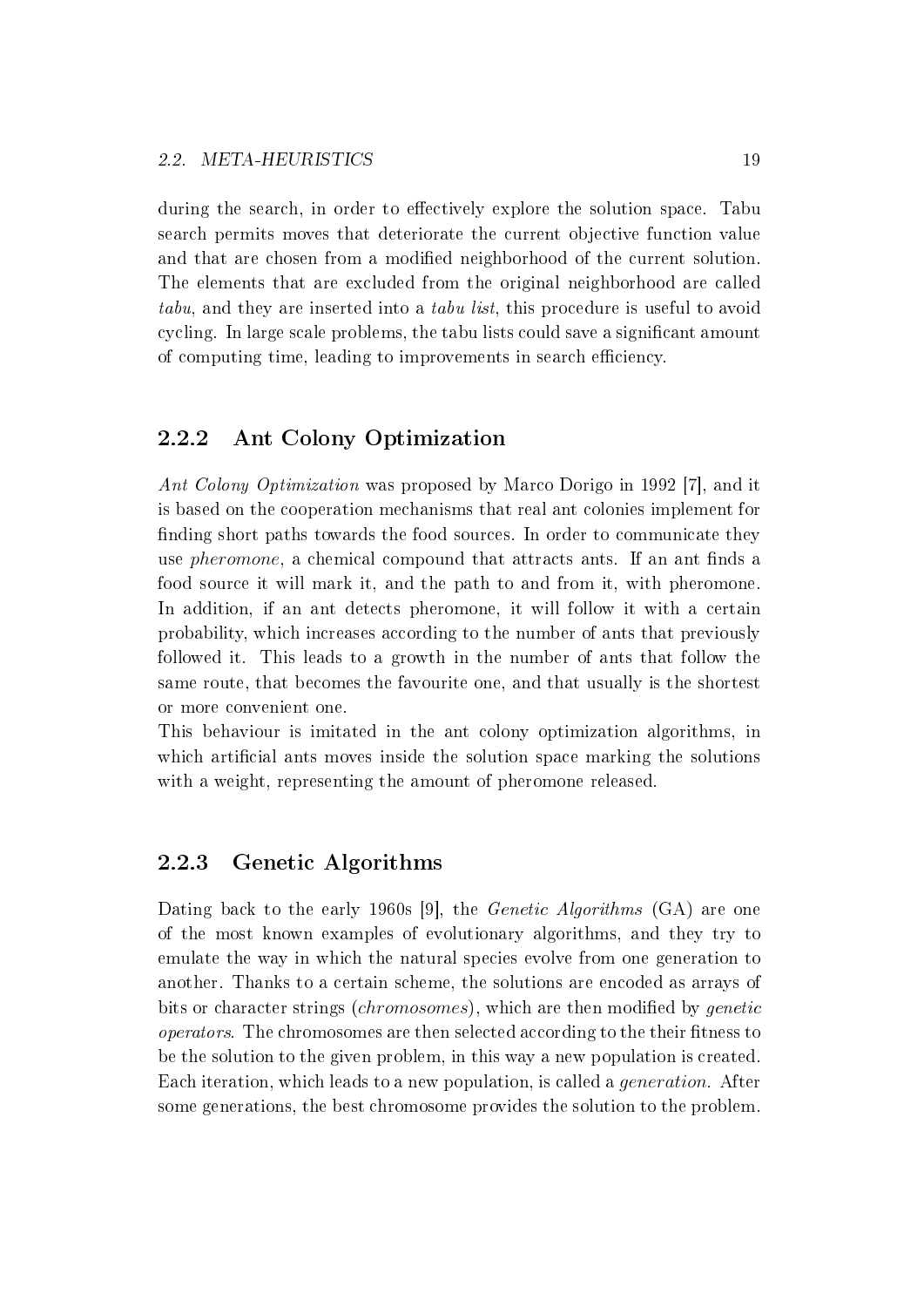### 2.2.4 Simulated Annealing

Simulated Annealing (SA) is a probabilistic technique that draws inspiration from the metal annealing process. The annealing in metallurgy involves heating and controlled cooling of the material in order to increase the size of its crystals and reducing its imperfections.

At each iteration, the SA heuristic considers a state s∗ in the neighborhood of the current state s, and decides whether to move there with a certain probability. This process leads the system to move to lower energy states and it is repeated until a certain stability is reached or until some constraints are violated.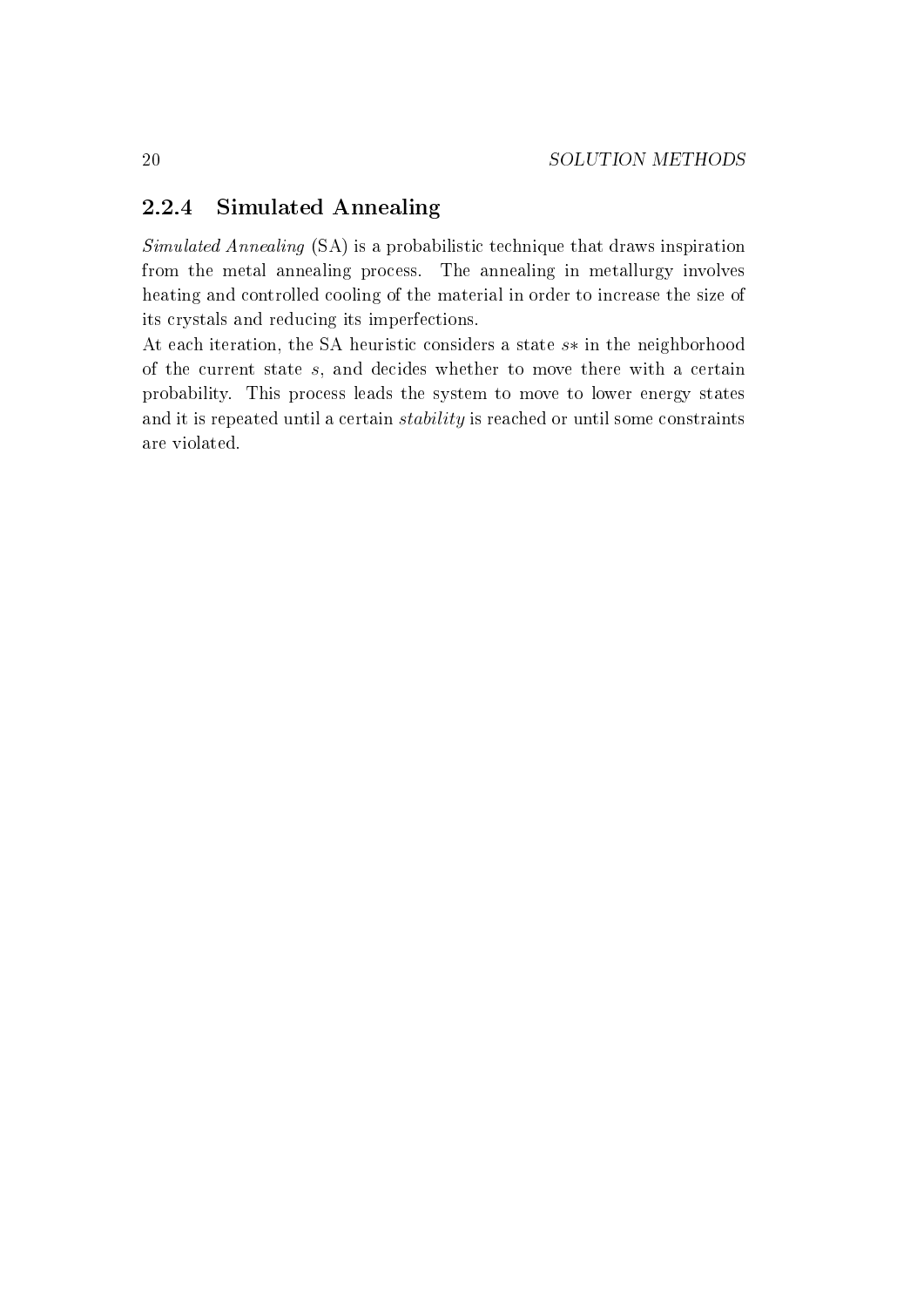# Chapter 3

# The proposed algorithm

In this chapter I will describe the real world application addressed in this thesis and the approach that will be followed in order to solve the problem faced. The first section focuses on the first topic, the second introduces the algorithm while the other three are dedicated to the different part of it.

## 3.1 Problem description

The practical application that I'm going to address in this report, is the last mile logistics of a big furniture distributor. Last mile logistics refers to the final step of the delivery process from a distribution center (the depot) to the end user (the customers). This topic is becoming more and more important because of the growth of online commerce. Last mile delivery costs are substantial, comprising  $53\%$  of shipping costs [6], and with the growing of free shipping customers are less willing to pay a delivery fee. In addition customers are becoming more demanding about the speed of the delivery. As a result, businesses are trying to develop new technologies and innovative supply chain models to ensure expedite deliveries, trying at the same time to cut their costs.

Last mile delivery can be a very tough task due to many factors: the geographical dispersion of customers' locations, the traffic and regulations in urban areas, the management of small orders and extremely big ones, the customers' requests,... The more constraints orders have to satisfy, the more computationally burdensome (sometimes unfeasible) becomes the vehicle routing problem that must be solved and the more expensive is the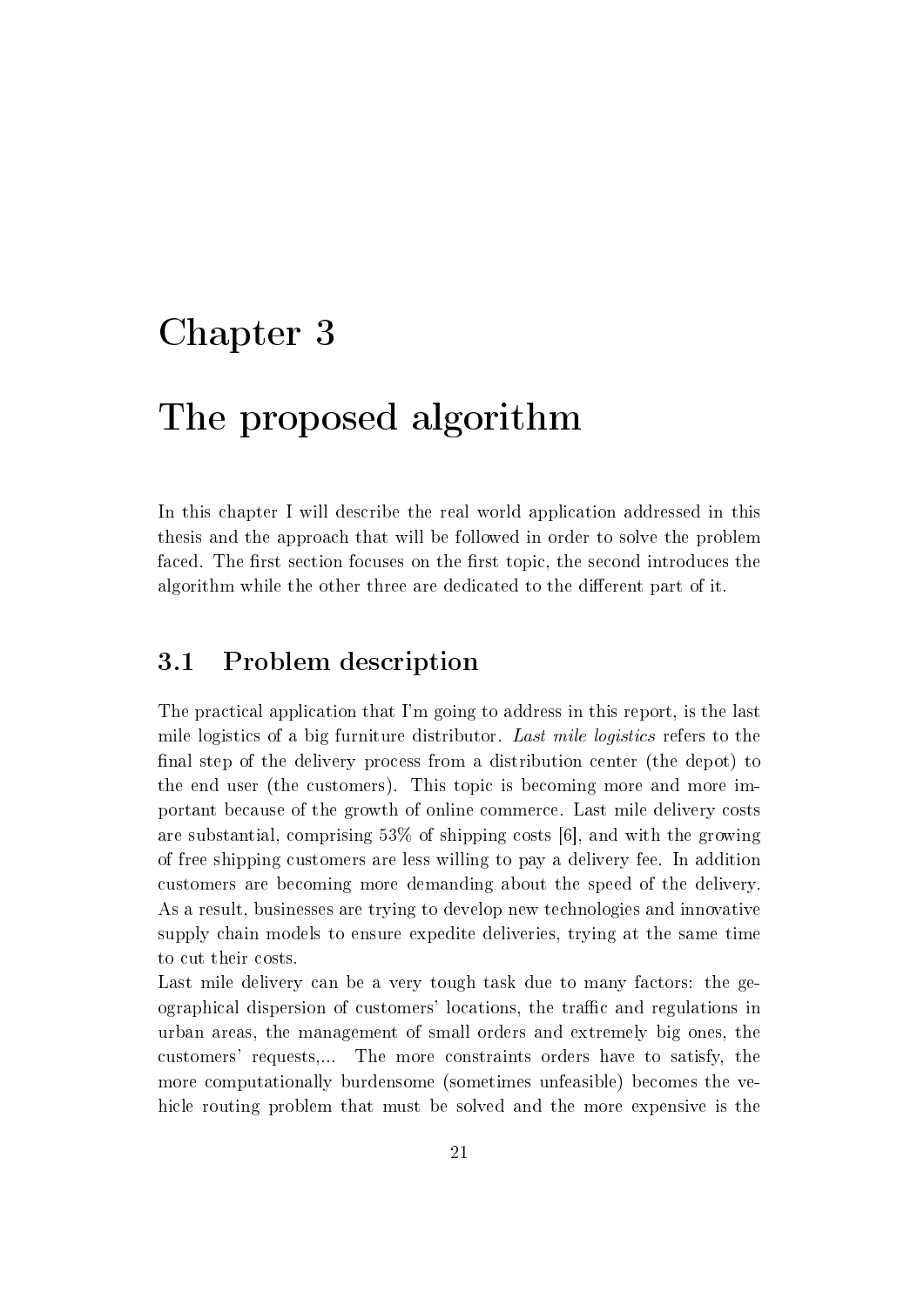delivery for companies.

In the real application that I'm going to consider, the delivery is *attended*, that is it must occur in the presence of the customer. For this reason the company usually proposes the customer a series of time slots for the appointment and he/she must chose the one he/she prefers. For the sake of the model simplicity I won't address this aspect and I will assume that customers cannot choose the time slot in which they would rather be served.

I will consider one depot, located near a big city. The surrounding land is devoid of natural barriers such as lakes or mountains, and it is provided with a good road network. Thanks to this feature, euclidean distances can be considered a good proxy of real distances.

Each client has a certain demand and can be served in a number of consecutive days that varies from one customer to the other. In the last day customers are considered critical or urgent and must be served otherwise the order is lost.

The fleet of vehicles is homogeneous, that is they all have the same capacity, and there is no fixed cost associated to the activation of a vehicle. For simplicity I will consider as capacity the maximum number of daily deliveries that a vehicle can carry out.

The most significant phase for the business is the choice of the daily customers pool, because choosing the right set leads to more efficient routes and thus more savings. For this reason it is important to elaborate an adequate strategy to accomplish this task.

## 3.2 The proposed algorithm

The approach that has been adopted consists of three phases:

- Learning phase: generation of a metric that is used in the executive phase to choose the pool of clients to serve.
- Dispatching phase: choice of the customers to be served each day.
- Routing phase: building of the optimal routes given the clients locations.

At the beginning of a certain day, only the customers who have made their order in the previous days are known, and no deterministic data about the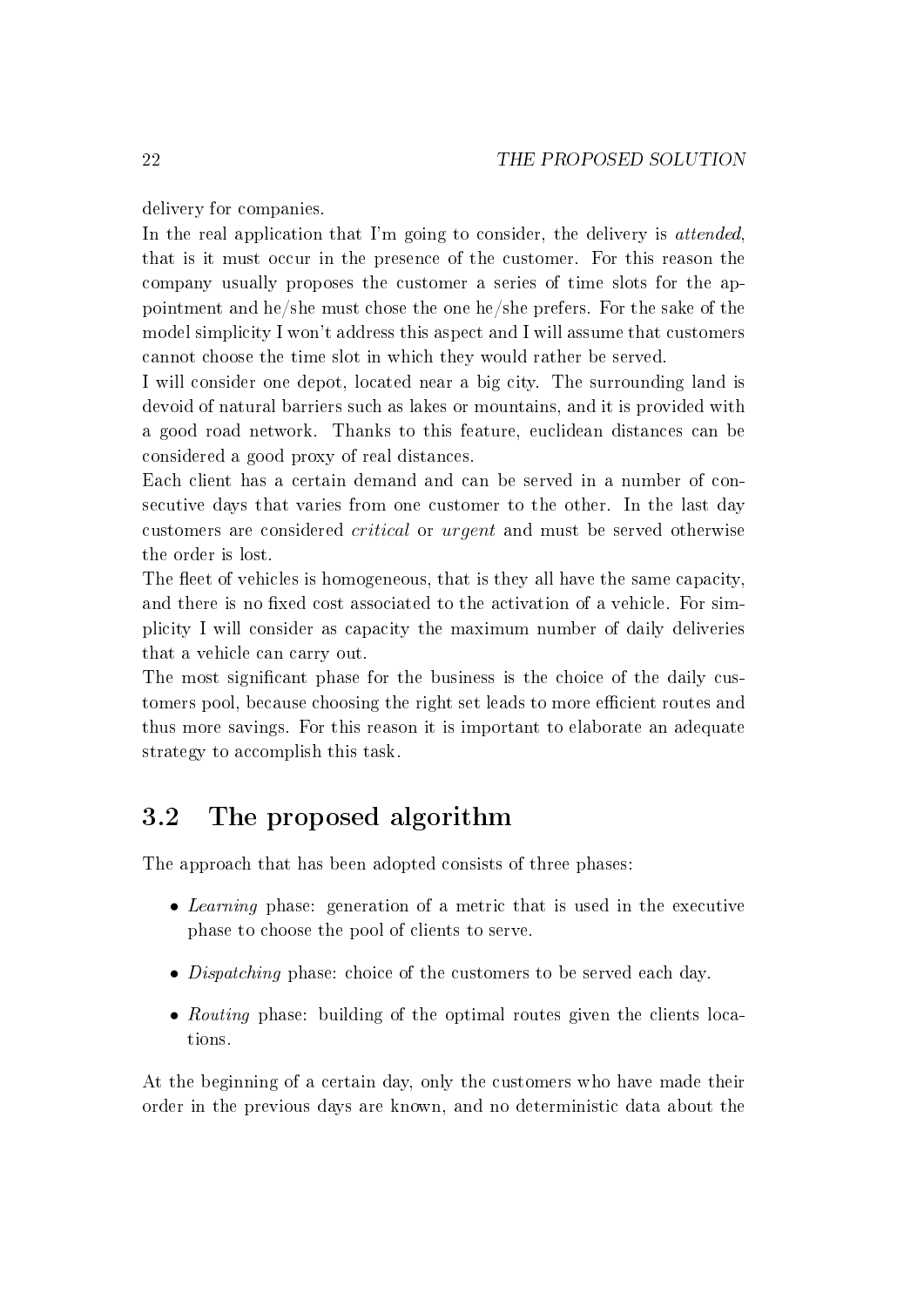future orders are available. For this reason it is important for the dispatching strategy to take into account of all the available information, as the choice of each day has impact on the following days.

## 3.3 Learning phase

The aim of this phase is to exploit the stochastic information about orders arrivals in order to generate a metric for the following phase. There are some ideas at the basis of the approach that will be used, and I will outline them using some examples. Let's suppose that a client  $c$ , who is located in an area with high density of customers, can be served today or in one or more following days. If today there are very few customers available near  $c$ , it is better to leave  $c$  for later. That's because it is likely that there will be soon some other requests in that area and they may be fulfilled together with  $c$ . Let's instead suppose that there are two clients  $c_1$  and  $c_2$ : the former can be served today or in one of the four following days, the other one can be served today or tomorrow. It is reasonable to think that a good decisionmaker would more likely serve  $c2$  today rather than  $c1$ , as there are more opportunities of future aggregation for c2.

The learning phase produces some expected values for comparison, that take into account the customers' positions and their time left before the due-date (last day in which the order can be delivered), also called  $lifespan$ .

The region that is considered is a rectangular area of dimensions  $205km \times$ 215km. The information is aggregated in cells of dimension  $5km \times 5km$ . In addition we assume that the total number of customers in the area of interest follows a Poisson distribution of parameter  $\lambda$ , and they are assigned to a certain cell c with probability  $p_c$ . While  $\lambda$  is one on the parameters of the simulation, the probabilities  $p_c$  are given.

For each cell, and each value of lifespan, it is necessary to estimate the expected extra mileage of a customer to his nearest neighbour. In order to do that, we must simulate the behaviour of the system for a time period sufficiently long in order to have in each cell, and for each value of lifespan an adequate number of customers. As there are some cells in which the probability that a customer belong there is extremely low, this approach is not feasible as it would require a really time-consuming simulation.

For this reason, we exploit the Poisson Arrivals See Time Averages (PASTA) property. This property, valid for queuing systems with Poisson arrivals,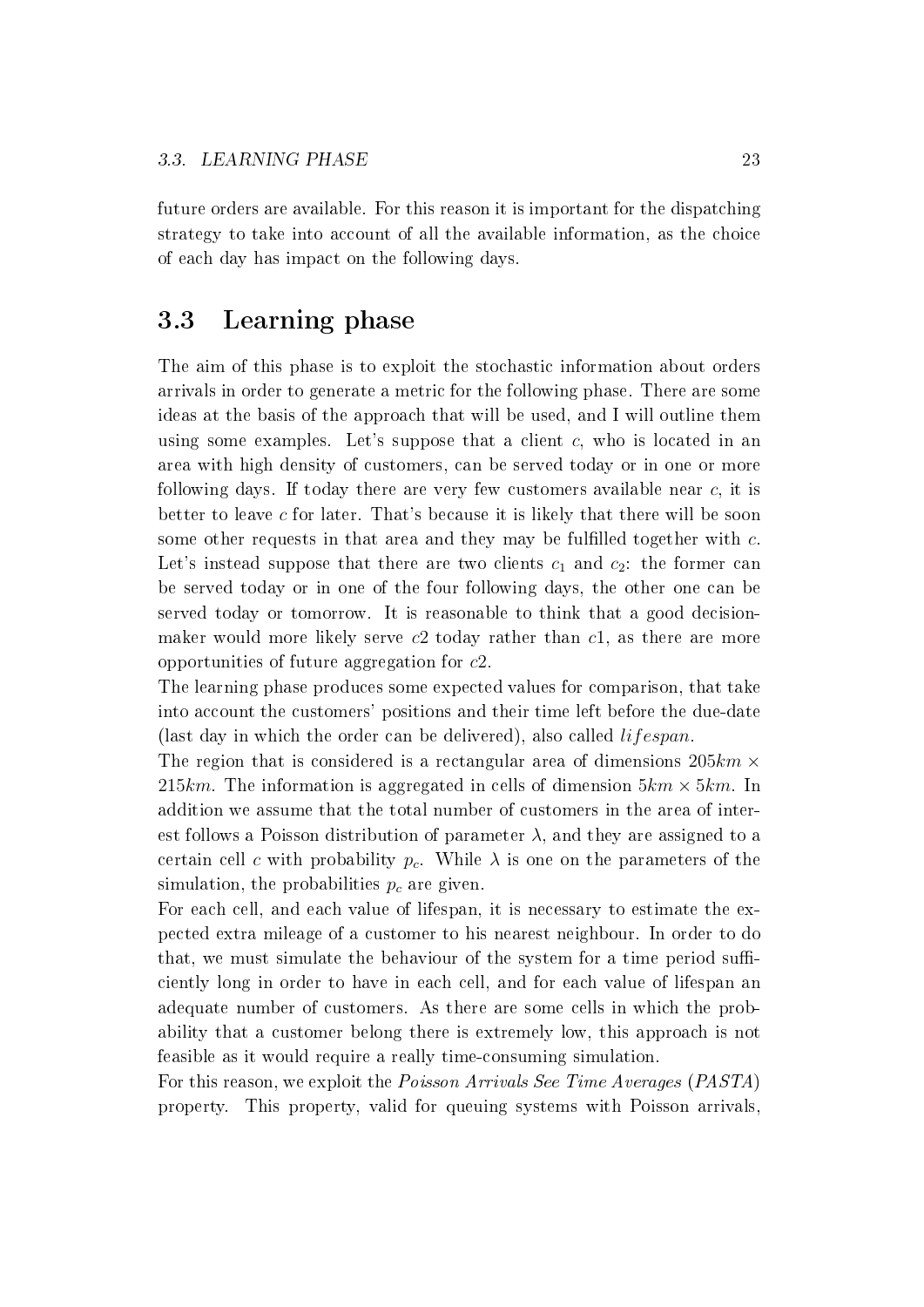states that arriving customers see on average the system in the same condition as an external observer looking at it in an arbitrary moment of time. Accordingly, what we decide to do, is to first build a customers portfolio containing the simulated queues for a certain period of time, and then computing the expected values of extra-mileage by generating a new customer in each cell. In particular, the first step is to build a fit-sample of the customers queues of each day in a certain time period. The function *port folioGenerator* (see section 4.2.2) carries out this task by generating and storing the customer queues at the beginning of the day and eliminating the customers that are served with a certain rule (by the *dispatcher*). For the sake of simplicity the chosen rule is to serve only the urgent customers. In addition, as it is needed for the customers queues to be independent in blocks, the customers queues are stored every second block of  $h_{max}$  consecutive days. The dimension of the block  $h_{max}$  matches the maximum number of a customer's days-to-death, that are the number of days remaining to the order expiration. The number of simulated days depends on the sample size that is needed, and on the transitory: in particular if the sample size is n and the transitory is  $T$ , the number of simulated days will be  $T + 2n$ . In this way the final number of daily queues that are stored is  $n$ .

After building the queues sample, the actual learning is performed. For each cell and each block of consecutive days, a customer is generated and his extra mileage (em for brevity) to the nearest neighbour in each of the queues of the days in the block is computed. As at this point no routes are built, the em is calculated with respect to the depot, that is we suppose that each customer i has its own route of the kind:  $(0, i, 0)$  (where 0 represents the depot). It is recalled that the extra mileage  $em_{ikj}$  is the incremental cost when inserting customer  $k$  in the tour between customers  $i$  and  $j$ , in formulas:

$$
em_{ikj} = c_{ik} + c_{kj} - c_{ij}
$$

where  $c_{ab}$ , in this case, is the euclidean distance between a and b.

Afterwards, for each cell and block of days, for each value h from 1 to  $h_{max}$ the representative value of em is computed as the minimum value in the first h days of the block. This procedure leads to values of em that are decreasing with increased number of days-to-death (the less time remains, the more urgent is the order).

Finally the average extra mileages for each cell and possible value of daysto-death are computed by summing the values in the different blocks and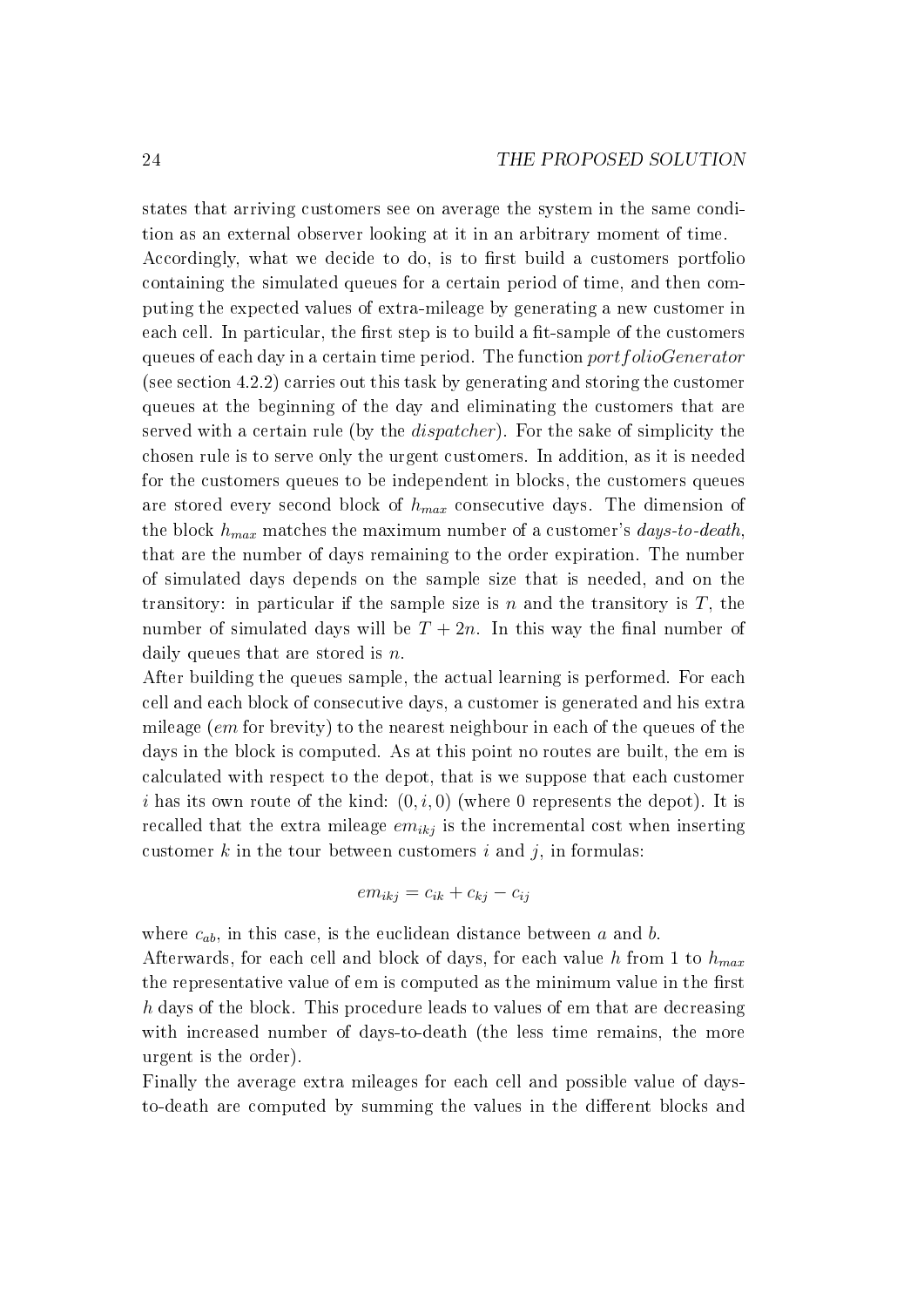dividing the total by the number of blocks.

## 3.4 Dispatching phase

The objective of this phase is to define the pool of clients that have to be served day by day. In this phase no route is built, but only the set of customers is chosen. At the beginning of each day there is a queue of customers waiting for their order delivery. Among them, there are the critical or urgent ones: it is impossible to leave them for later, they must be served that day. Some simple logic that can be used to make the choice are the following two:

- $\bullet$  serve  $ALL$  the customers until reaching the capacity,
- serve only the  $URGENT$  ones.

Both of the logic above have their limitations and can lead to high operating costs. In particular, if we decide to serve all the customers, some of them could be very far from the depot and very isolated, probably we are losing future occasions of aggregating them with some other clients and the routes that we're building are not efficient. On the other hand it is equally not convenient to deliver only the urgent orders, as they are probably few and some not-urgent customers near the urgent ones could be served together with them.

What we would like to do with the proposed algorithm is to avoid the previous limitations, trying to choose each day a pool of customers which obviously contains the urgent ones but also the not-urgent ones that could be conveniently served that day together with the urgent ones.

### 3.4.1 Notations

In this section I would like to briefly introduce some notations that I will use in the rest of the report.

We denote as:

- $\bullet$  U the set of urgent clients in the daily queue,
- $NU$  the set of not-urgent clients in the daily queue,
- $R$  the capacity of each vehicle,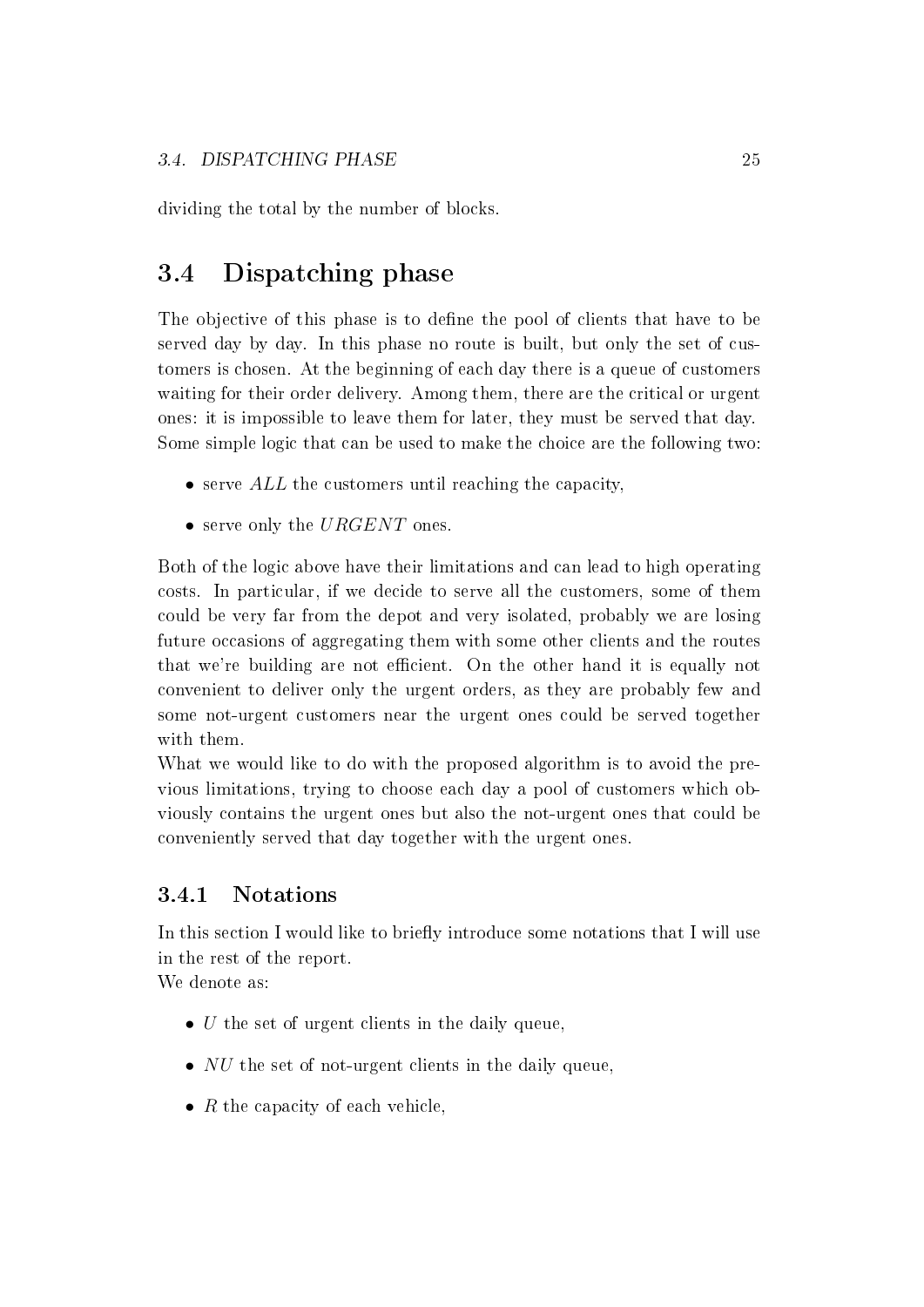- $m$  the number of vehicles,
- $nCust$  the total number of customers in the queue.
- $nUrg$  the cardinality of the set U, while  $nNotUrg$  the cardinality of the set NU,
- $totCap = m \times R$ .
- $em$  is a shorthand for extra mileage,
- when I say take an appointment with a customer in a certain day, it means that this customer is going to be served that day (we suppose that customers always accept to be served in the proposed day).

### 3.4.2 Algorithm description: the Dispatcher  $Top-Down$

The algorithm we propose, uses a  $top-down$  approach to define the pool of clients to serve each day, in other words, first all the customers are divided into clusters, then the least convenient ones are excluded from the pool of clients that are going to be served that day. The way in which the algorithm works depends on the number of urgent customers:

- Case 1:  $nUrq = totCap$ . In this case only the urgent customers (all of them) are served and the not-urgent aren't even considered.
- Case 2:  $nUrq > totCap$ . In this case we have to decide who to serve (again only among the urgent ones), and to do this we solve the optimization problem presented in chapter 2 (2.11). The solution of this problem is the division of the customers into clusters. Afterwards, we compute the em of each customer to his nearest neighbour in his same cluster. If the customer is alone in his route, we suppose that his em to the nearest is a very high value (if he is alone in his route, it means that he's very far from the other customers, and he's maybe not convenient). Finally the customers are ordered according to increasing value of em to their nearest neighbour and an appointment is taken only with the first  $totCap$  ones. The remaining orders are lost.

It must be noted that this situation is very rare if the parameters of the simulation are finely tuned.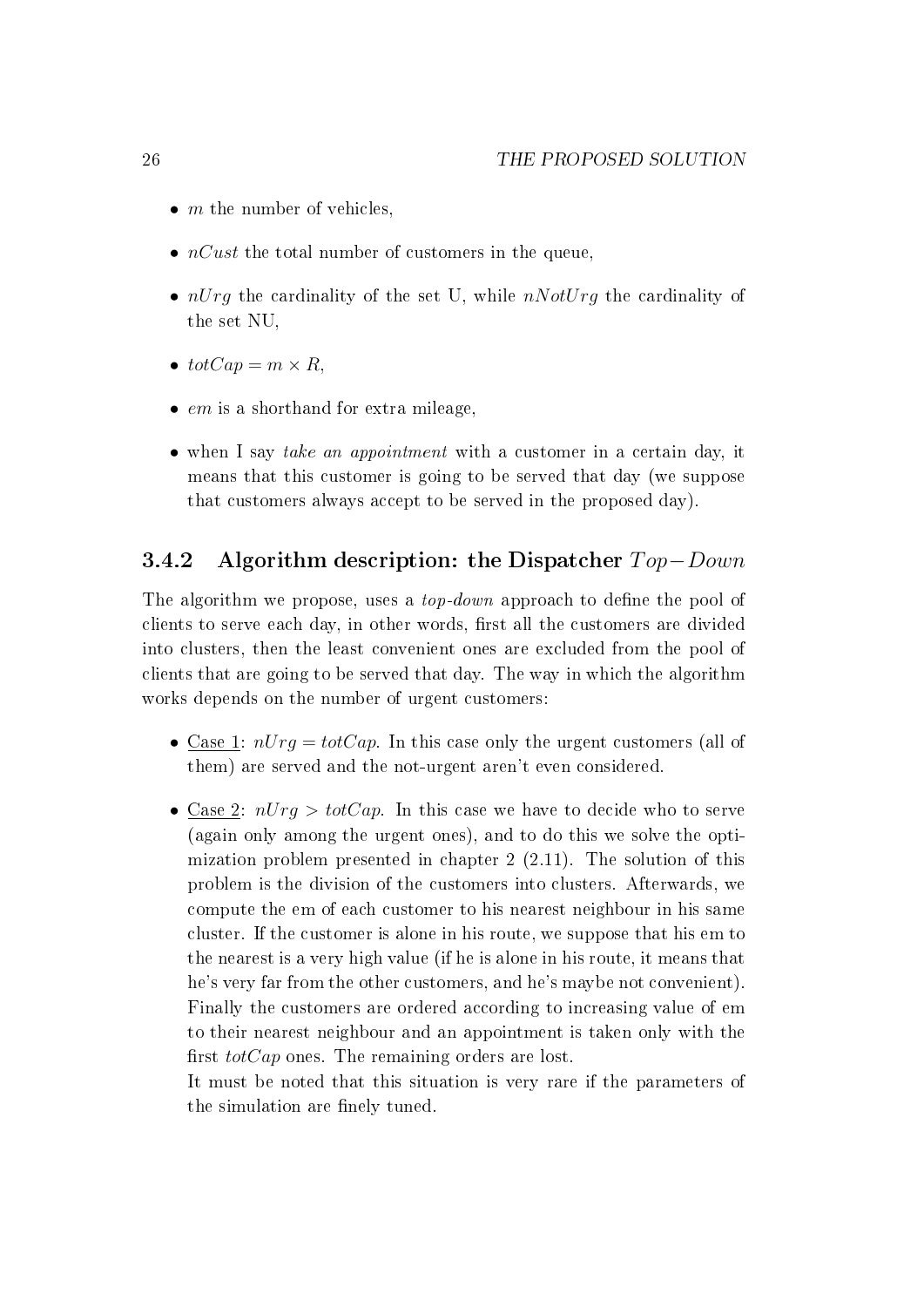#### 3.4. DISPATCHING PHASE 27

- Case 3:  $nUrq < totCap$ . In this situation there are two further subcases:
	- $\sim$  Case 3.1:  $nCust \leq totCap$ . First the optimization problem (2.11) is solved, second for each customer  $i$  we compute the em to his nearest neighbour in his same cluster  $(n_i)$  with respect to the depot (denoted with  $em_{in_i}$ ).

As in the learning phase, no route is built, so the values of em are always computed with respect to the depot (from now on, for the sake of simplicity I will denote with  $em_{ij}$  the value  $em_{i0j}$ .

The value of  $em_{in_i}$  is compared to the average value referring to i's cell and days-to-death  $(expEm<sub>i</sub>)$ . We denote the difference  $expEm_i - em_{in_i}$  as  $\delta em_{in_i}$ . The bigger is  $\delta em_{in_i}$ , the more convenient is to serve the customer, as it means that in that specific day his  $em_i$  is much lower than the average value. The values  $\delta em_{in_i}$ are ordered, and the appointment is taken only with the customers whose values are greater or equal than a certain threshold ( which is a problem parameter).

- Case 3.2:  $nCust > totCap$ . In this case we have two phases. In the first one we solve the optimization problem  $(2.11)$  and then, after computing the values of  $\delta$ em, we order the clients and select the top  $totCap$ . The second phase starts at this point, and it consists of solving another optimization problem with only the selected customers and again computing the values  $\delta em_{in_{i}}$  for each  $i = 1, ..., nCust$ . In order to avoid too long queues, it is possible to fix a value for the minimum number of customers we would like to be served in the "busy" days, as a percentage over the total capacity (p). The customers are again ordered according to decreasing  $\delta$ em, the top  $p \times totCap$  are inserted in the pool while the remaining are selected only if their  $\delta e m$  is greater or equal than a certain threshold, and until the capacity is still not saturated.

The reason why the problem is solved twice and why we do a double selection, is because the first clusters that are formed, as the number of clients overcomes the total capacity, are not realistic (the number of vehicles has to be deliberately increased).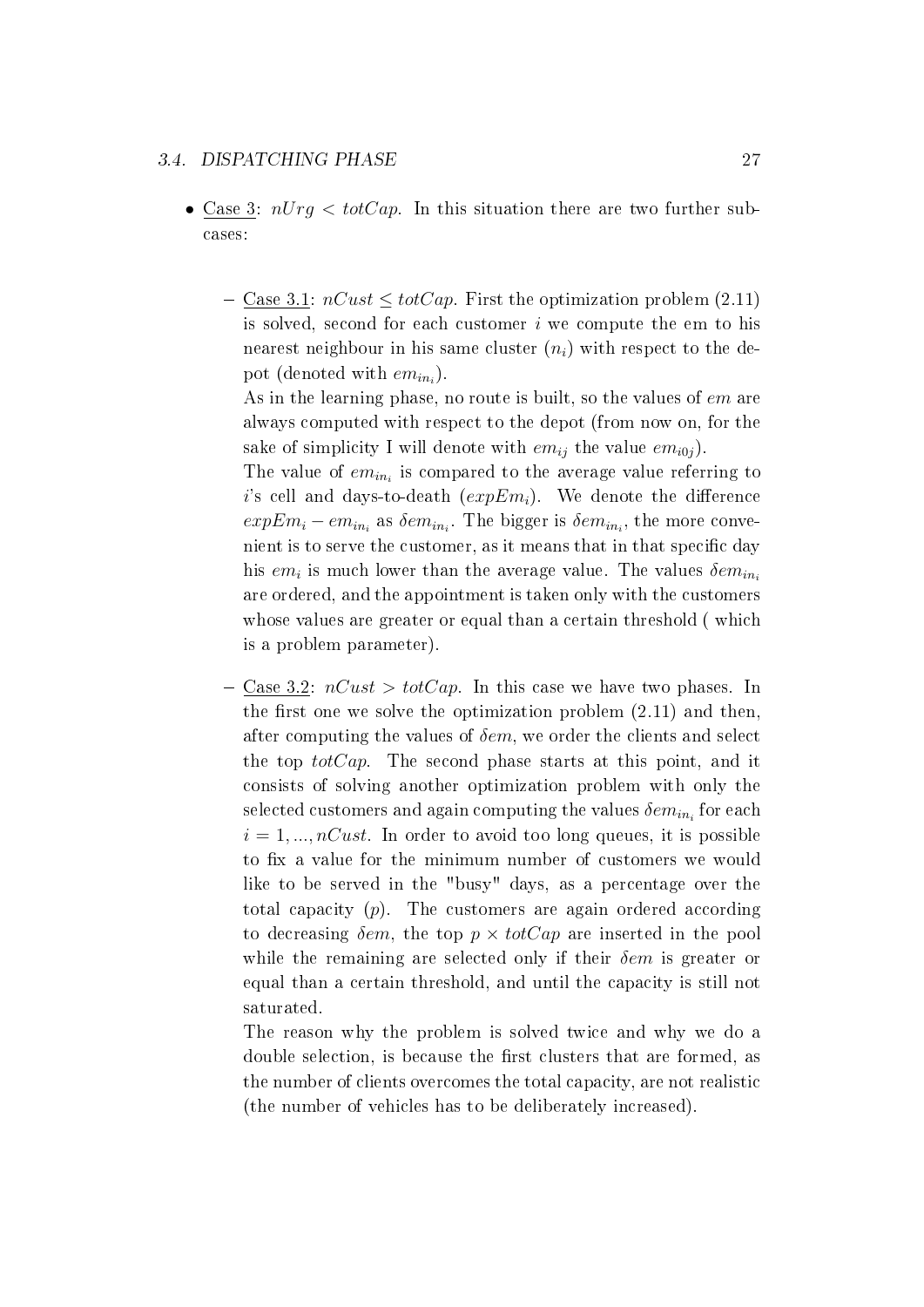### 3.4.3 Dispatcher DEM

One of the starting points and benchmarks in developing our algorithm has been the master thesis of F. Patrone [19], a student of Politecnico di Torino who faced the same problem in a similar way in 2014. The main difference between his work and this one, is the dispatching phase, and I will now outline the main features of his dispatching strategy (the so-called Dispatcher DEM).

The idea at the basis of his strategy is to consider the urgent customers as the seeds of the tours the are grown in parallel by adding the not urgent ones.

The algorithm works this way:

- 1. First an appointment is taken with all the urgent customers, which means that they are added to the set A, the appointed. The noturgent ones are put is the set  $NA$ , containing the customers that still don't have an appointment.
- 2. It is determined the couple  $a \in A$ ,  $k \in NA$  such that  $\delta em_{ka}$  is maximum. Then it is identified  $z \in NA$  such that  $em_{kz} = \min_{j \in NA} em_{kj}$ .
- 3. If  $em_{kz} > em_{ka}$  or  $\delta em_{kz} < thresh$ , where thresh is a parameter of the problem, it means that it is convenient to serve customer k together with  $a$ , so  $k$  is added to the set  $A$ . Go back to 2.
- 4. Otherwise, it is better to serve the two not appointed customers k and z together, and it is possible to form a group starting with them. For all the customers  $n \in NA$ , it is computed the minimum value of em with respect to all the members of the group (denoted with  $em_{nq}$ ), then if the value  $\delta em_n = expEm_n - em_{nq} > thresh$ , then n is added to the group. The procedure goes on until the group dimension overcomes the capacity limit of the vehicle. The group is then added to  $A$  only if the total capacity constraint is not violated. Go back to 2.

This procedure has some limitations that we wanted to overcome by taking a different approach. The first and maybe the most significant one is the fact that there is some ambiguity related to the routes. In the dispatching phase, according to the author, no route should be built, but in DispatcherDEM some routes are actually built, even if they're called *pseudo – routes* as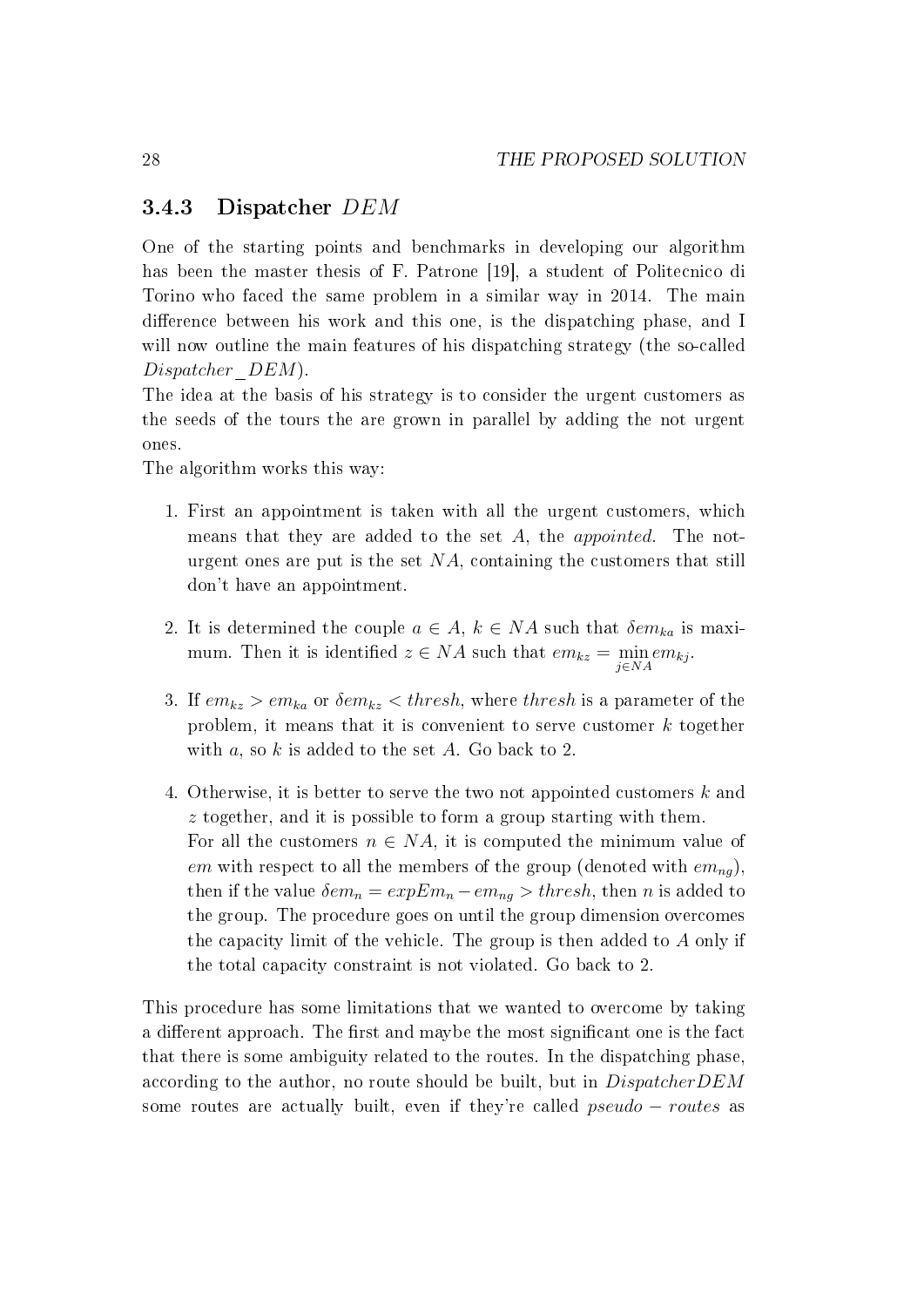they will maybe not coincide with the final routes built by the router. Each pseudo-route is grown starting from an urgent customer considered as the seed, and the number of visited customers cannot overcome the capacity limit of a vehicle.

In addition, as there is not a phase in which routes can be merged, two or more urgent customers cannot be visited by the same vehicle in this phase. This is another great limitation of this algorithm as maybe the route that are built by the dispatcher may quite differ from the router's ones.

## 3.5 Routing phase

After having decided what is the group of clients we want to be served in a certain day, we have to build the routes, which means dividing the group into subsets and establishing the order in which the customers must be visited by each vehicle. The routing is performed by a VRP solver which exploits the method of ejection chains, a local search algorithm.

A fundamental aspect in all local search algorithms is the construction of a *neighborhood*, through the identification of all possible moves from one solution to another. In order to increase the performance of the algorithms, compound moves can being used. Compound moves are obtained by combinations of basic moves, that just consist of an insertion or exchange of vertices/arcs on the graph of the problem.

Ejection chain procedures were introduced by Glover in 1993 [11] for the TSP, and provide a technique to generate neighborhoods of compound moves. The fundamental feature of this technique is that each compound move is generated by complimentary steps, introducing certain elements and ejecting others. In other words, one step of the move creates disturbance (for example it violates a node degree by adding one or more edges), while the following one restores the balance.

In  $[21]$  we can find a possible application of ejection chains to the VRP setting, I will now briefly outline its main features.

The starting point is  $S = (V, X)$ , a partial graph associated to an initial solution. Rego, following Glover's perspective, defines an ejection chain as a sequence of triplets of consecutive nodes in a route. We denote a triplet as  $(v, v, \overline{v})$ , where  $v \in V$  is a vertex, and v and  $\overline{v}$  are respectively its predecessor and successor in the route. An ejection chain of  $l + 1$  levels is defined over a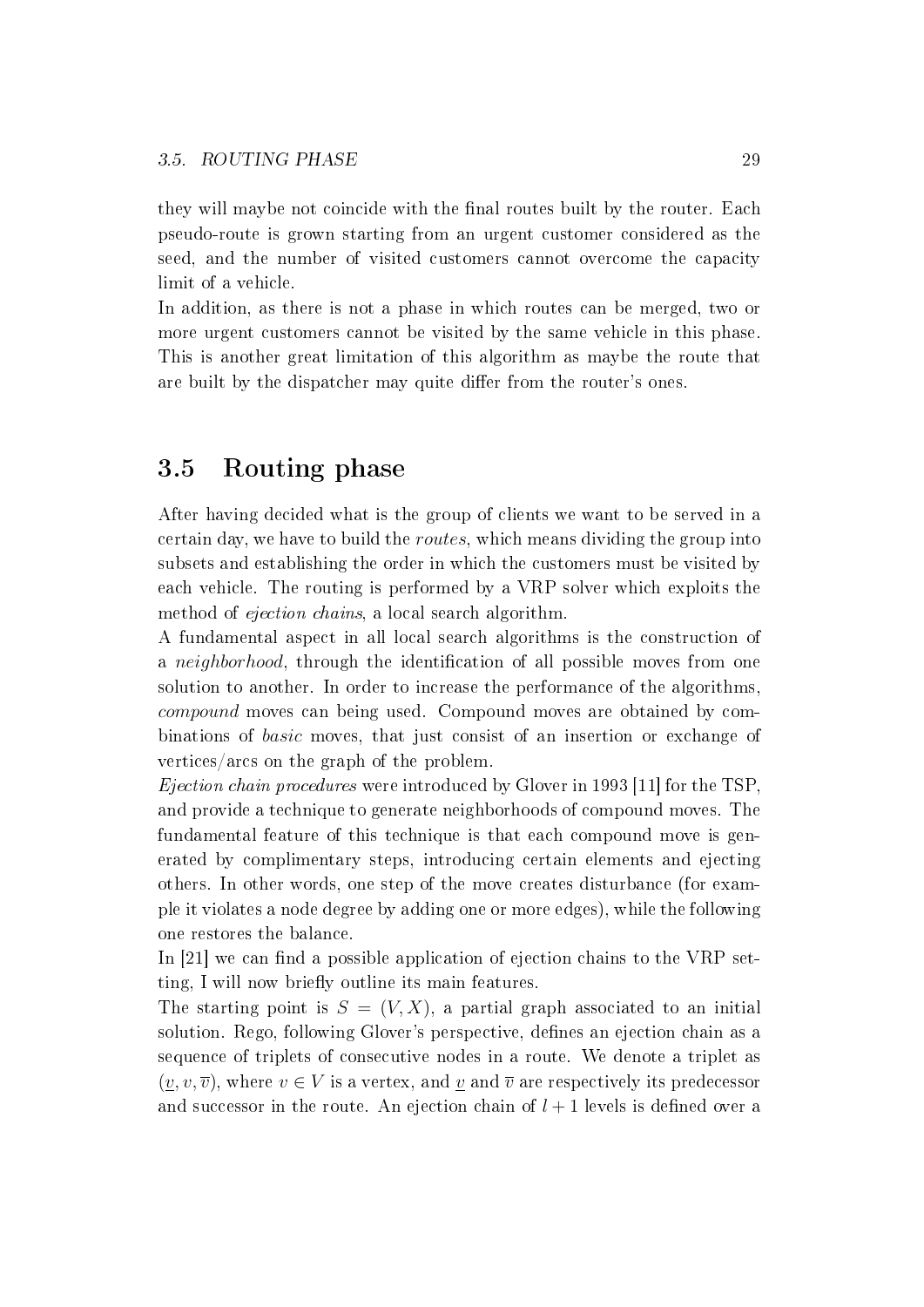subgraph  $L = (W, T)$ , where T is a set of of  $l + 1$  triplets denoted by:

$$
T = \bigcup_{i=0}^{l} \{ (\underline{v}^i, v^i, \overline{v}^i) \}.
$$

An *ejection* consists of changing the position of one vertex and in an ejection chain each vertex  $v^i$  ejects the vertex  $v^{i+1}$ . The whole process transforms T into

$$
T' = \bigcup_{i=1}^{l} \{ (\underline{v}^i, v^{i-1}, \overline{v}^i) \},
$$

and disconnects the graph S. The transformation is not a complete transition from a route set to another, as  $v^l$  doesn't belong to any route. It can be completed through the two following connectivity processes:

(a) Type 1: introduction of the set

$$
T_1' = (\underline{v}^0, v^l, \overline{v}^0);
$$

(b) Type 2: replacement of the set  $\overline{T}' = \{(v_r^l, v_s^l)\}\$  with

$$
T_2' = \{ (\underline{v}^0, v^0), ((v_r^l, v^l, v_s^l) \}.
$$

The two processes are illustrated in picture 3.1, in the case of a three level ejection chain. The dotted lines represent  $T$  before the process of ejection, the back lines are the result of the complete transition.

On the basis of the chosen connectivity process, the resulting compound moves are named as:

- (a) multi-node exchange process: represented by an ejection chain ended with type 1 connectivity process;
- (b) multi-node insert process: ejection chain ended with type 2 connectivity process.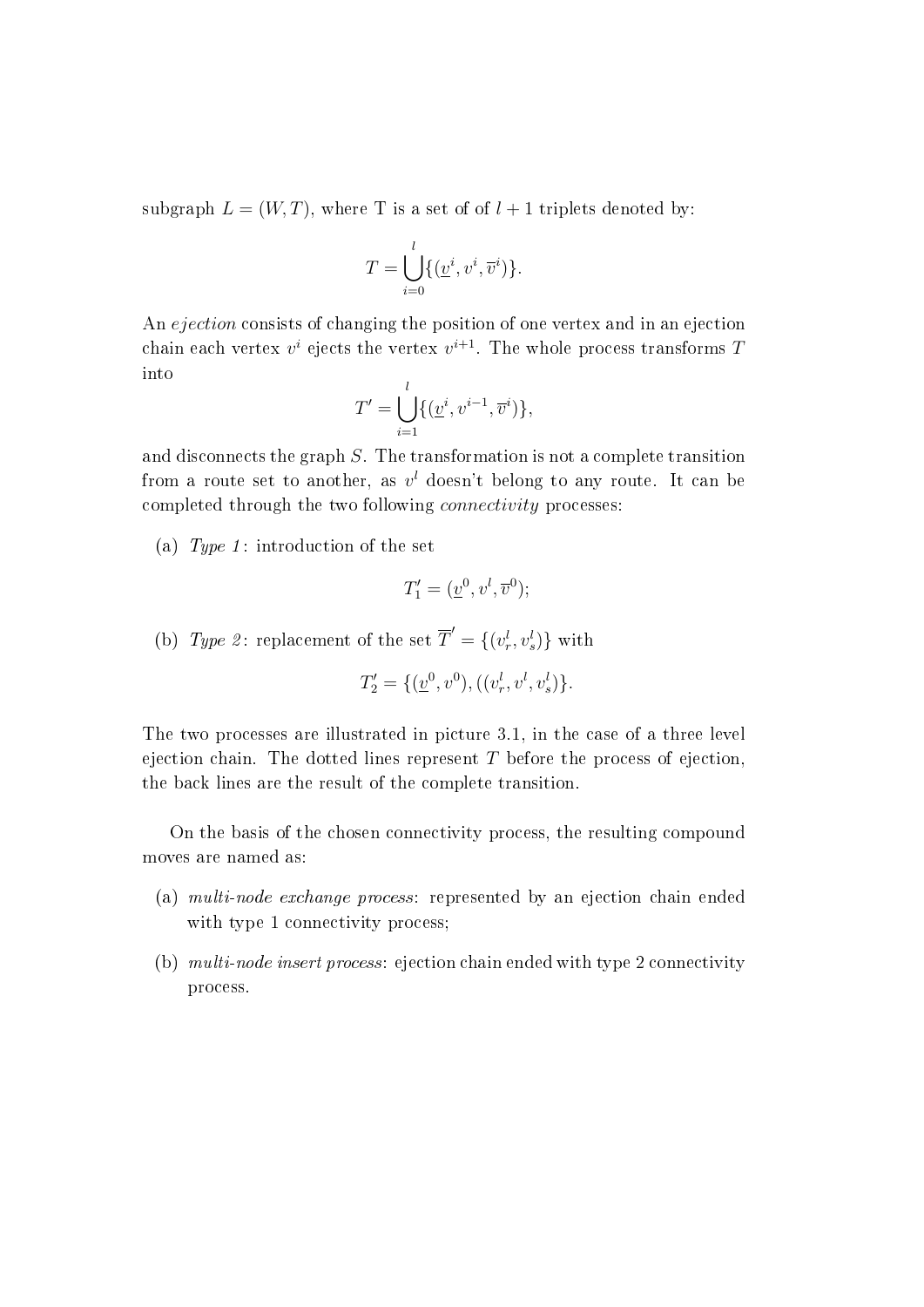

Figure 3.1: Connectivity processes.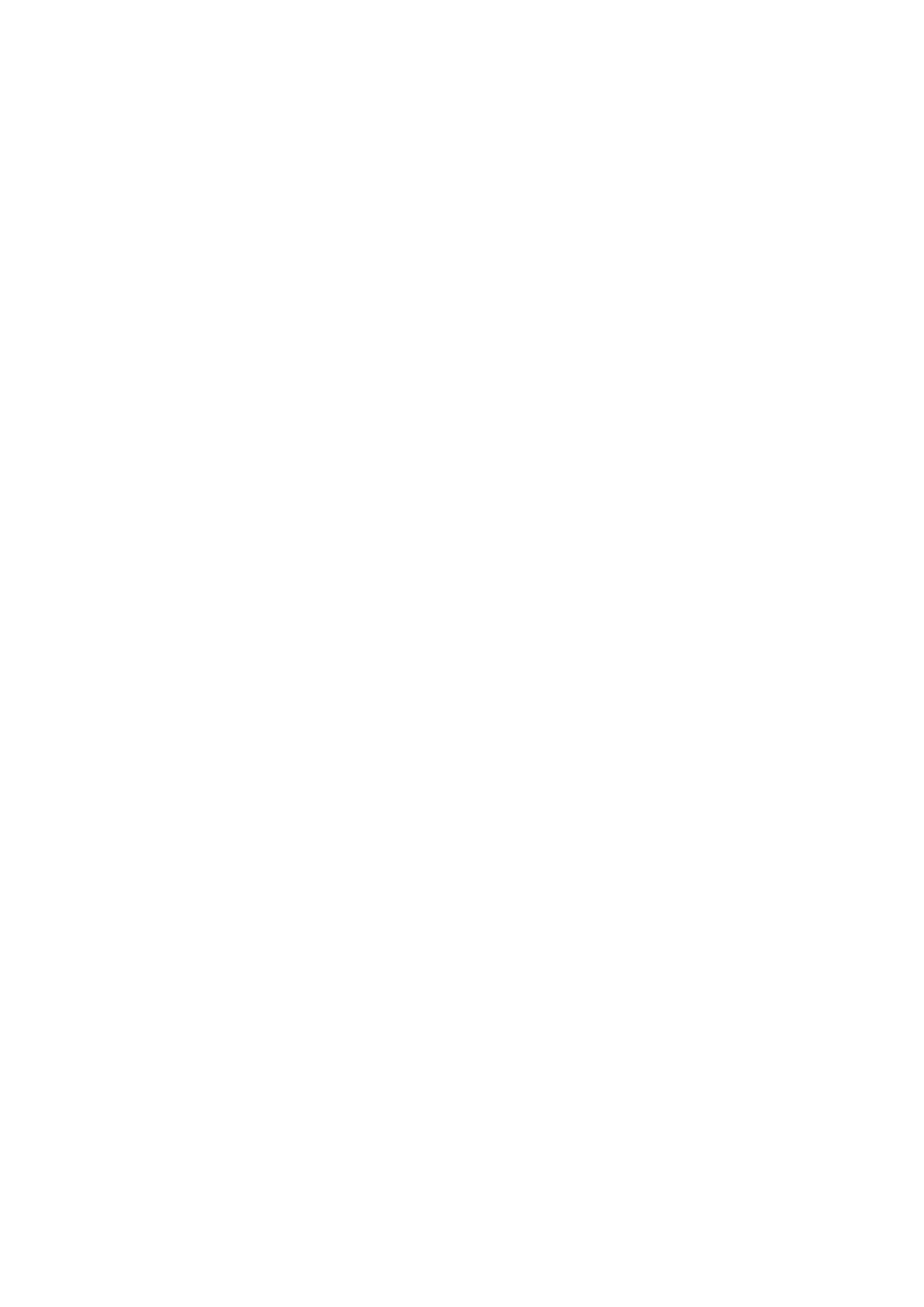# Chapter 4

# Implementation

This chapter focuses one the implementation of the program. All the programming languages and tools that are used in the different phases of the algorithm are specified in the first section. In the second and last section instead, I will outline the main components of the MATLAB program.

## 4.1 Used software

The project has been developed using MATLAB, but mostly with the use of the typical structures of Object Oriented programming. This approach in fact, allows to manage software complexity and it is particularly useful when developing and maintaining large applications and sophisticated data structures. One of the numerous advantages of MATLAB is the possibility of integrating the OOP concepts with the functionalities of procedural programming, which sometimes are more easily manageable.

The proposed dispatching algorithm, described in the previous chapter, includes the optimization model (2.11), which aims at dividing the customers into clusters. This problem is solved using Gurobi, a mathematical programming solver, which is faster and more powerful than the one embedded in MATLAB.

Finally the routing phase is performed by another solver, written in  $C_{++}$ , which is part of VRPH, an open source library of heuristics for generating solutions to vehicle routing problems. This library was developed by Chris Groer and it's available on the website https://projects.coin-or.org/ VRPH.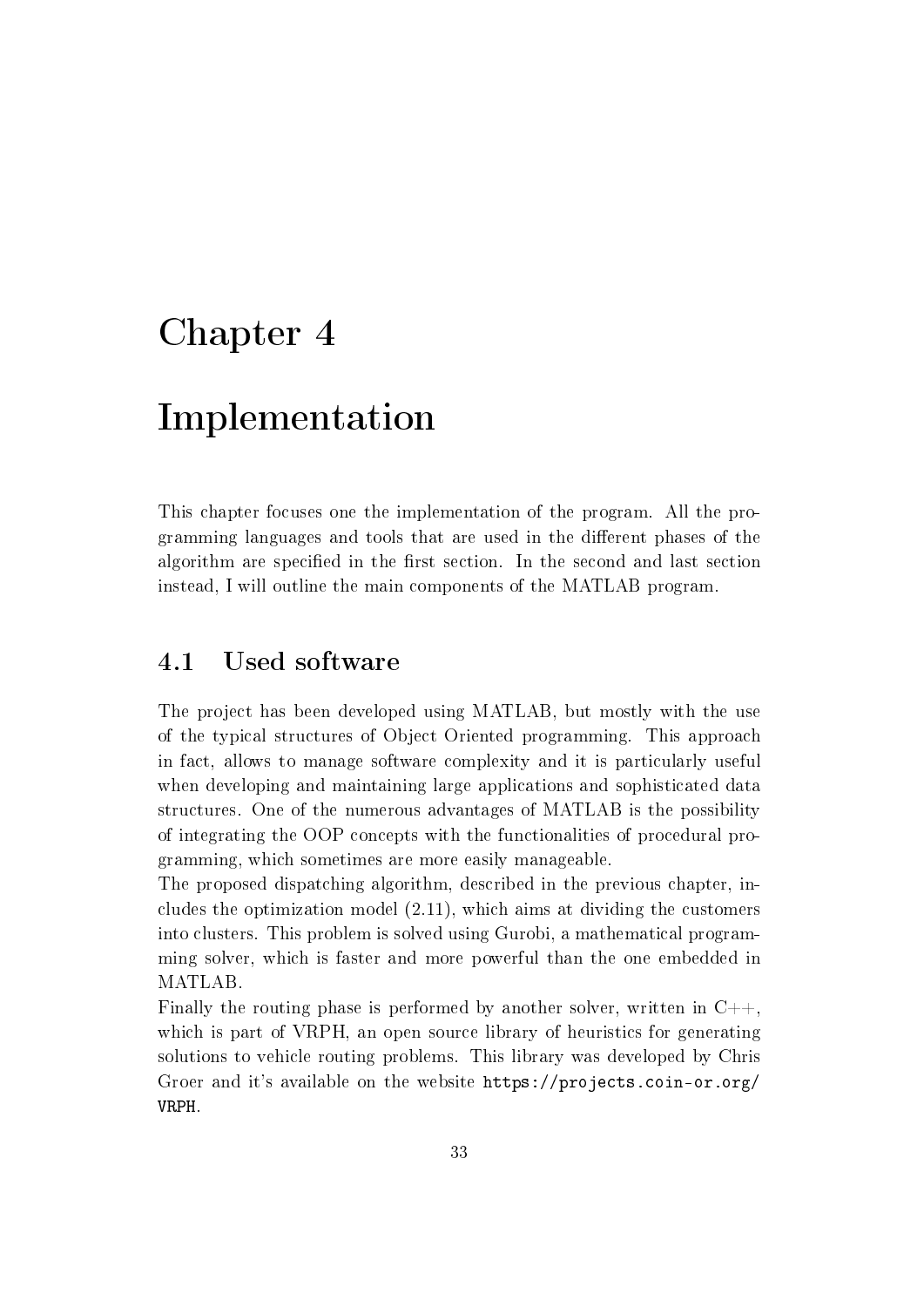## 4.2 Main components of the program

### 4.2.1 Parameters and data

The file  $grid.txt$  contains the coordinates of each cell in the grid, and the probability that a customer belongs to that cell.

The class *Environment* parameters is used as a container for all the parameters of the problem and of the different simulations.

### 4.2.2 Learning phase

The learning phase, described in chapter 3, is performed by the MATLAB script *learning* and makes use of the function *PortfolioGenerator* that, as the name says, generate the portfolio of customers queues that ais used in the learning. The output of this phase are the maps of expected extramileages, stored in files named  $EM distribution XX.txt$ , where  $XX$  indicates the parameter of the Poisson distribution used for generating the customers. The files contain a line for each cell and each line contains the expected em in that cell and for the different values of days-to-death.

### 4.2.3 Dispatchers

The class *Dispatcher* is the more general one and includes the main feature of a dispatcher, which is the algorithm that chooses the daily pool of clients. There are three different subclasses of the class *Dispatcher*:  $DispatcherURG, DispatcherALL, DispatcherTopDown.$  The first two ones are the benchmark dispatchers, used to compare the performance of our solution (the third one, described in section  $3.4.2$ ). The first chooses only the urgent customers in the queue, the second all the customers. In both cases, if the number of customers is greater than the total capacity, only some of them are selected according to the following parallel heuristic.

First m clients (as many as the number of vehicles) are chosen as seeds. Denoting with:

- $\sigma_k$ ,  $k = 1,...m$  the seeds;
- $c_{ij}$  the distance between nodes i and j;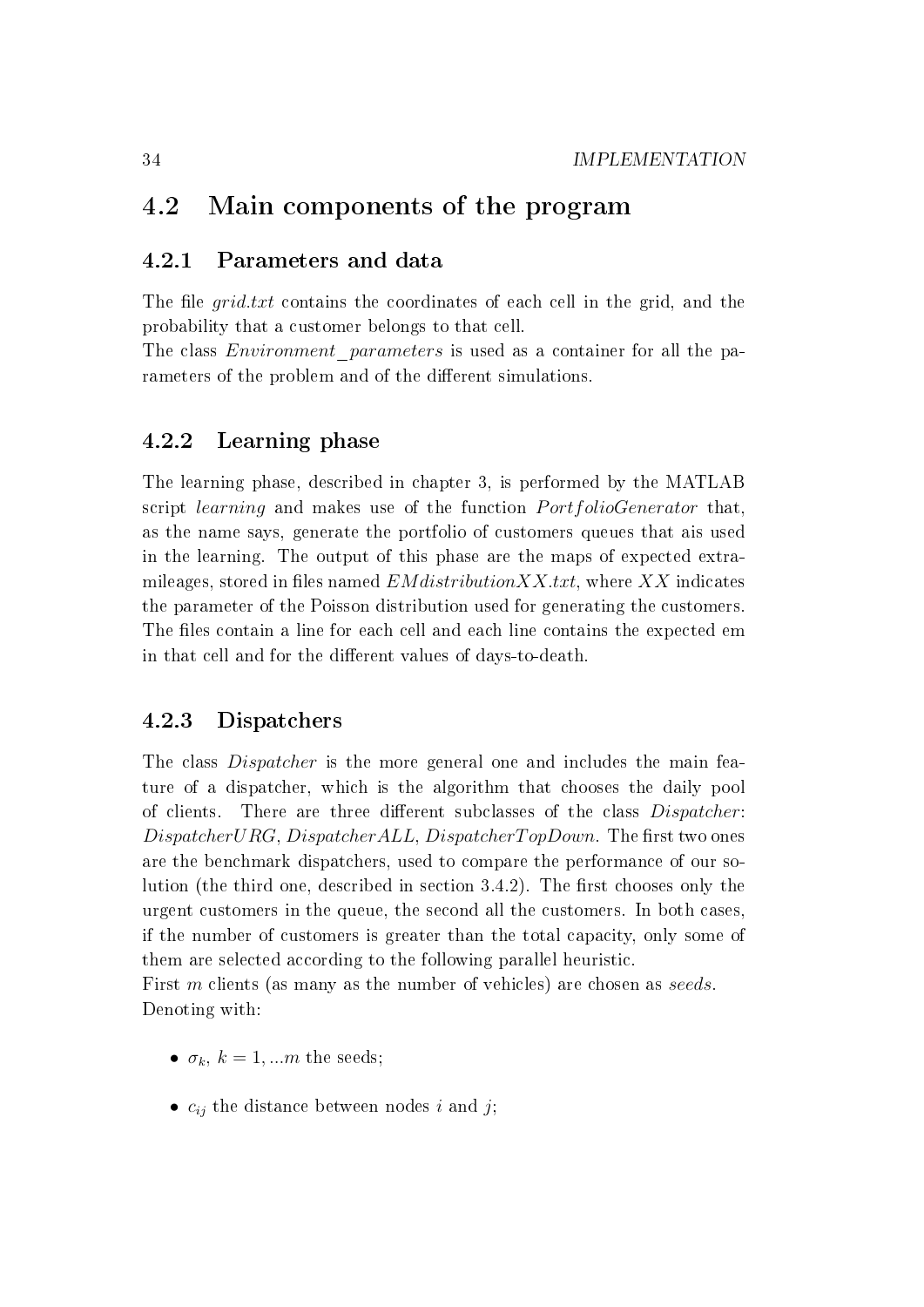$\sigma_1$  is chosen as the furthest node from the depot, while the others are those which have the greatest minimum distance from the other seeds. In formulas:

$$
\sigma_j = \underset{i=1,\dots,n}{\arg \max}(\min\{c_{i0}, c_{i\sigma_1}, \dots, c_{i\sigma_{j-1}}\}) \qquad j=2,\dots,m. \tag{4.1}
$$

Once the seeds are defined, the route are expanded in parallel, selecting at each step the customer with minimum value of em for one of the open routes. If the insertion saturates the vehicle capacity, the route is closed and no other customer may be added to that route. When all the route are closed the procedure stops. However, in the case of *DispatcherALL*, there is the possibility that among the postponed orders, some one is urgent. If that happens, each remaining urgent customer is placed in the position of a not urgent customer that guarantees the minimum extra mileage.

### 4.2.4 Routing

The routing is performed by a solver named  $vrp$  ej.exe, which is run inside the MATLAB function  $VRPH$ . In  $VRPH$ , first the input files containing the clients' coordinates and demands are dened, then the actual routing is performed (through  $vrp$  ej). The function returns the cost (the total traveled distance) of the routing.

### 4.2.5 Daily simulation

The scripts  $ProjectVRP$  TopDown and  $ProjectVRP$  Benchmark implement the the dispatching and routing phases day by day. In both the projects there is a loop that simulates the time flow, each day a set of orders is generated and is added to the residual queue from the preceding days. Then the dispatcher ( $topDown$  in the first project and one of the two benchmarks in the second) chooses the set of orders that have to be satisfied and finally the router decides the vehicles routes. At the end of the time loop, all the statistics necessary to evaluate the algorithm performances are computed and stored in an output file named Results  $XXX$ , where XXX represents the name of the dispatcher used  $(TopDown, URG, ALL)$ . The considered performance metrics are: the average queue length, the total number of orders received and the number of delivered orders, the length of the residual queue at the end of the simulation, the average customers' waiting time, the average traveling cost per customer, and the total algorithm computing time.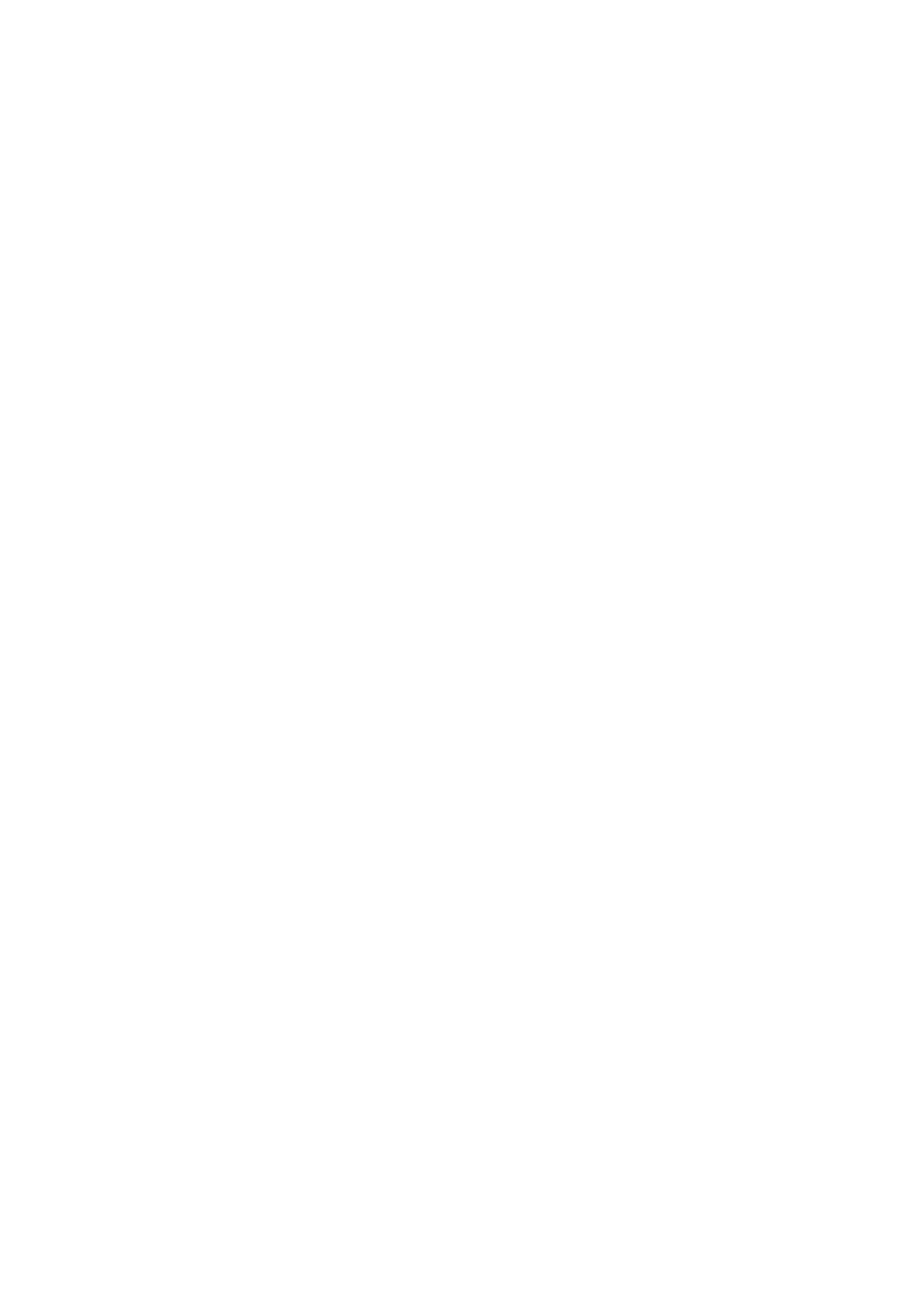# Chapter 5

# Analysis of the simulation results

This chapter is devoted the the experimental evaluation of the proposed algorithm on some simulated scenarios. The first section of the chapter focuses on the description of common assumptions parameters and data in the two scenarios, the other two sections describe the specificity of the two different scenarios and analyze the results obtained.

All the experiments were made with an Intel core i7-4510u 2 GHz machine.

## 5.1 Assumptions, parameters and data

In the two scenarios of simulation we're going to consider the region described in section 3.2, a rectangle of dimensions  $205km \times 215km$  divided in cells of dimensions  $5km \times 5km$ , that form a grid containing 42 vertical cells and 44 horizontal cells. The cells coordinates, and the probabilities that a customer belongs to each of the cells, are contained in a file named  $grid.txt$ .

We're assuming that each customer can order only one item at a time and we're not considering its dimension, so the vehicles capacity is expressed only in terms of number of parcels they can carry, and not in terms of volume. It must be noted that this is not true in the case of a furniture distributor, because furniture are sometimes very voluminous.

In the real application, each day customers are called and they can decide whether accepting or rejecting to be visited. In the model we're assuming that they always accept, because we want to analyze the impact of the different politics regardless of the variability introduced by the customers decisions.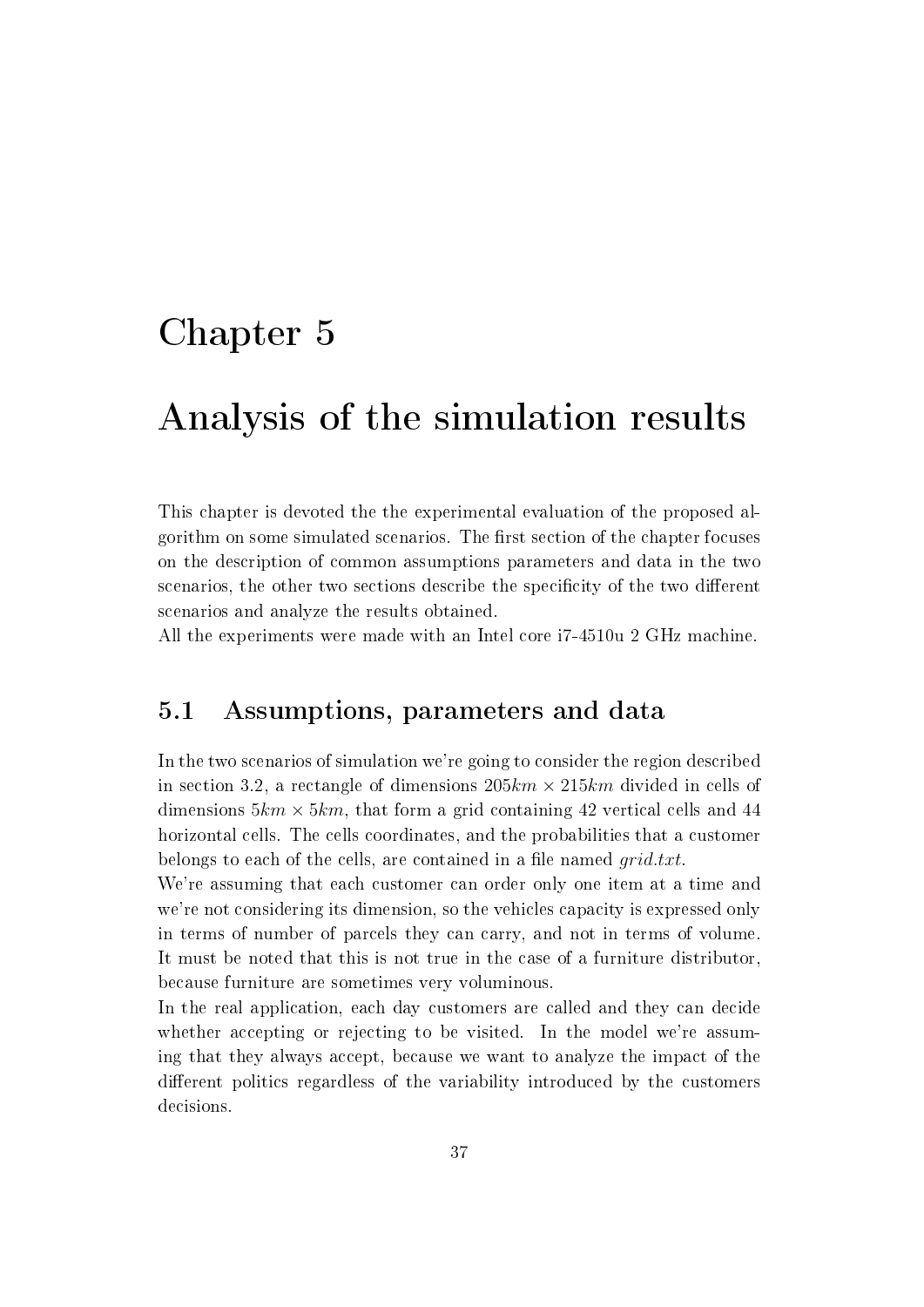Each order can have a life-span that is a number of consecutive days uniformly distributed in the interval [0, 5].

We assume that there are 20 vehicles, with the same capacity of 5 items per vehicle, the maximum number of customers that can be visited in a day is thus 100.

For all the simulations the time horizon is of 100 days, and we decided to truncate the simulation after the 100 days are finished. The residual queue of customers as the ones of the first 10 days, are not considered in the computation of the performance metrics. The simulated time period is adequately long for guaranteeing that this decision doesn't affect heavily the results.

### 5.1.1 Parameters of the router

As explained in the previous chapter, the chosen router is based on a local search heuristic, the *ejection chains* method. The following parameters have been set in the router.

• Initial solution: Sweep. The initial solution is obtained using the sweep method, a cluster-first, route-second heuristic (see section  $2.1.2$ ). This algorithm works this way: in the bi-dimensional map of customers and depot locations, the depot is considered as the center of rotation of a half-line passing through a chosen node in the map. The ray *sweeps* through the nodes surrounding the depot, rotating in counter-clockwise or clockwise direction, and assigning the encountered nodes to a cluster, until the vehicle capacity is not saturated (see image 5.1). After completing the clustering phase, a TSP is solved inside each cluster in order to route the customers.



Figure 5.1: A picture illustrating the sweep heuristic.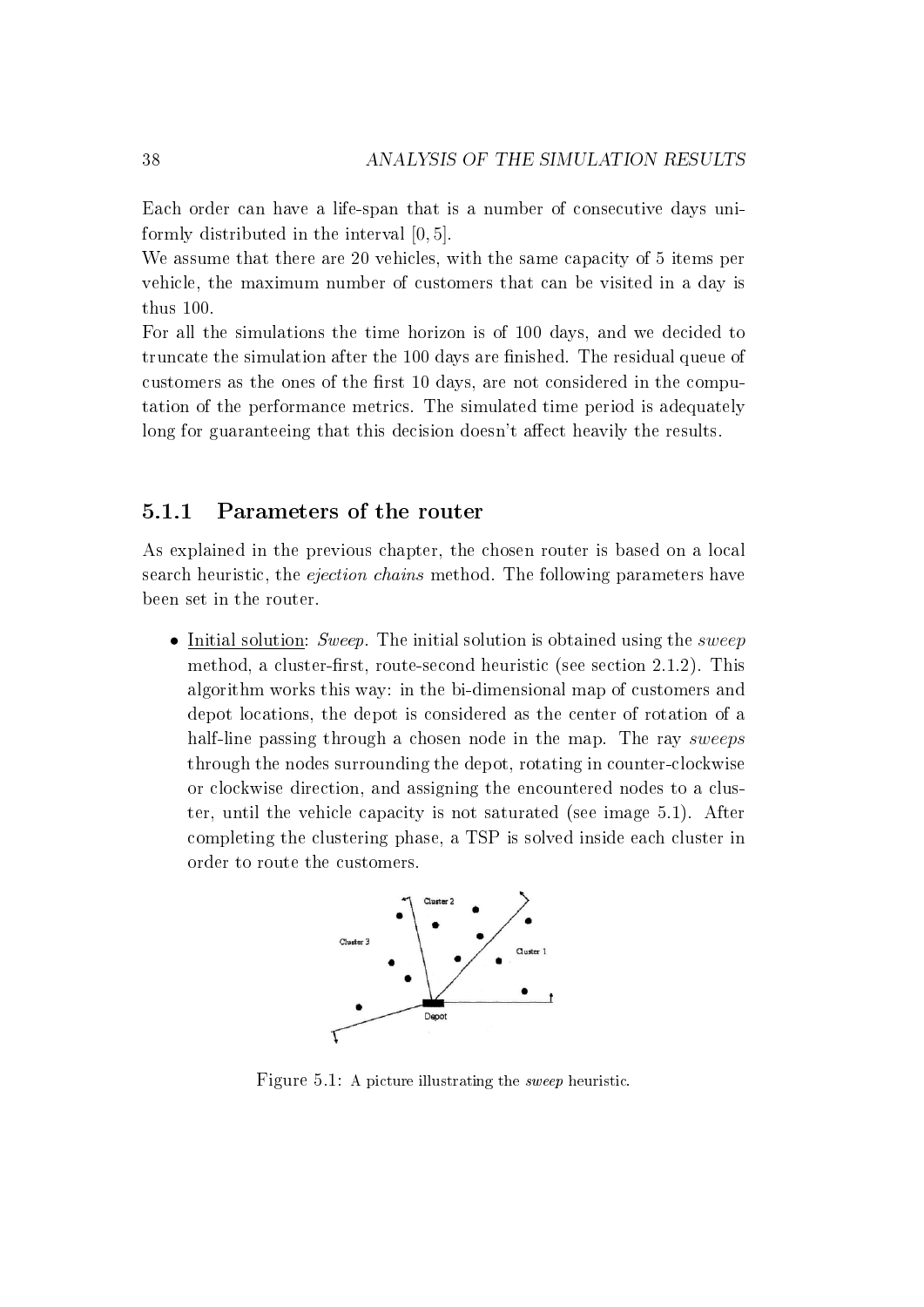- Number of ejected nodes: 5. This is the number of nodes ejected at each iteration of the ejection chain algorithm.
- Number of attempts: 700. This represents the number of attempts to improve the current solution. Increasing this value leads to better final solutions, but increases the computing time.
- Search type: *Regret search*. The *regret* represents the opportunity loss at each step, that is the profit gap between the current state and a possible future state. At each step it is chosen the direction that leads to the minimum regret.

## 5.2 Scenario 1

In this scenario we consider a depot located in the area with highest concentration of customers. In particular the depot coordinates are [122.75, 154.1]. Figure 5.2 shows an example of the customers' distribution in a certain day. In particular the black square represents the depot, the green dots are the customers chosen by the dispatcher, the red ones represent the urgent ones, and finally the black dots are the customers left for later.



Figure 5.2: On the left the customers' locations map, on the right a zoom of the most crowded area.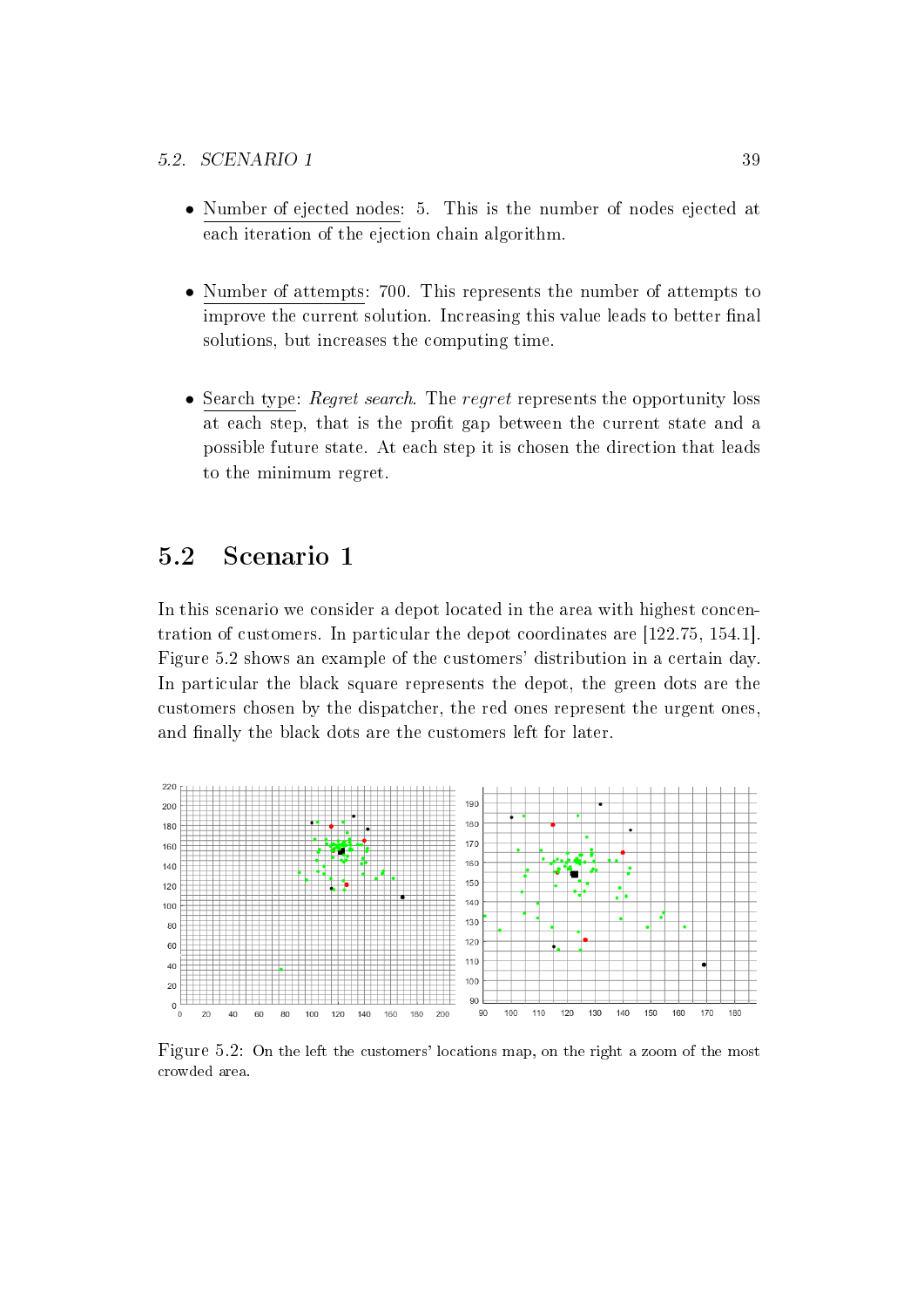### 5.2.1 Tuning of the threshold

The *DispatcherTopDown* uses a threshold to decide whether the benefit of visiting a customer in a certain day is sufficiently high with respect to the expected value in that area. The first simulations are needed to choose the optimal value for this threshold. In order to accomplish this task, we repeat the simulation with 3 different values of  $\lambda$  (the Poisson distribution of arrival parameter), and 8 different values of the threshold. Figure 5.3 shows how the average cost per customer (the average number of kilometers traveled to reach a customer) varies with the value of the threshold in the three different scenarios of demand. In addition, in order to make a comparison, the three graphs also show the prices obtained using the 'dummy' dispatchers. From the figures, we can observe that the minimum price is obtained by fixing the threshold at -8. However, in all the cases, the price obtained using  $Dispatcher TopDown$  is lower than the one obtained with the 'dummy' dispatchers.

Sometimes the number of kilometers traveled is not the most important factor in a business decision, as focusing only on this value can be at the expense of the customer satisfaction.

The additional advantage of the proposed dispatcher is that by varying the threshold we can also set the levels of two other important parameters that are the average customers' waiting time before the service and the average number of customers in the queue at the end of the day. The two graphs in g. 5.4 show the behaviours of this two performance indicators with respect to the different values of the threshold.

We can see that with a higher threshold the average waiting time before the service and the average level of the residual queue using the  $Dispatcher TopDown$ get higher. In the case of the DispatcherURG the two metrics tend to be very high as the customers are left waiting for the longest time possible. On the contrary, using the *DispatcherALL*, they tend to be nearly equal to zero as customers are served as soon as possible.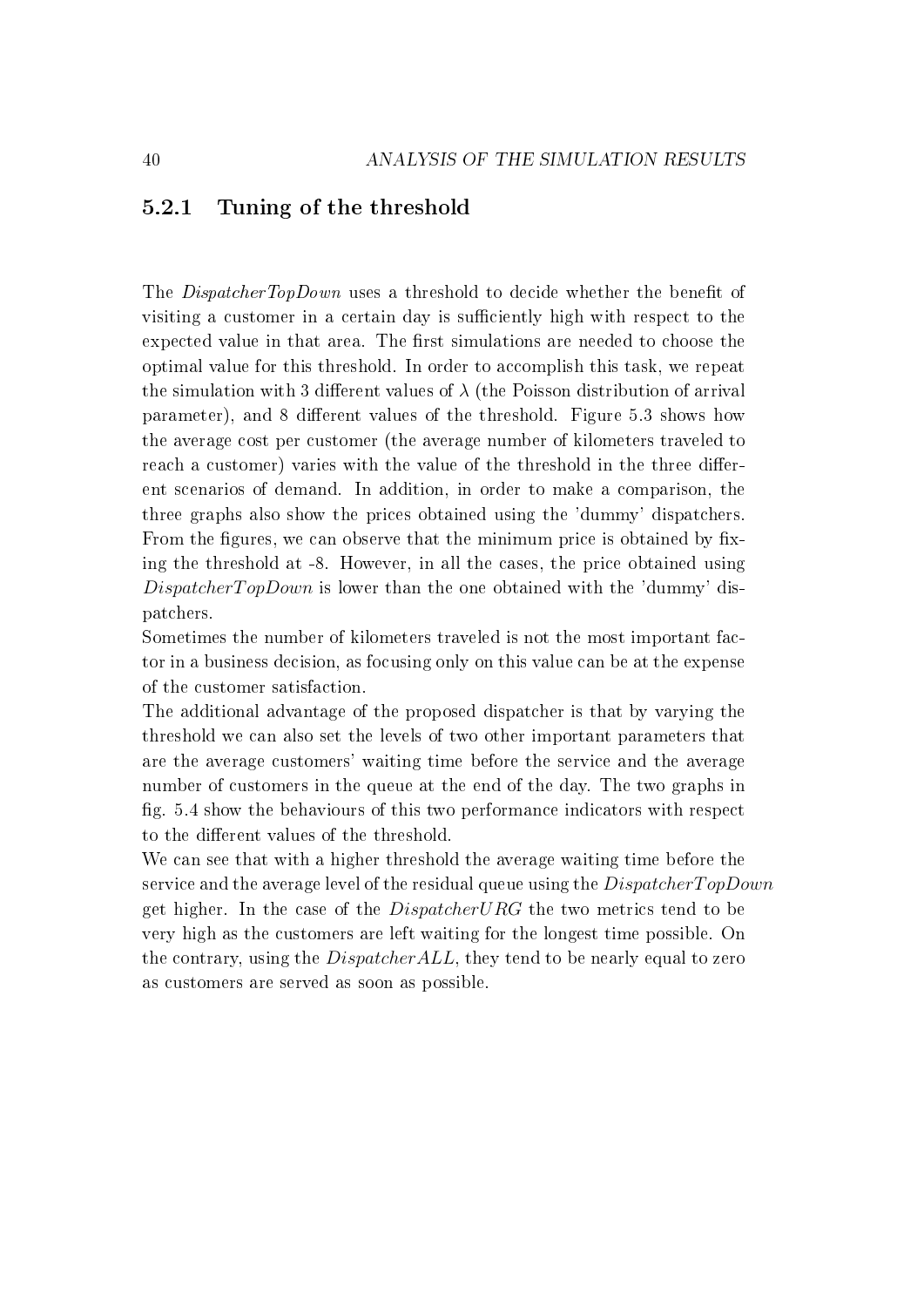

Figure 5.3: Sensitivity analysis for tuning the threshold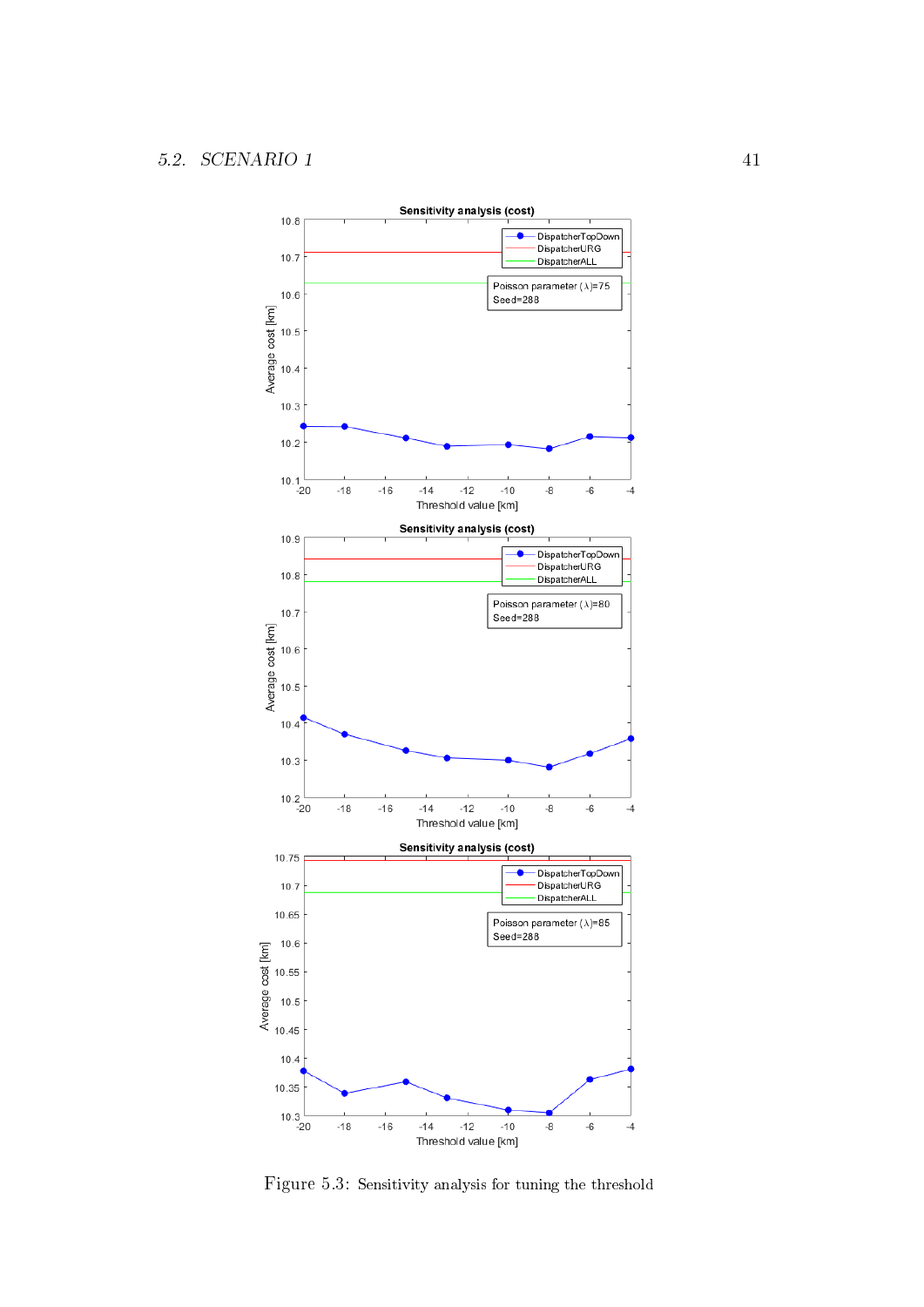

Figure 5.4: Waiting time and residual queue with varying threshold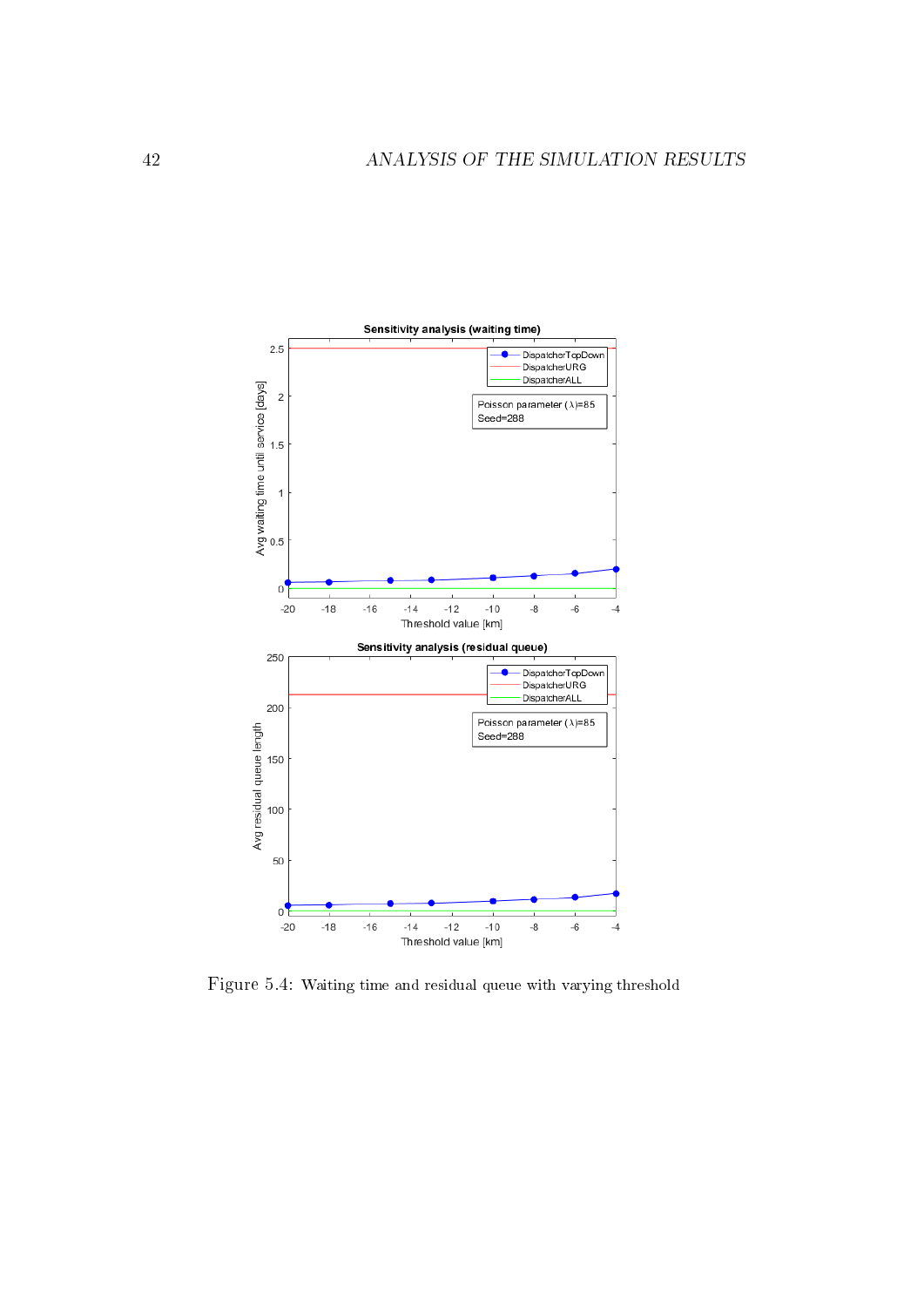### 5.2.2 Comparison with the benchmarks

In order to understand whether the  $top-down$  approach is efficient, we compare its performances with the ones obtained using the dummy strategies. The three graphs in figure 5.5 show the behaviour of the average cost per customer with different values of demand, using the different dispatchers. The threshold is set at -8, as in the previous section we saw that this value is the optimal one, and the simulation is repeated with three different seeds, as we need to understand if the efficiency is not due to particular conditions of a specific simulation.

In all the graphs we can observe that the cost tends to decrease with the increase of the average number of customers  $(\lambda)$ . This phenomenon is due to the fact that a higher  $\lambda$  leads to an increase in the concentration of customers that get closer together, the distances in the routes are thus lower. In addition, we can see that the use of the *DispatcherTopDown* implies a saving of almost 0.5 km per customer on average, with respect to the dummy dispatchers. The advantage of using our algorithm gets lower with higher values of demands, that's because the benchmark strategies are more performing with a higher density of customers.

Using *DispatcherURG* or *DispatcherALL* results in almost the same cost. This is probably due to the absence of any logic in the choice of customers in both the strategies.

Figure 5.6 shows the percentage of saving using *DispatcherTopDown* instead of  $DispatcherURG$ , with the same three different seeds as before to generate the random sequence of customers. The savings are computed as:

> $cost(URG) - cost(TopDown)$  $cost(URG)$

Here  $cost(URG)$  and  $cost(TopDown)$  denote the costs resulting from the use of DispatcherURG and DispatcherTopDown respectively. From the graph we can notice a percentage of saving that goes from a minimum of  $\sim 2\%$  to a maximum over 6%.

In figure 5.7 we can instead observe the behaviours of the two other performance metrics (the average residual queue length and the average customer's waiting time in the queue) introduced in the previous section.

The waiting time and the length of the queue tend to increase in all the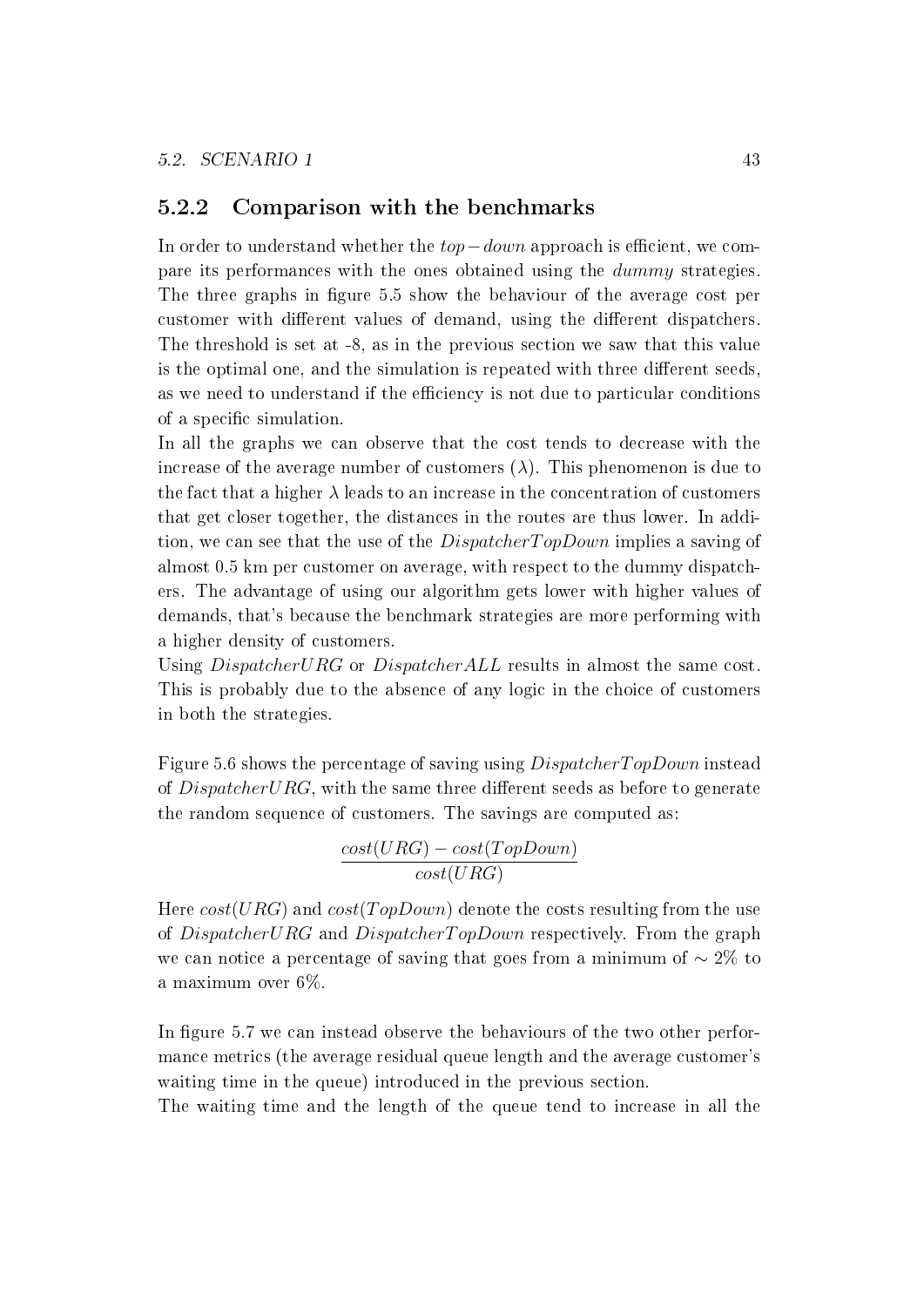

Figure 5.5: Average costs comparisons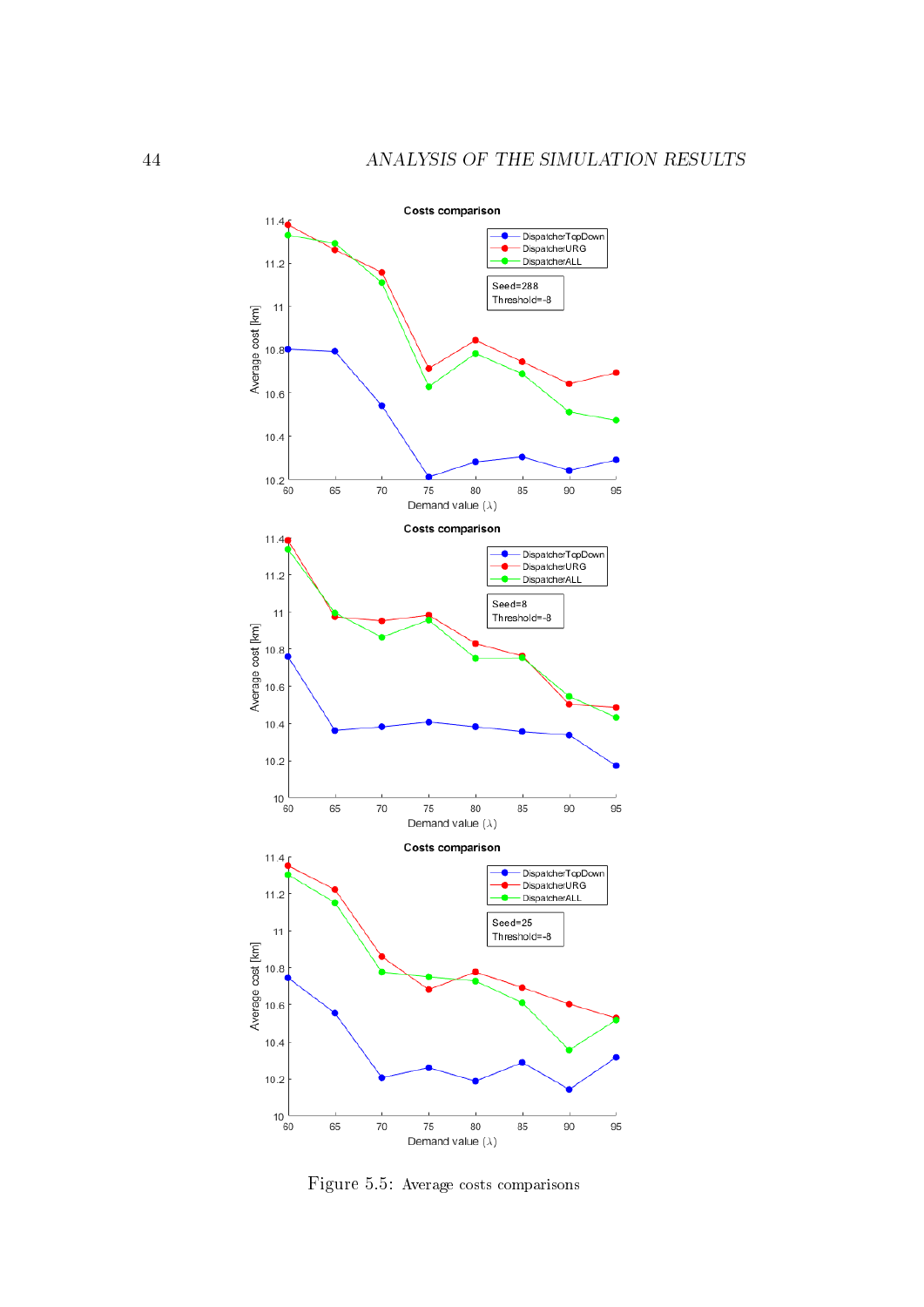

Figure 5.6: % Saving TopDown over URG

three cases (sometimes really slightly), when the number of customers is higher. Serving all the customers translates into almost zero waiting times and queues, while serving only the urgent ones leads to long queues and long waiting times and sometimes implies the loss of some orders (if the number of urgent order overcomes the total available capacity). The advantage of our strategy is that it combines a lower cost with very low waiting times for the customers and thus shorter queues.

We also want to compare the performances of *DispatcherTopDown* with those obtained using  $DispatcherDEM$ . In figure 5.8 we can see the results of the analysis. In all the simulations we used seed=8, cut-off threshold= -8 for the *DispatcherTopDown* and -4 for the *DispatcherDEM*. The three graphs show respectively the behaviour of the average number of km traveled to serve a customer, the average number of days each customer waits, the average length of the queue at the end of the day, with varying demand. The average cost in the case of  $DispatcherTopDown$  is a little higher than the in the other case, but the higher cost is justified by the presence of lower customers' waiting times and shorter residual queues.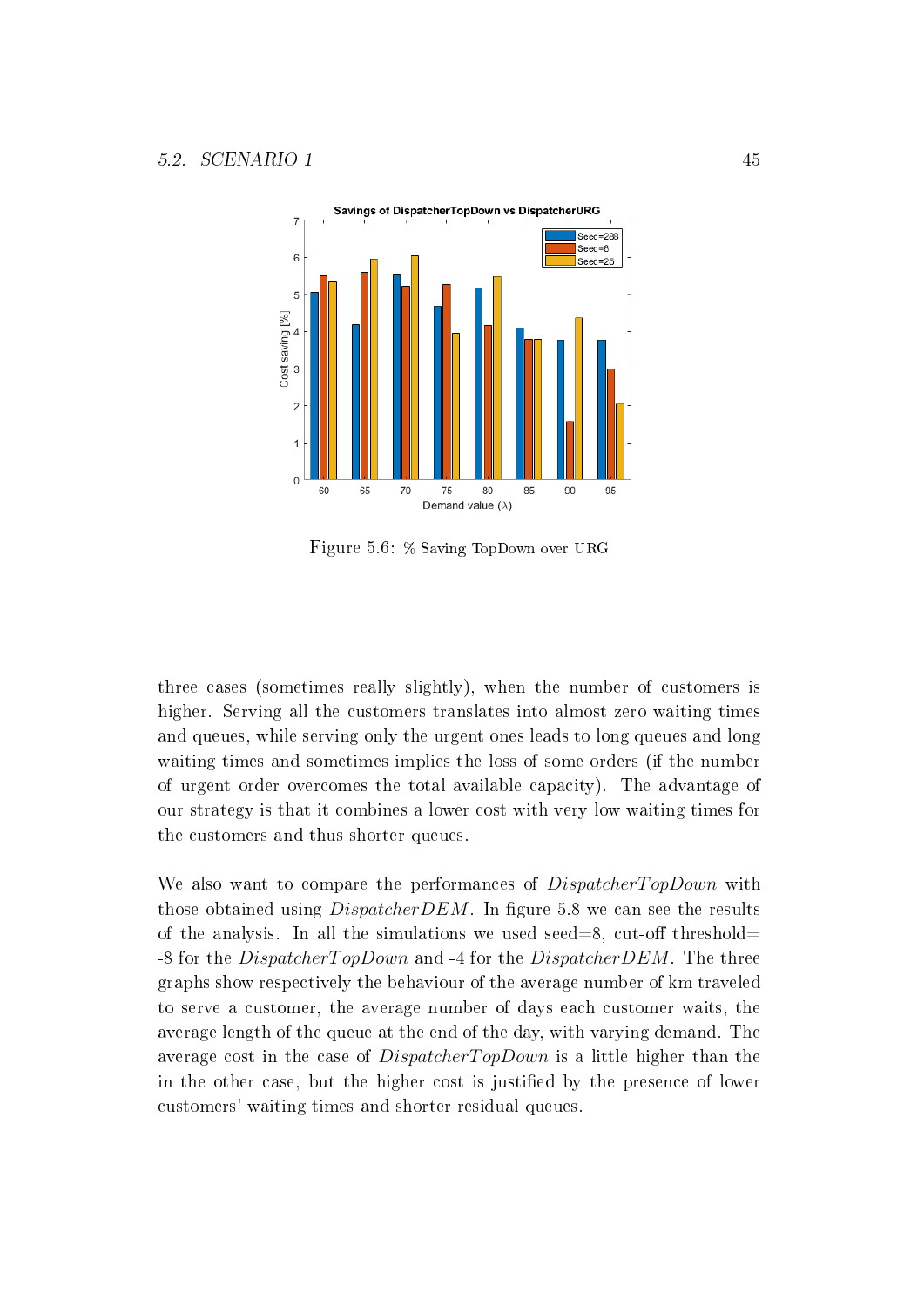

Figure 5.7: Waiting time and residual queue with varying demand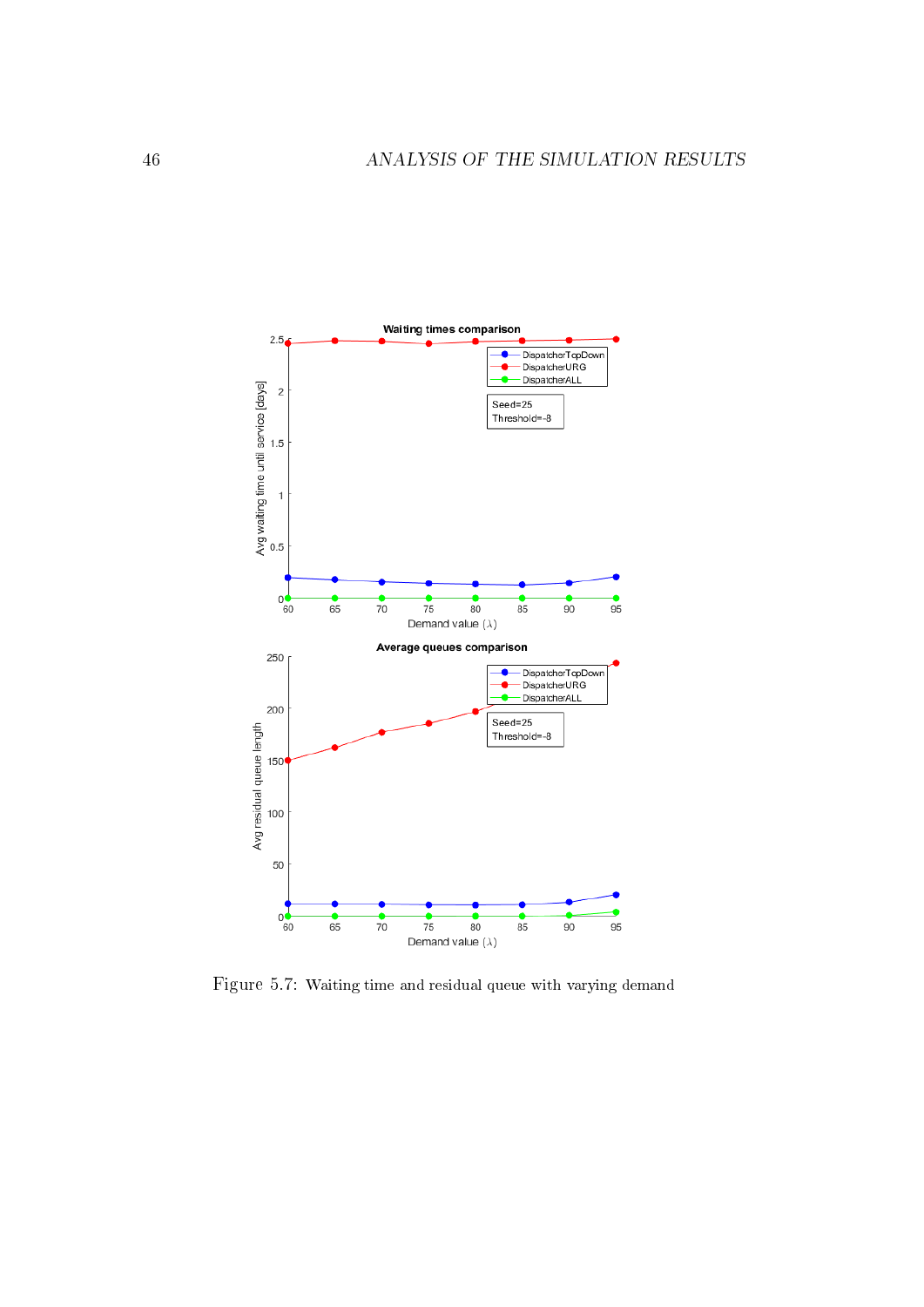

Figure 5.8: Performances comparisons (TopDown VS DEM)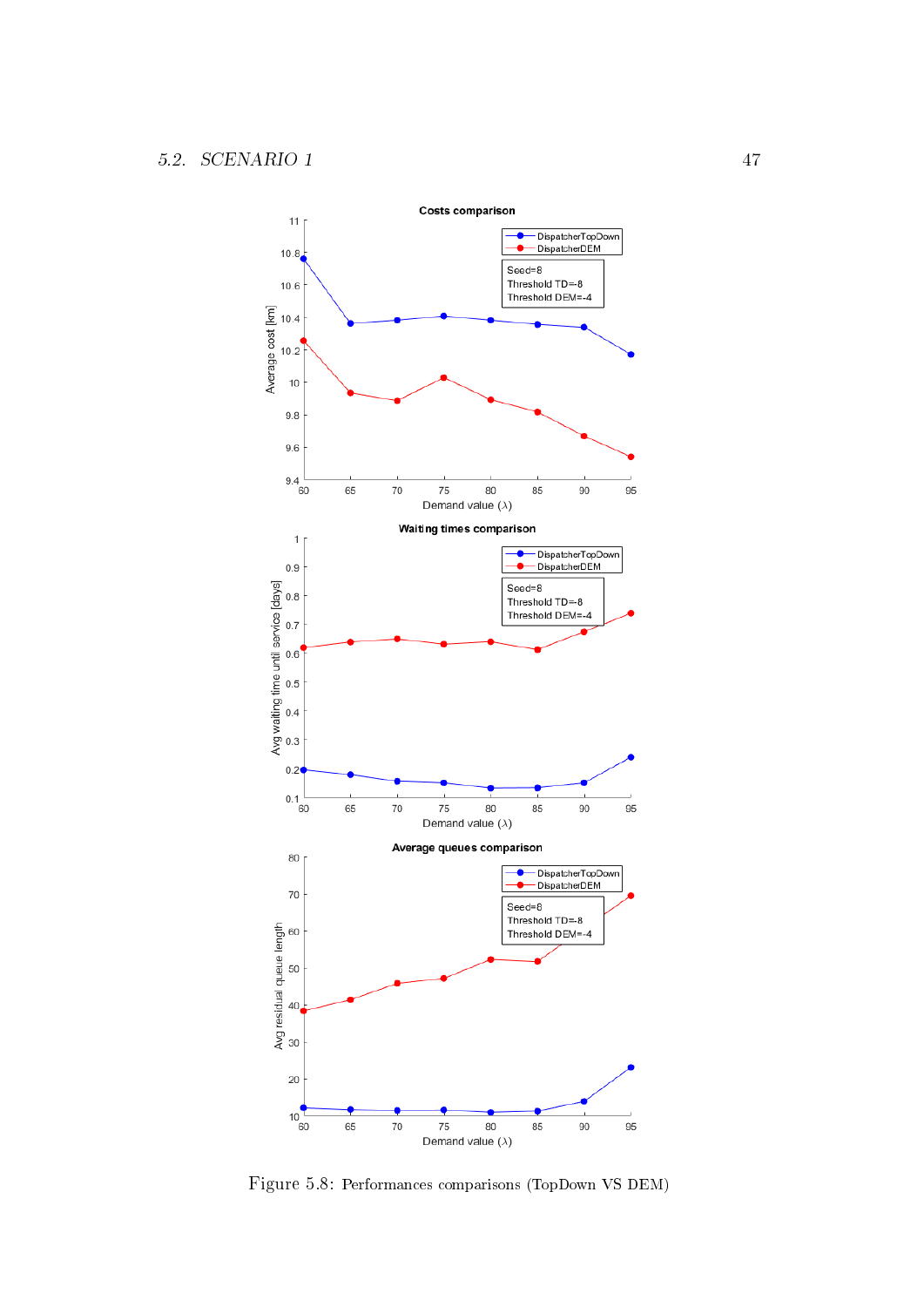## 5.3 Scenario 2

In this scenario we try to change the geography by considering a different customers' distribution. In particular we assumed that customers are uniformly distributed (each cell has the same probability) and that the depot coordinates are [105, 110] (in the center of the region). Figure 5.9 shows an example of the map of customers in a certain day. The black square represents the depot, the green dots are the customers chosen by the dispatcher, the red ones represent the urgent ones, and finally the black dots are the customers left for later.



Figure 5.9: Customers' locations map.

### 5.3.1 Comparison with the benchmarks

Again, in order to analyze the performances of the  $top-down$  approach in this different context, we compare the results with those ones obtained using the dummy strategies.

As before, we perform a sensitivity analysis in order to choose the right cutoff threshold. The analysis is analogous to the one described in section  $5.2.1$ , so I won't go further into the details. The optimal threshold after the analysis turns out to be -20.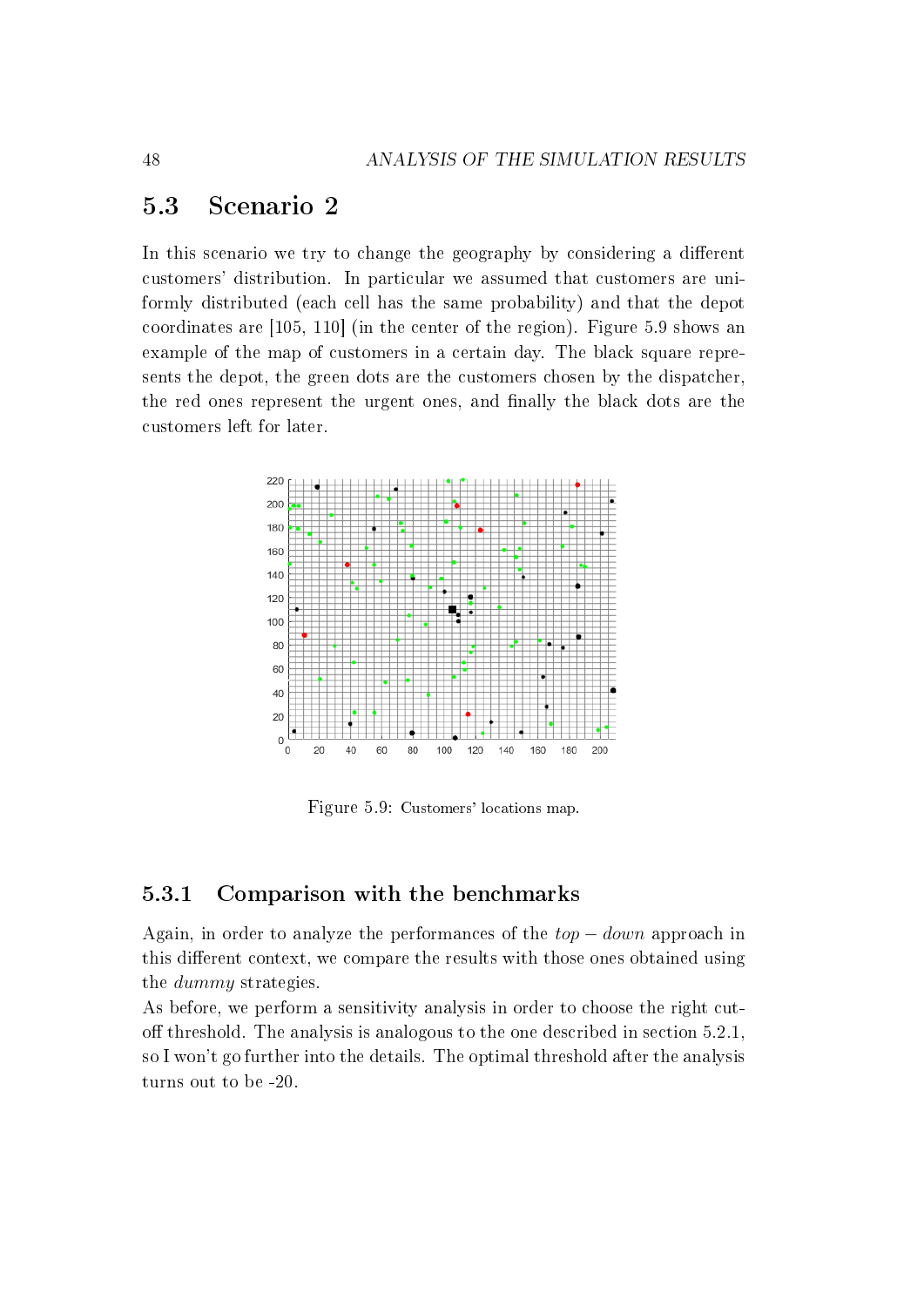

Figure 5.10: Performances comparisons (TopDown VS benchmarks)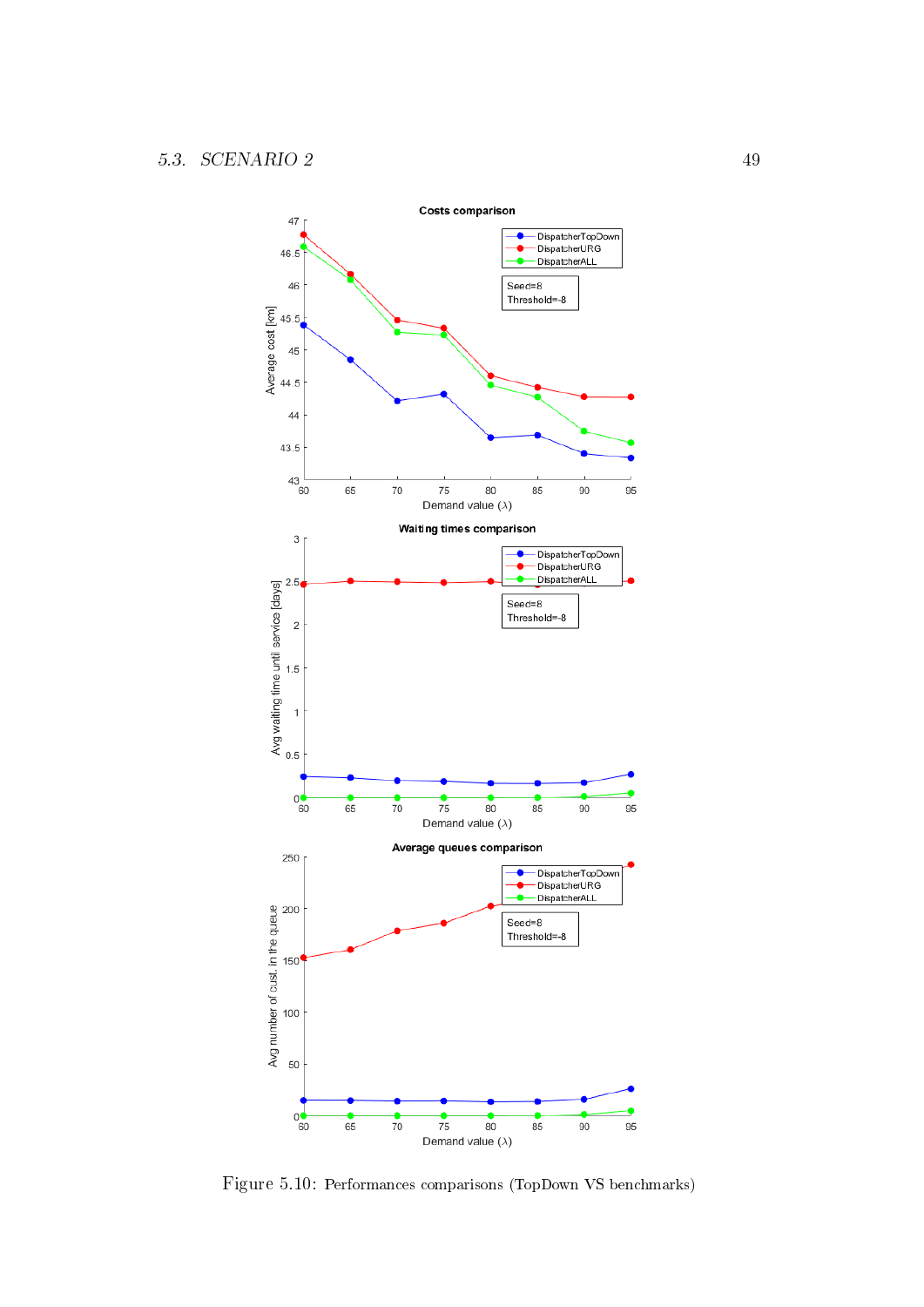Afterwards, as in the preceding scenario, we analyze the behaviour of average cost per customer, average customers' waiting time in the queue, average length of the residual queue at the end of the day. The results are shown in figure 5.10 and they are similar to those obtained in scenario 1. The main difference is that in this case the average costs are higher, as customers are farther from the depot.

In figure 5.11, again, we have the saving using  $Dispatcher TopDown$  instead of DispatcherURG in terms of percentage (computed as in scenario 1). In this case the savings seems to be lower than in the other case, maybe because in a more regular situation, the dummy strategies work better.



Figure 5.11: Percentage of saving (TopDown VS URG)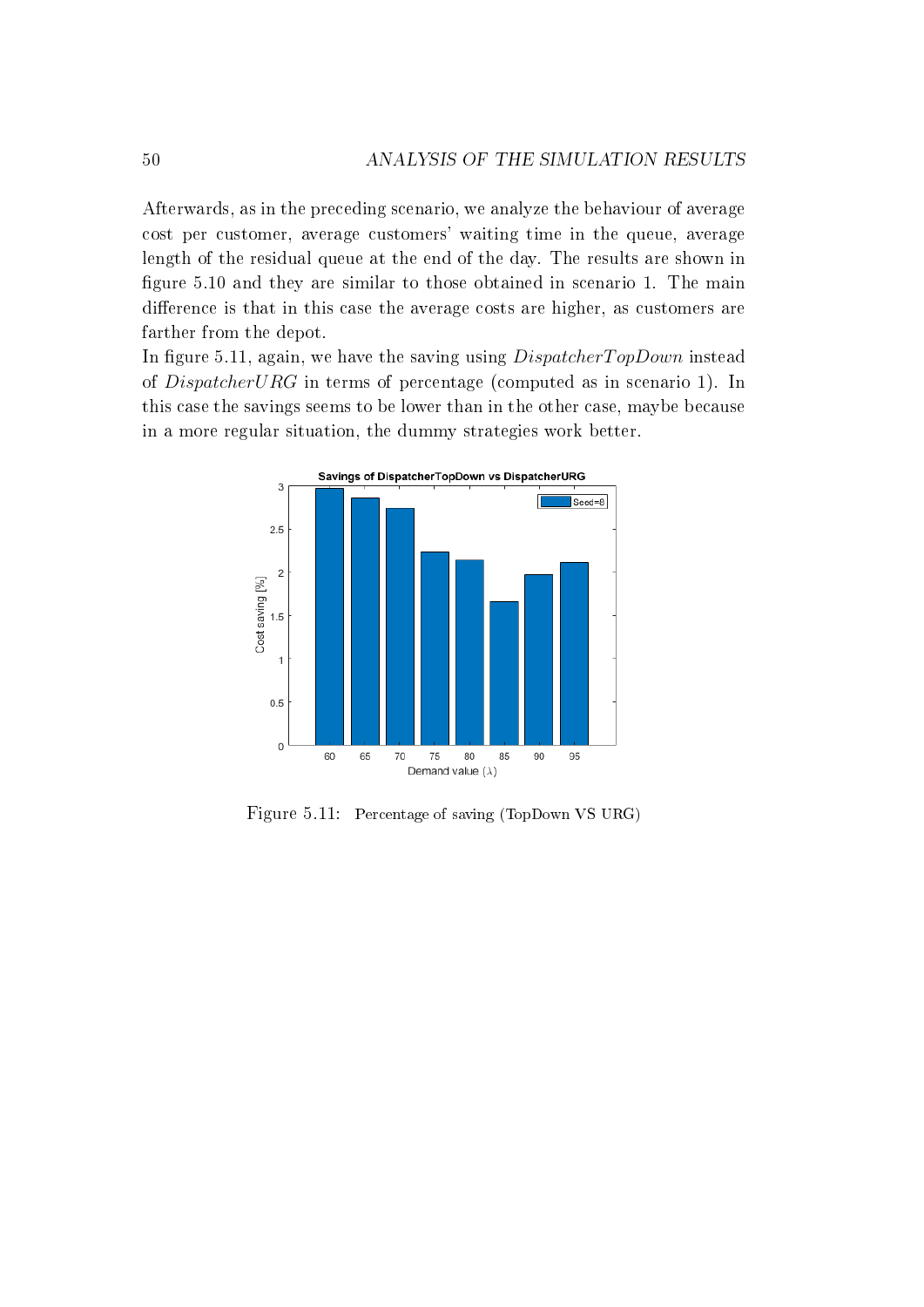# Conclusion

After having described the features of the vehicle routing problem (VRP), I focused on a particular real-world application involving a dynamic VRP, in which orders are revealed dynamically over time and it is necessary to develop a strategy to choose each day the right pool of customers to serve. The proposed algorithm consists of three phases: the *learning*, whose aim is to develop a metric for the following phase based on the extra mileage criterion, the dispatching, which consists in the choice of the customers to serve, and finally the *routing*, through which customers are allocated to different routes.

We decided to use a top-down approach to choose the customers, based on a preliminary step in which all the customers in the queue are divided into clusters, followed by a phase in which the service of the least promising customers is postponed for a later day.

The performance of our strategy are compared to those obtained using two simpler strategies (serving all the customers and serving only the urgent ones) in two different scenarios. The result of the analysis is that there is a saving in the cost (average number of km traveled to reach a customer) up to the 6%.

The savings aren't as high as we expected, and the performances of the algorithm are not totally satisfactory. One of the possible factors that contributed to this result is the optimization model used to cluster the customers in the dispatching phase. Probably the clusters built through this model are not sufficiently good, and this affects the following choice of customers.

One possible solution could be building the routes through the router, already in the dispatching phase. This solution implies that the  $C++$  code of the router must be modified in order to include in the output the routes and not only the total routing cost.

Instead of using a fixed cut-off threshold, we could use one that varies accord-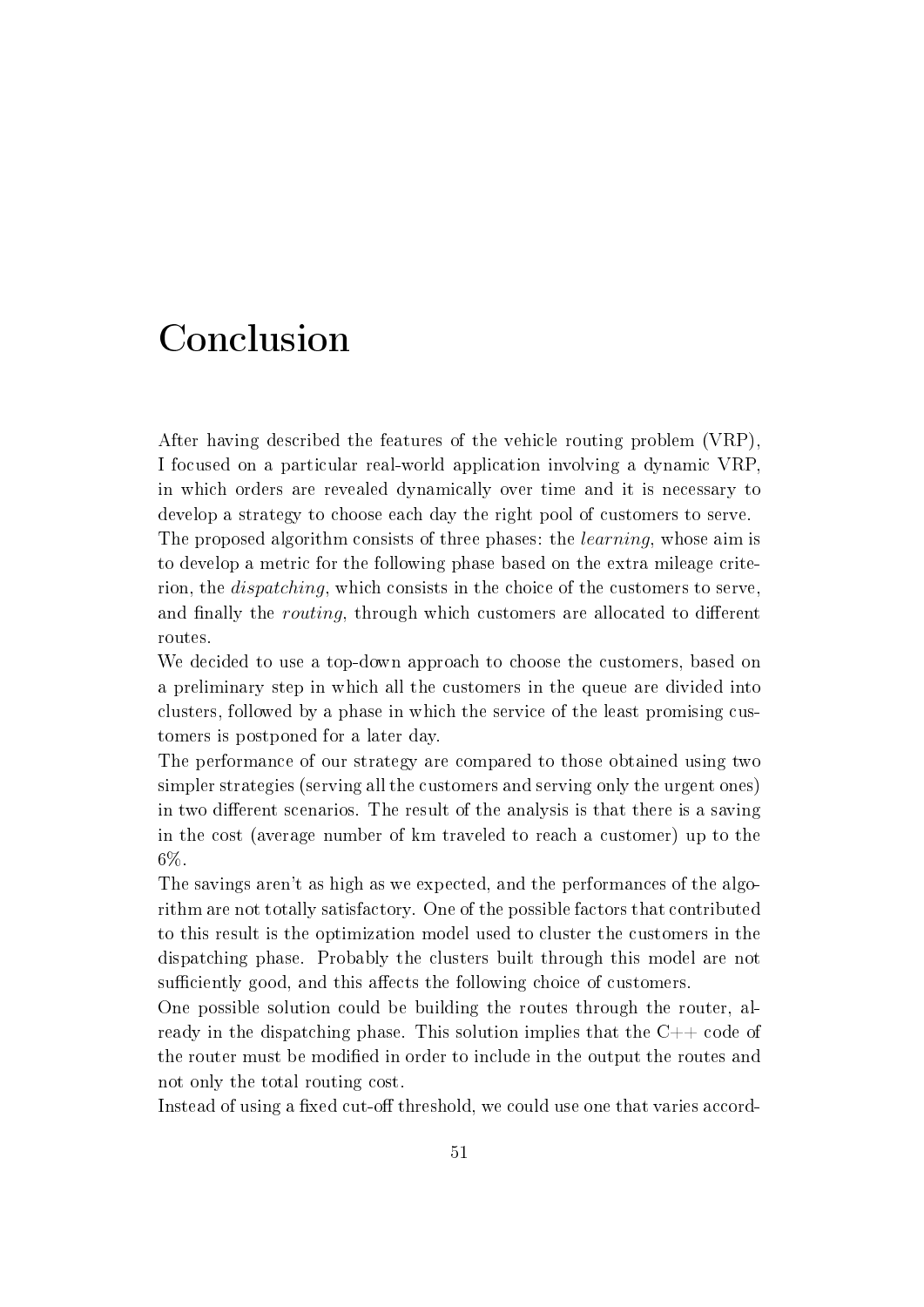ing to some features of the customer considered, in order not to penalize the customers located near the depot, that don't bring enough benefit in being chosen.

The algorithm could be extended in order to take into account the possible rejection from the customer to the proposed delivery date and the dimension of the orders.

Another possible next step could be to consider the delivery times, that in the case of a furniture distributor, are extremely relevant (sometimes building a furniture is really time-consuming).

Despite the numerous limitations, the proposed approach is undoubtedly a good starting point for the development of more sophisticated algorithms.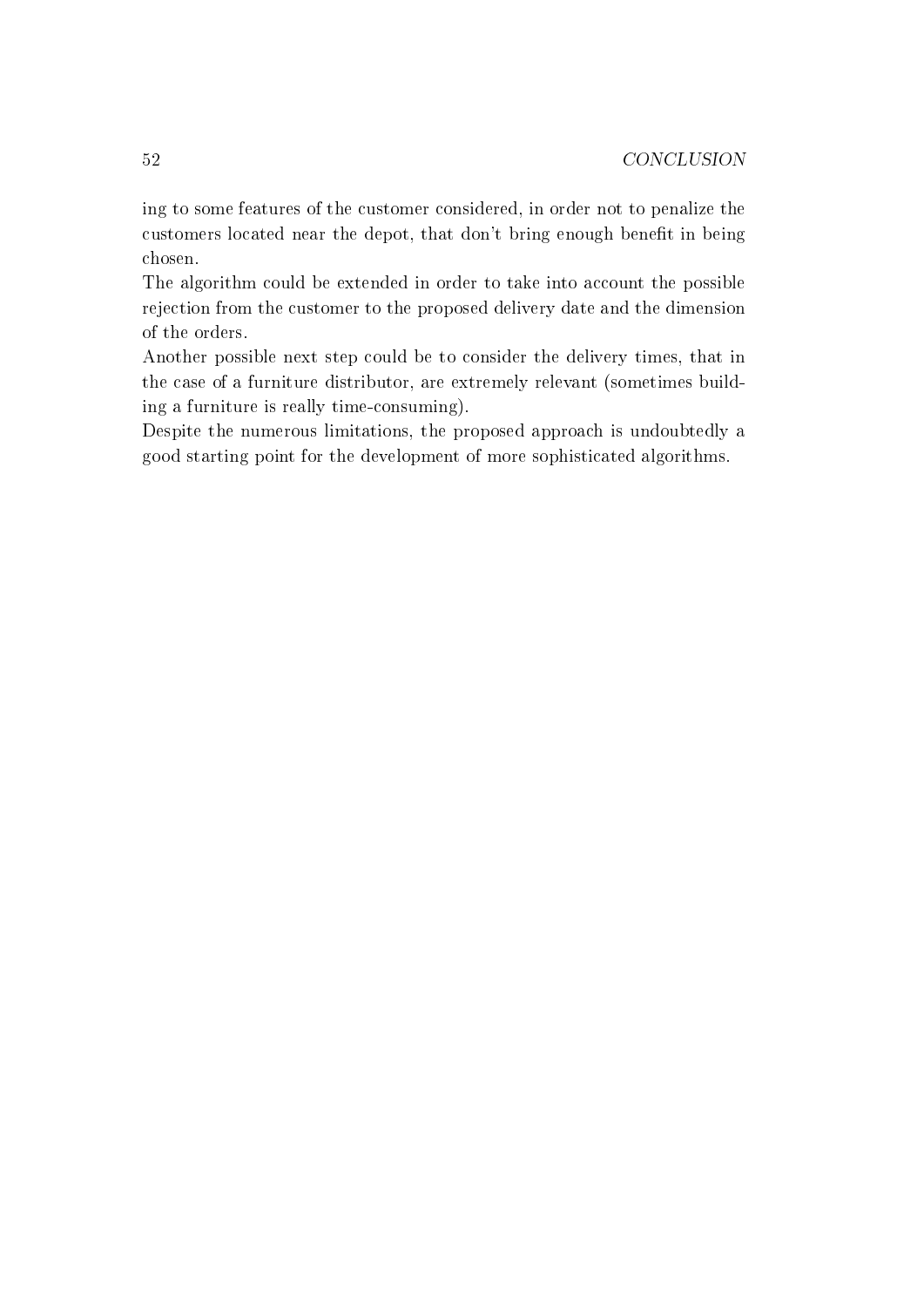# Bibliography

- [1] J. Bramel and D. Simchi-Levi, A Location-Based Heuristic for General Routing Problems, Working Paper, Department of Industrial Engineering and Operations Research, Columbia University, 1992.
- [2] P. Brandimarte, G. Zotteri, Introduction to Distribution Logistics, New York: Wiley, 2007.
- [3] G. Clarke and J. Wright, Scheduling of vehicles from a central depot to a number of delivery points, Operations Research, 12(4):568-581, 1964.
- [4] G. B. Dantzig and J. H. Ramser, The Truck Dispatching Problem, Management Science, 6(1):80-91, 1959.
- [5] J. Desrosiers,Y. Dumas, M.M. Solomon, F. Soumis, Time Constrained Routing and Scheduling, M. O. Ball, T. L. Magnati, C. L. Monma, and G. L. Nemhauser (eds), Handbooks in Operation Research and Management Science: Network Routing, 8:35-139, 1995.
- [6] S. Dolan, The challenges of last mile logistics  $\mathcal{B}$  delivery technology solutions, businessinsider.com, May 10, 2018, web, August 9, 2018, <https://www.businessinsider.com/last-mile-delivery-shippingexplained?IR=T>.
- [7] M. Dorigo, Optimization, Learning and Natural Algorithms, Ph.D. thesis, Dipartimento di Elettronica, Politecnico di Milano, Italy, 1992.
- [8] M.L. Fisher and R. Jaikumar, A Generalized Assignment Heuristic for Vehicle Routing, Networks,  $11:109-124$ , 1981.
- [9] A. Fraser, Simulation of genetic systems by automatic digital computers. *I. Introduction*, Aust. J. Biol. Sci. 10:484-491, 1957.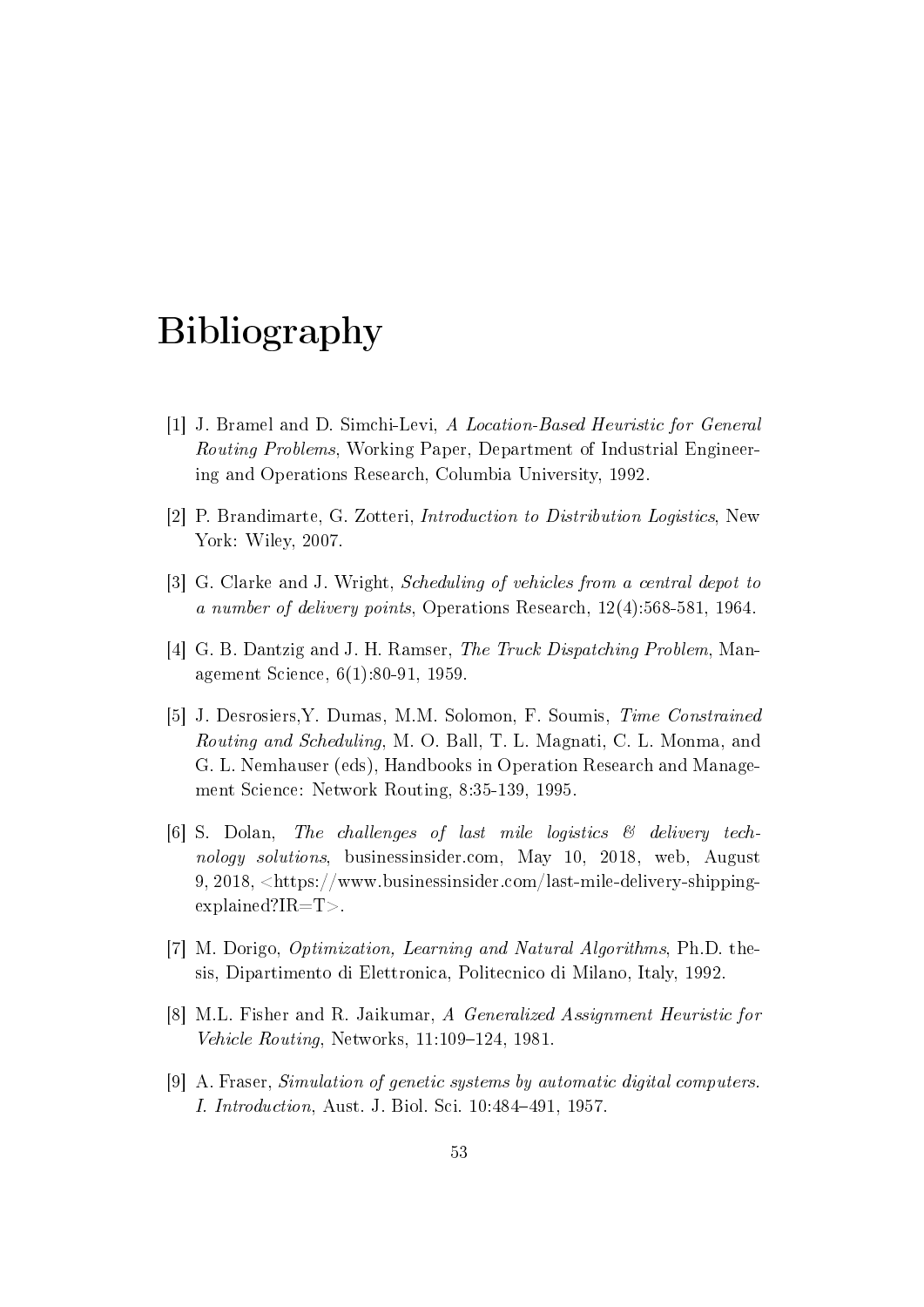- [10] B.E. Gillett and L.R. Miller, A Heuristic Algorithm for the Vehicle-Dispatch Problem, Operations Research, 22:340-349, 1974.
- [11] F. Glover, Ejection chains, reference structures and alternating path methods for traveling salesman problems, Discrete Applied Mathematics, 65(1-3):223-253, 1996.
- [12] F. Glover, Future paths for integer programming and links to articial intelligence, 13(5):533-549, 1986.
- [13] F. Glover, M. Laguna, Tabu Search, Kluwer Academic Publishers, Boston, 1997.
- [14] C. Groër, B. Golden, E. Wasil, A library of local search heuristics for the vehicle routing problem, Mathematical Programming Computation, 2:79-101, 2010.
- [15] B. Kallehauge B, J. Larsen, O.B. Madsen, M.M. Solomon, Vehicle Routing Problem with Time Windows, 2005. In: G. Desaulniers, J. Desrosiers, M.M. Solomon (eds) Column Generation. Springer, Boston, MA.
- [16] S. Kirkpatrick, C. D. Gelatt, Jr., M. P. Vecchi, *Optimization by Simu*lated Annealing, Science, 220(4598):671-80, 1983.
- [17] G. Laporte, F. Semet, Classical heuristics for the capacitated VRP, The vehicle routing problem, Society for Industrial and Applied Mathematics, Philadelphia, PA, 109-128, 2001.
- [18] S. Lin, Computer solutions of the traveling salesman problem, 44:2245- 2269, 1965.
- [19] F. Patrone, Metodi per la soluzione di problemi dinamici di routing di veicoli, Master thesis, IV Facoltà di Ingegneria, Corso di Laurea in Ingegneria Gestionale, Politecnico di Torino, 2014.
- [20] V. Pillac, M. Gendreau, C. Guéret, A. Medaglia, A review of dynamic vehicle routing problems, European Journal of Operational Research, Elsevier, 225(1):1-11, 2013.
- [21] C. Rego, Node-ejection chains for the vehicle routing problem: sequential and parallel algorithms, Parallel Computing, 27(3), 201-222, 2001.